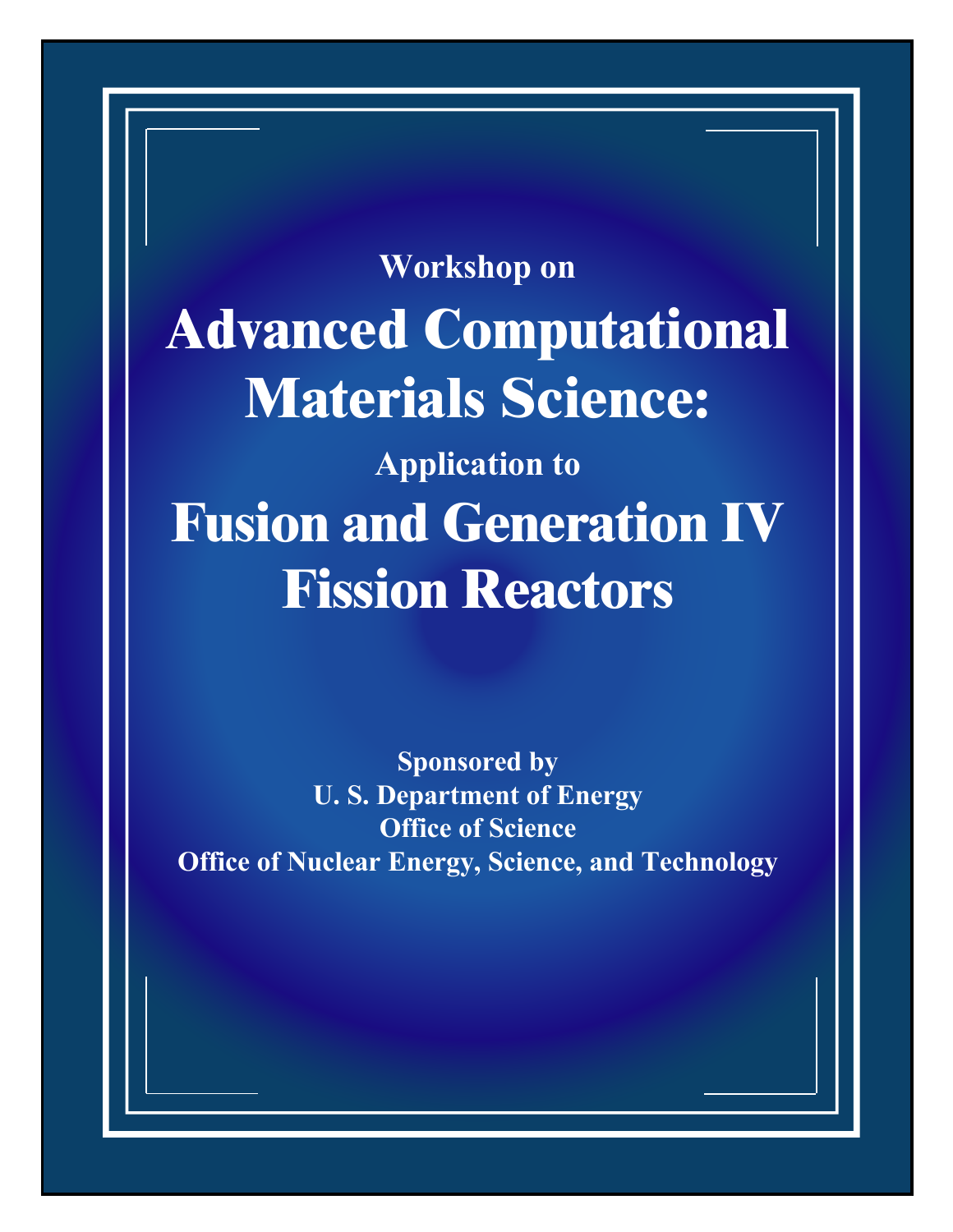# **Workshop on Advanced Computational Materials Science: Application to Fusion and Generation IV Fission Reactors**

Sponsored by U.S. Department of Energy Office of Science Office of Nuclear Energy, Science, and Technology

> Washington, D.C. 31 March – 2 April 2004

# **Submitted to:**

Dr. Raymond L. Orbach Director, DOE Office of Science

and

Dr. William D. Magwood, IV Director, DOE Office of Nuclear Energy, Science, and Technology

on behalf of the workshop participants by the organizers:

Roger E. Stoller, Metals and Ceramics Division Steven J. Zinkle, Metals and Ceramics Division Jeffrey A. Nichols, Computer Science and Mathematics Division William R. Corwin, Metals and Ceramics Division

Oak Ridge National Laboratory

30 June 2004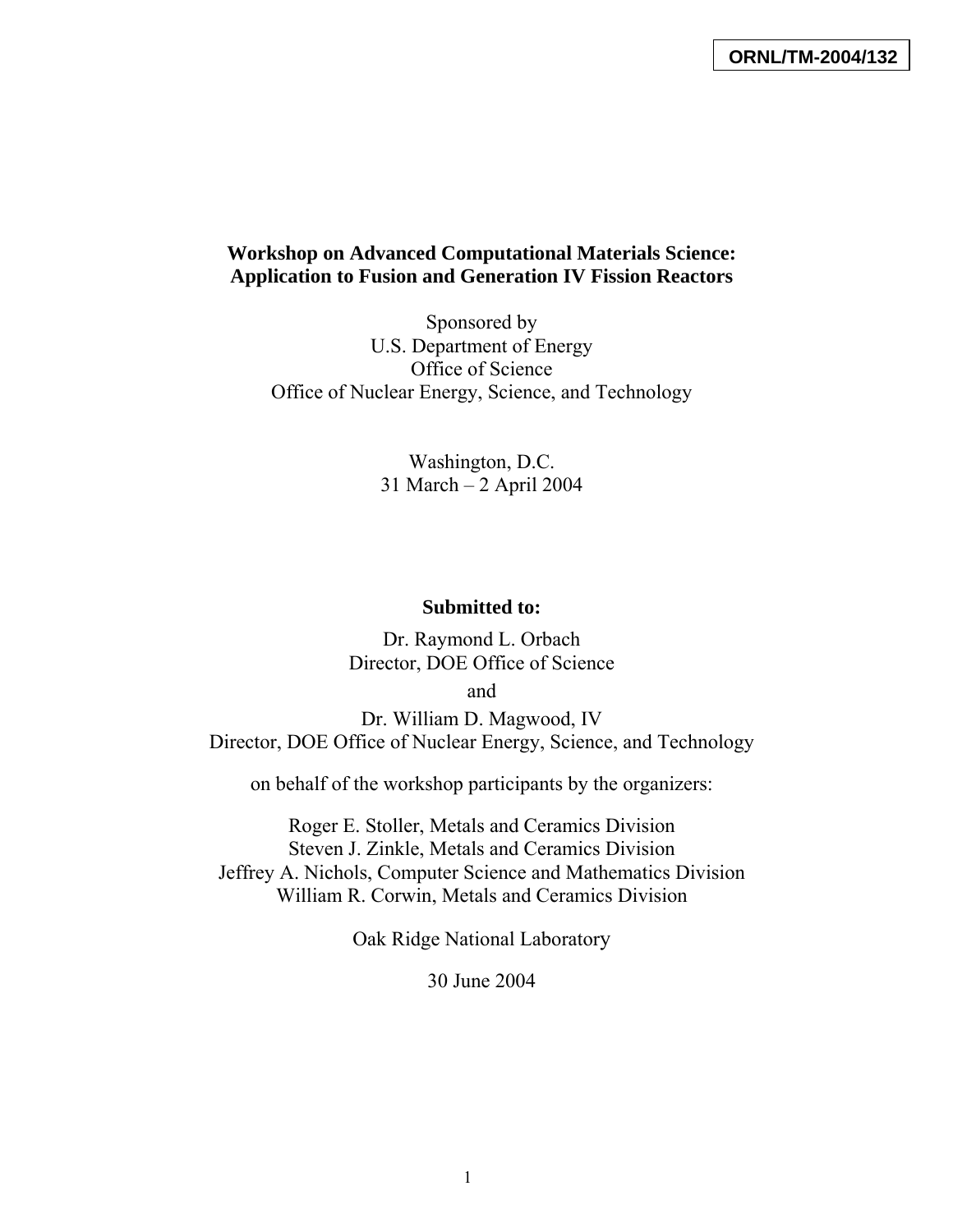# **Table of Contents**

|                                          | <b>Chapter</b>           |                                                                                           | Page |
|------------------------------------------|--------------------------|-------------------------------------------------------------------------------------------|------|
|                                          | <b>Executive Summary</b> |                                                                                           | 3    |
|                                          | Introduction             |                                                                                           | 6    |
| 1.                                       | Session I:               | Overview of Relevant Irradiation Environments                                             | 8    |
| 2.                                       | Session II:              | Current State of the Art in Relevant Multiscale Computational Materials<br>Science Models | 16   |
|                                          | 3. Session III:          | Goals and Targets for Understanding and Predicting Material Performance                   | 27   |
|                                          | 4. Session IV:           | Expected Advances and Contributions of Computational Science                              | 41   |
| Summary and Recommendations              |                          |                                                                                           | 54   |
| Workshop Agenda<br>Appendix A            |                          | 58                                                                                        |      |
|                                          | Appendix B               | <b>Workshop Participants</b>                                                              | 65   |
| Appendix C<br>Acronyms and Abbreviations |                          | 67                                                                                        |      |

## **Acknowledgement**

The ORNL research staff who were responsible for organizing the Workshop and assembling this report gratefully acknowledge the contributions of all the workshop participants to the success of the meeting, and to the technical and editorial content of the report. In particular, those members of the International Advisory Committee who served as session chairmen, Drs. Patrick Ledermann, David Bacon, Nasr Ghoniem, and David Keyes, acted as lead authors for the chapters developed from their respective sessions.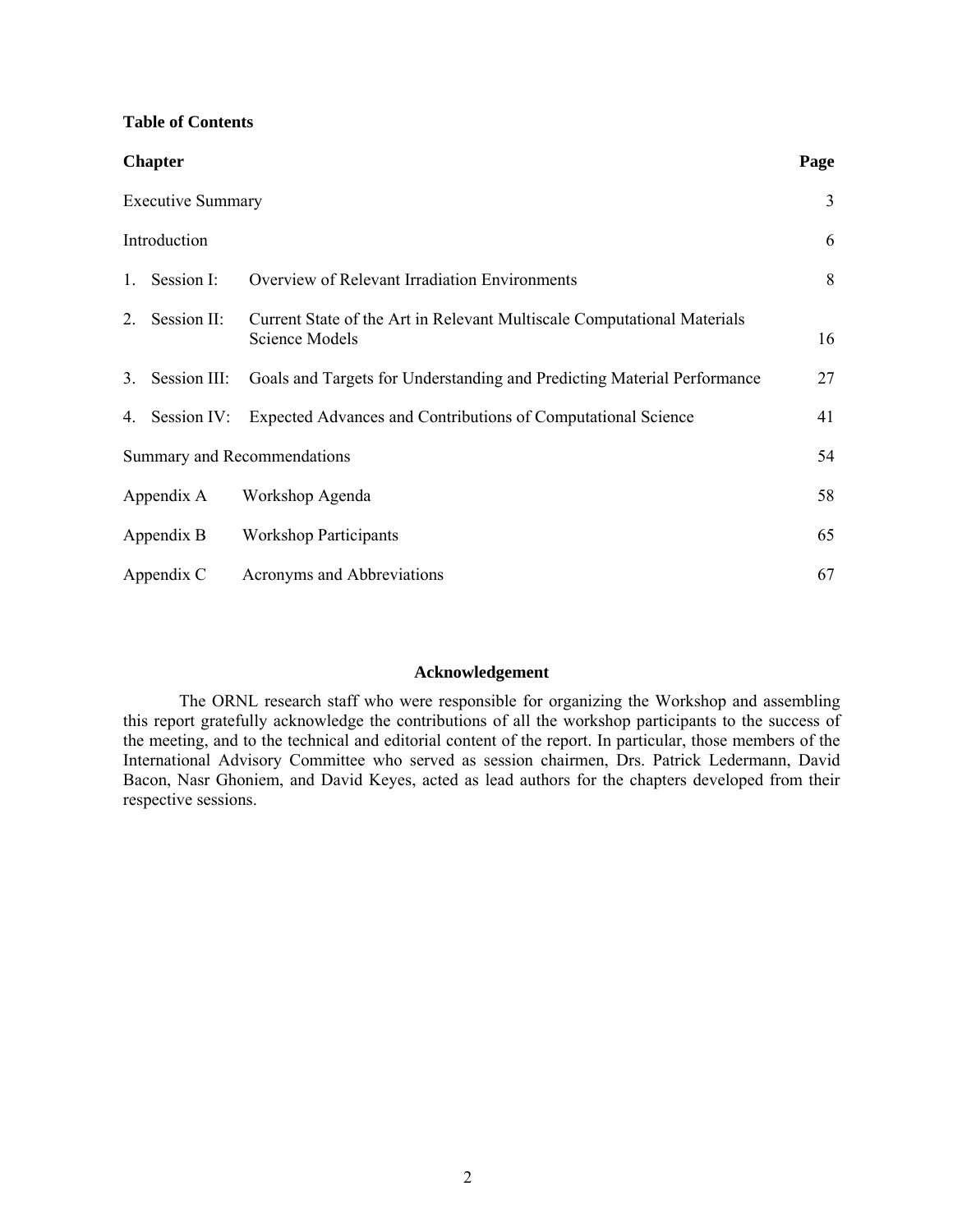#### **Executive Summary**

The *Workshop on Advanced Computational Materials Science: Application to Fusion and Generation IV Fission Reactors* was convened to determine the degree to which an increased effort in modeling and simulation could help bridge the gap between the data that is needed to support the implementation of these advanced nuclear technologies and the data that can be obtained in available experimental facilities.

The need to develop materials capable of performing in the severe operating environments expected in fusion and fission (Generation IV) reactors represents a significant challenge in materials science. There is a range of potential Gen-IV fission reactor design concepts and each concept has its own unique demands. Improved economic performance is a major goal of the Gen-IV designs. As a result, most designs call for significantly higher operating temperatures than the current generation of LWRs to obtain higher thermal efficiency. In many cases, the desired operating temperatures rule out the use of the structural alloys employed today. The very high operating temperature (up to 1000˚C) associated with the NGNP is a prime example of an attractive new system that will require the development of new structural materials. Fusion power plants represent an even greater challenge to structural materials development and application. The operating temperatures, neutron exposure levels and thermo-mechanical stresses are comparable to or greater than those for proposed Gen-IV fission reactors. In addition, the transmutation products created in the structural materials by the high energy neutrons produced in the DT plasma can profoundly influence the microstructural evolution and mechanical behavior of these materials.

Although the workshop addressed issues relevant to both Gen-IV and fusion reactor materials, much of the discussion focused on fusion; the same focus is reflected in this report. Most of the physical models and computational methods presented during the workshop apply equally to both types of nuclear energy systems. The primary factor that differentiates the materials development path for the two systems is that nearly prototypical irradiation environments for Gen-IV materials can be found or built in existing fission reactors. This is not the case for fusion. The only fusion-relevant, 14 MeV neutron sources ever built (such as the rotating target neutron sources, RTNS-I and -II at LLNL) were relatively low-power accelerator based systems. The RTNS-II "high" flux irradiation volume was quite small, less than 1 cm<sup>3</sup>, and only low doses could be achieved. The maximum dose data obtained was much less than 0.1 dpa. Thus, RTNS-II, which last operated in 1986**,** provided only a limited opportunity for fundamental investigations of the effects of 14 MeV neutrons characteristic of DT fusion.

Historically, both the fusion and fission reactor programs have taken advantage of and built on research carried out by the other program. This leveraging can be expected to continue over the next ten years as both experimental and modeling activities in support of the Gen-IV program grow substantially. The Gen-IV research will augment the fusion studies (and vice versa) in areas where similar materials and exposure conditions are of interest. However, in addition to the concerns that are common to both fusion and advanced fission reactor programs, designers of a future DT fusion reactor have the unique problem of anticipating the effects of the 14 MeV neutron source term. In particular, the question arises whether irradiation data obtained in a near-prototypic irradiation environment such as the IFMIF are needed to verify results obtained from computational materials research. The need for a theory and modeling effort to work hand-in-hand with a complementary experimental program for the purpose of model development and verification, and for validation of model predictions was extensively discussed at the workshop. There was a clear consensus that an IFMIF-like irradiation facility is likely to be required to contribute to this research. However, the question of whether IFMIF itself is needed was explored from two different points of view at the workshop. These complementary (and in some cases opposing) points of view can be coarsely characterized as "scientific" and "engineering."

The recent and anticipated progress in computational materials science presented at the workshop provides some confidence that many of the scientific questions whose answers will underpin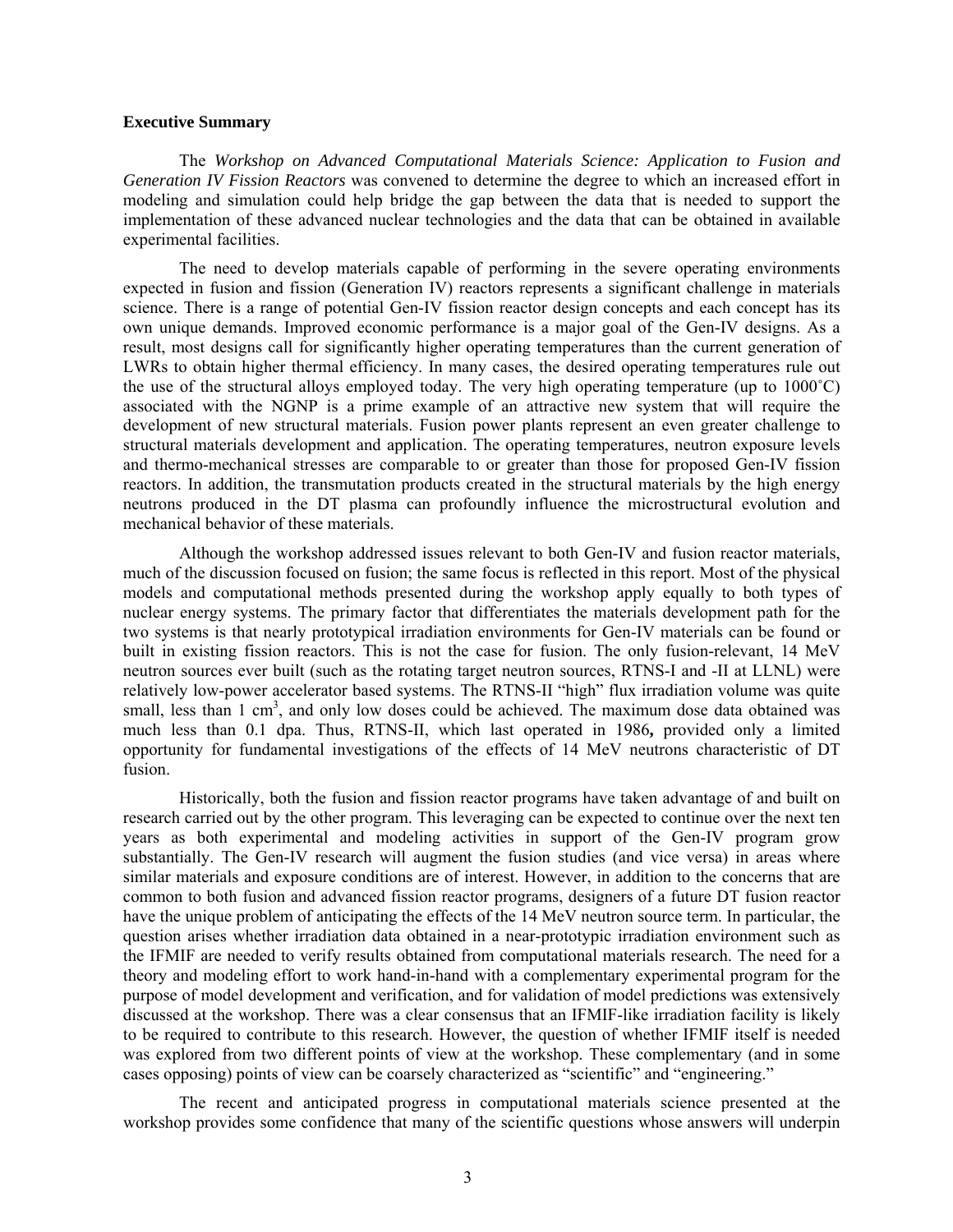the successful use of structural materials in a DT fusion reactor can be addressed in a reasonable time frame if sufficient resources are devoted to this effort. For example, advances in computing hardware and software should permit improved (and in some cases the first) descriptions of relevant properties in alloys based on *ab initio* calculations. Such calculations could provide the basis for realistic interatomic potentials for alloys, including alloy-He potentials, that can be applied in classical molecular dynamics simulations. These potentials must have a more detailed description of many-body interactions than accounted for in the current generation which are generally based on a simple embedding function. In addition, the potentials used under fusion reactor conditions (very high PKA energies) should account for the effects of local electronic excitation and electronic energy loss. The computational cost of using more complex potentials also requires the next generation of massively parallel computers. New results of *ab initio* and atomistic calculations can be coupled with ongoing advances in kinetic and phase field models to dramatically improve predictions of the non-equilibrium, radiation-induced evolution in alloys with unstable microstructures. This includes phase stability and the effects of helium on each microstructural component.

However, for all its promise, computational materials science is still a house under construction. As such, the current reach of the science is limited. Theory and modeling can be used to develop understanding of known critical physical phenomena, and computer experiments can, and have been used to, identify new phenomena and mechanisms, and to aid in alloy design. However, it is questionable whether the science will be sufficiently mature in the foreseeable future to provide a rigorous scientific basis for predicting critical materials' properties, or for extrapolating well beyond the available validation database.

Two other issues remain even if the scientific questions appear to have been adequately answered. These are licensing and capital investment. Even a high degree of scientific confidence that a given alloy will perform as needed in a particular Gen-IV or fusion environment is not necessarily transferable to the reactor licensing or capital market regimes. The philosophy, codes, and standards employed for reactor licensing are properly conservative with respect to design data requirements. Experience with the U.S. Nuclear Regulatory Commission suggests that only modeling results that are strongly supported by relevant, prototypical data will have an impact on the licensing process. In a similar way, it is expected that investment on the scale required to build a fusion power plant (several billion dollars) could only be obtained if a very high level of confidence existed that the plant would operate long and safely enough to return the investment.

These latter two concerns appear to dictate that an experimental facility capable of generating a sufficient, if limited, body of design data under essentially prototypic conditions (i.e. with  $\sim$ 14 MeV neutrons) will ultimately be required for the commercialization of fusion power. An aggressive theory and modeling effort will reduce the time and experimental investment required to develop the advanced materials that can perform in a DT fusion reactor environment. For example, the quantity of design data may be reduced to that required to confirm model predictions for key materials at critical exposure conditions. This will include some data at a substantial fraction of the anticipated end-of-life dose, which raises the issue of when such an experimental facility is required. Long lead times for construction of complex facilities, coupled with several years irradiation to reach the highest doses, imply that the decision to build any fusion-relevant irradiation facility must be made on the order of 10 years before the design data is needed.

Two related areas of research can be used as reference points for the expressed need to obtain experimental validation of model predictions. Among the lessons learned from ASCI, the importance of code validation and verification was emphasized at the workshop. Despite an extensive investment in theory and modeling of the relevant physics, the NIF is being built at LLNL to verify the performance of the physics codes. Similarly, while the U.S. and international fusion community has invested considerable resources in simulating the behavior of magnetically-confined plasmas, a series of experimental devices (e.g. DIII-D, TFTR, JET, NSTX, and NCSX) have been, or will be, built and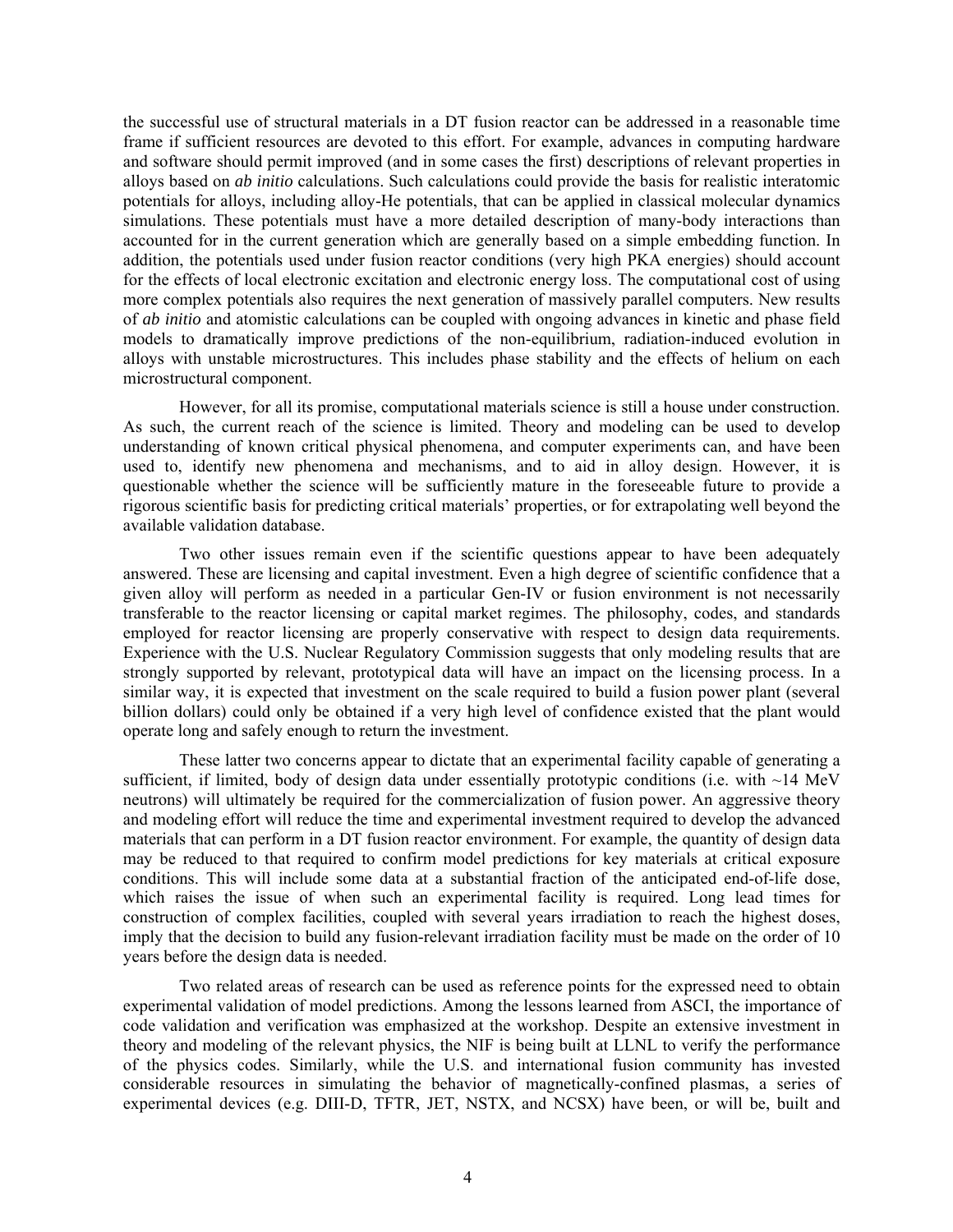numerous experiments carried out to validate the predicted plasma performance on the route to ITER and a demonstration fusion power reactor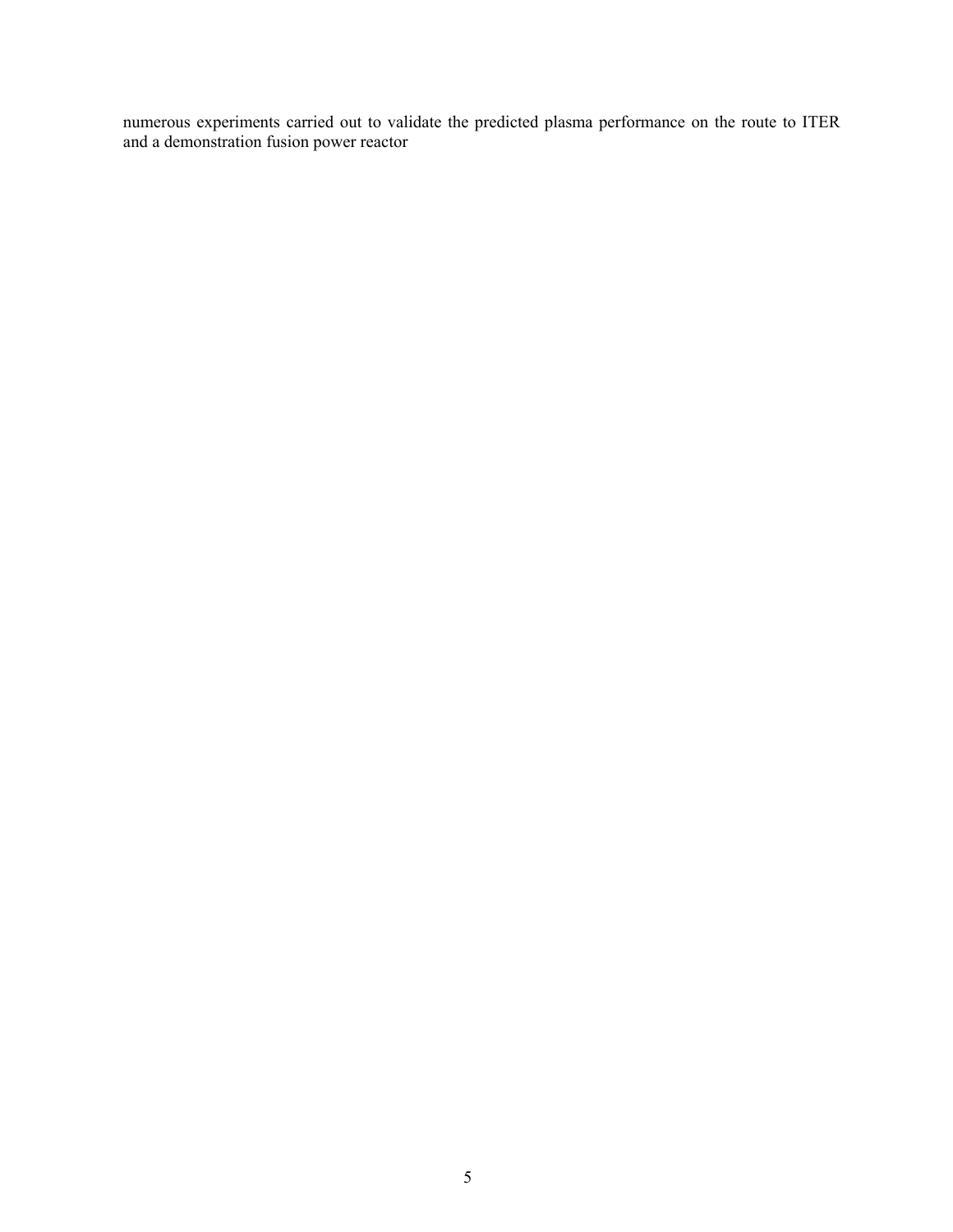#### **Introduction**

A renewed interest in nuclear reactor technology has developed in recent years, in part as a result of international interest in sources of energy that do not produce  $CO<sub>2</sub>$  as a by-product. One result of this interest was the establishment of the Generation IV International Forum (http://geniv.ne.doe.gov/ ), which is a group of international governmental entities whose goal is facilitating bilateral and multilateral cooperation related to the development of new nuclear energy systems. At the same time, advances in plasma physics and fusion engineering have raised interest in the feasibility of fusion energy employing the deuterium-tritium (DT) fusion reaction. This is evidenced by the international effort to build the ITER (http://www.ofes.fusion.doe.gov/iter.html) as the first fusion science experiment capable of producing a self-sustaining fusion reaction. ITER is seen as the essential next step on the path of demonstrating the scientific and technological feasibility of fusion energy. Interest in fusion is sufficiently high that international panels have recommended a "fast track" approach to developing fusion energy source, shown for example in reports at: http://fire.pppl.gov/eu fast track 101201.pdf and http://www.naka.jaeri.go.jp/ITER/ITERsymposium/Bolt.pdf .

Because of the significant challenges associated with structural materials applications in these advanced nuclear energy systems, the *Workshop on Advanced Computational Materials Science: Application to Fusion and Generation IV Fission Reactors* was convened by the U.S. Department of Energy's Office of Science and the Office of Nuclear Energy, Science and Technology to ensure that research funded by these programs takes full advantage of ongoing advancements in computational science and the Department's investment in computational facilities. In particular, participants in the workshop were asked to:

- (1) Examine the role of high-end computing in the prediction of materials behavior under the full spectrum of radiation, temperature, and mechanical loading conditions anticipated for advanced structural materials that are required for future Generation IV fission and fusion reactor environments, and
- (2) Evaluate the potential for experimentally-validated computational modeling and simulation to bridge the gap between data that that is needed to support the design of these advanced nuclear technologies and both the available database and data that can be reasonably obtained in currently-available irradiation facilities.

An international panel of expert materials and computational scientists was invited to participate in the workshop. The workshop program is provided in Appendix A and the final makeup of the panel is listed in Appendix B. In addition to the panel, a number of interested scientists attended as observers and were given the opportunity to contribute to the workshop discussion. The list of observers is also included in Appendix B.

The workshop discussion focused on metals and alloys that will be used in the regions with the greatest potential for radiation-induced effects to occur, i.e. materials close to the fission reactor core or the fusion plasma. This limited scope does not imply that these are the only materials issues that need to be addressed for the successful implementation of Gen-IV or fusion reactors. Ceramics and ceramic composite materials and graphite will be used in the highest temperature, and some high neutron flux, regions of fission reactors such as the NGNP. Ceramics and composites will also see service in fusion reactors, both as structural components and as insulators in regions where radiation will lead to property degradation. In addition to the need for structural alloys, a number of other special purpose materials such as tungsten, copper, or SiC may see service in high heat flux, plasma-facing components. In some cases, the radiation damage issues for these materials are similar to those addressed in the workshop, but others also arise. These include radiation-induced conductivity and changes in dielectric properties for insulators, and sputtering for plasma-facing components. Thus, the workshop's focus on structural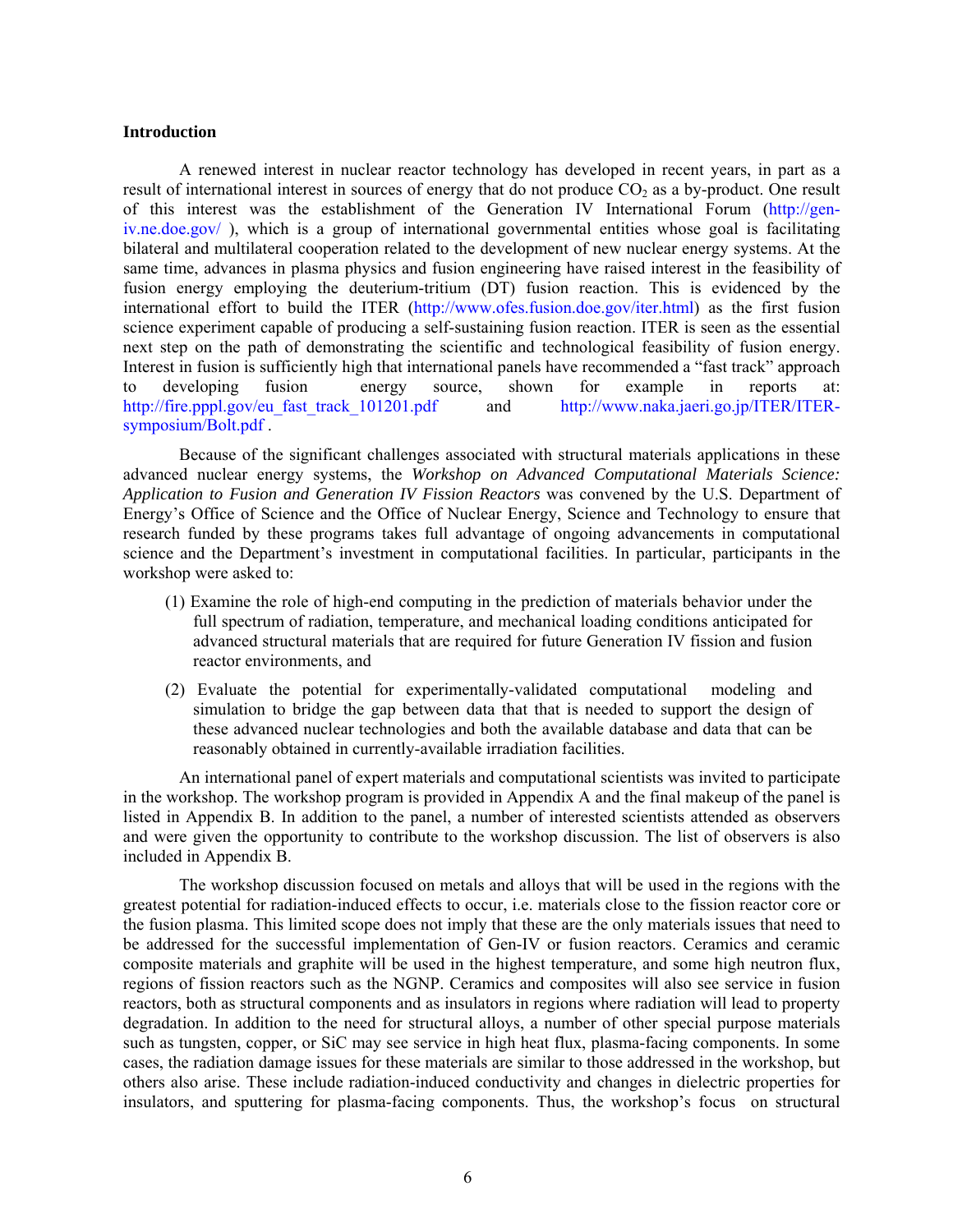materials in relatively high neutron flux regions should be seen as an expedient, necessary evil due to the limited time available.

Structural materials proposed for use in conceptual designs for Gen-IV and fusion reactors include variants of complex ferritic-martensitic steels, superalloys, vanadium alloys, carbon-carbon composites and silicon carbide composites. Potential coolants include helium, water, sodium, lithium and lithium compounds, lead alloys, and molten salts. The primary method currently envisioned to provide high strength and fracture toughness as well as appropriate radiation resistance in hightemperature metallic components involves incorporating a high density of nanoscale second phase features to serve as point defect recombination centers and for helium trapping. However, these nanoscale features are intrinsically unstable under irradiation due to ballistic dissolution and other nonequilibrium processes, such as radiation induced solute segregation and radiation enhanced diffusion. Thus, a key challenge is to design materials for which the duration of the transient non-equilibrium stage is greatly increased. For this approach to be successful, the metastable nanoscale features must be maintained to damage levels approaching 200 displacements per atom (dpa). Understanding the stability of these features requires development of models that couple dissolution, segregation, and diffusion in complex systems. While the basis for components of such a complex model exist, the ability to integrate modeling components is still lacking.

The unique aspects of the DT fusion reactor environment, and the differences from fission reactors, predominantly arise from the differences between the DT and fission neutron energy spectra. Fission neutrons are born with a broad spectrum of energies peaking near 0.65 MeV (the flux at 10 MeV is reduced by a factor of 350), whereas the DT fusion neutron spectrum is essentially mono-energetic at 14.1 MeV. Although the energy of the fusion neutrons is quickly reduced by collisions with the materials that comprise the reactor structure, materials nearest the plasma are exposed to a neutron energy spectrum that is significantly different from that obtained in fission reactors. The effect of these higher energy neutrons is two-fold. First, fusion neutrons will obviously produce higher energy displacement cascades than the lower-energy fission neutrons. Based on coordinated modeling and experimental studies performed over the past 15 years, it appears the defects produced by fission and fusion cascades will be qualitatively similar and that displacement cascade damage differences can be accounted for using the well-established dpa unit of exposure.

The second effect of higher energy neutrons in the fusion spectrum is enhanced nuclear transmutation reactions [1], due to the existence of nuclear reactions with threshold energies between 2 and 15 MeV in many structural materials. The production of solid transmutants (particularly surfaceactive impurities) can alter alloy properties. The transmutation products of greatest concern are hydrogen and helium because these gases can significantly impact microstructural evolution and be synergistic with displacement damage phenomena. Although a variety of theoretical and experimental techniques have been applied to examine the role of helium on microstructural stability and mechanical property changes, key aspects of the behavior and effects of helium remain unresolved. As a simple example, helium is known to stabilize small radiation-induced vacancy clusters. Depending on the ratio of helium to displacement production, this stabilization can lead to either more or less void swelling [2,3], and a significant reduction in creep rupture times and ductility due to enhanced grain boundary cavitation.

## **References**

- 1. K. Ehrlich, *Phil*. *Trans. R.. Soc. London A* **357** (1999) 595.
- 2. V. Levy, D. Gilbon and C. Rivera, in *Effects of Radiation in Materials, 12<sup>th</sup> International Symposium*, ASTM STP 870, F. A. Garner and J. S. Perrin, Eds., ASTM International, West Conshohocken, PA, 1985, p. 317.
- 3. R. E. Stoller and G. R. Odette, in *Effects of Radiation in Materials, 11th International Symposium*, ASTM STP 782, H. R. Brager and J. S. Perrin, Eds., ASTM International, West Conshohocken, PA, 1982, p. 275.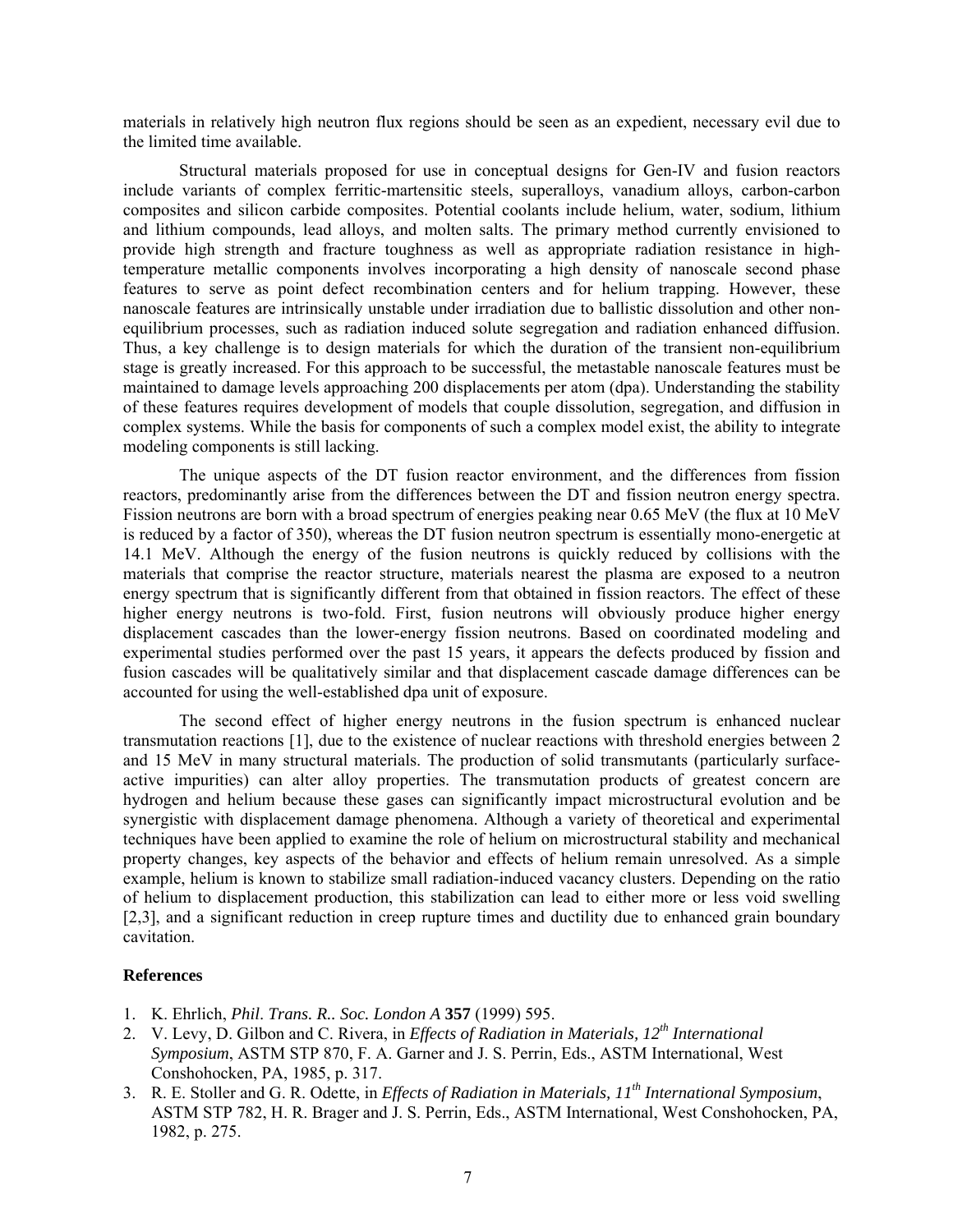# **1. Session I: Overview of Relevant Irradiation Environments**

#### **1.1 Objectives of Session I**

This opening session was intended to provide a description of the operating environments for structural materials applications in anticipated advanced fission (Generation IV) and DT fusion reactors. The goal was to highlight the similarities and differences among the various exposure conditions for the purpose of informing the discussion in the following sessions. Potentially useful experimental facilities such as test reactors and ion irradiation facilities were also discussed, as was the possible relevance of spallation neutron sources which provide a similar challenge to materials performance [1].

# **1.2 Introduction to Irradiation Environments**

Generation IV and DT fusion systems are expected to supply energy in a sustainable manner to modern economies for centuries. In this context, the word energy primarily implies electrical generation and the delivery of process heat at high temperatures for purposes such as hydrogen production. In order to obtain the desired dramatic advances in performance over current fission systems, advanced fission and fusion systems will operate in regimes and environments that are beyond current nuclear industry experience, as well as most previous experience with developmental fission systems [2, 3]. Materials must perform at higher temperatures and for longer times, and to larger irradiation doses than required in current light water reactor technology. In additional, some advanced nuclear system designs propose coolants that are more aggressive than high-temperature water. For successful deployment of advanced fission and fusion systems, significant advances in material technology are required.

In many important ways, the materials for fusion and fission systems face similar temperature, radiation, and corrosion environments. Table 1-1 below provides a general comparison of the range of operating conditions expected in advanced nuclear systems. Even among concepts with different coolants, many application requirements have important similarities (such as temperature, stress, or neutron spectrum), prompting selection of similar materials, or classes of materials.

|                         | <b>Fusion</b>               | <b>Fission (Gen-IV)</b>      |
|-------------------------|-----------------------------|------------------------------|
| Coolant                 | $H2O$ , He, Li, PbLi, FLiBe | $H2O(SC)$ , He, Pb, PbBi, Na |
| <b>Particle Energy</b>  | $< 14$ MeV                  | $< 1 - 2$ MeV                |
| <b>Temperatures</b>     | $300 - 1000^{\circ}C$       | $300 - 1000$ °C              |
| Max displacement damage | $\sim$ 200                  | $15 - 200$                   |
| He/dpa                  | $10$ appm/dpa               | $\sim 0.1$ appm/dpa          |
| <b>Stresses</b>         | Moderate, nearly constant   | Moderate, nearly constant    |
|                         |                             |                              |

# **Table 1-1. Advanced fission and fusion operating conditions**

The materials of construction must demonstrate adequate mechanical strength, ductility, and toughness, must demonstrate adequate dimensional stability, must maintain adequate thermo-physical properties, and must have acceptable resistance to corrosion and stress corrosion attack from cooling media [4]. Experimental programs cannot cover the breadth of materials and irradiation conditions for the proposed fusion and Gen-IV fission reactor designs. A set of tools is required to assist in a material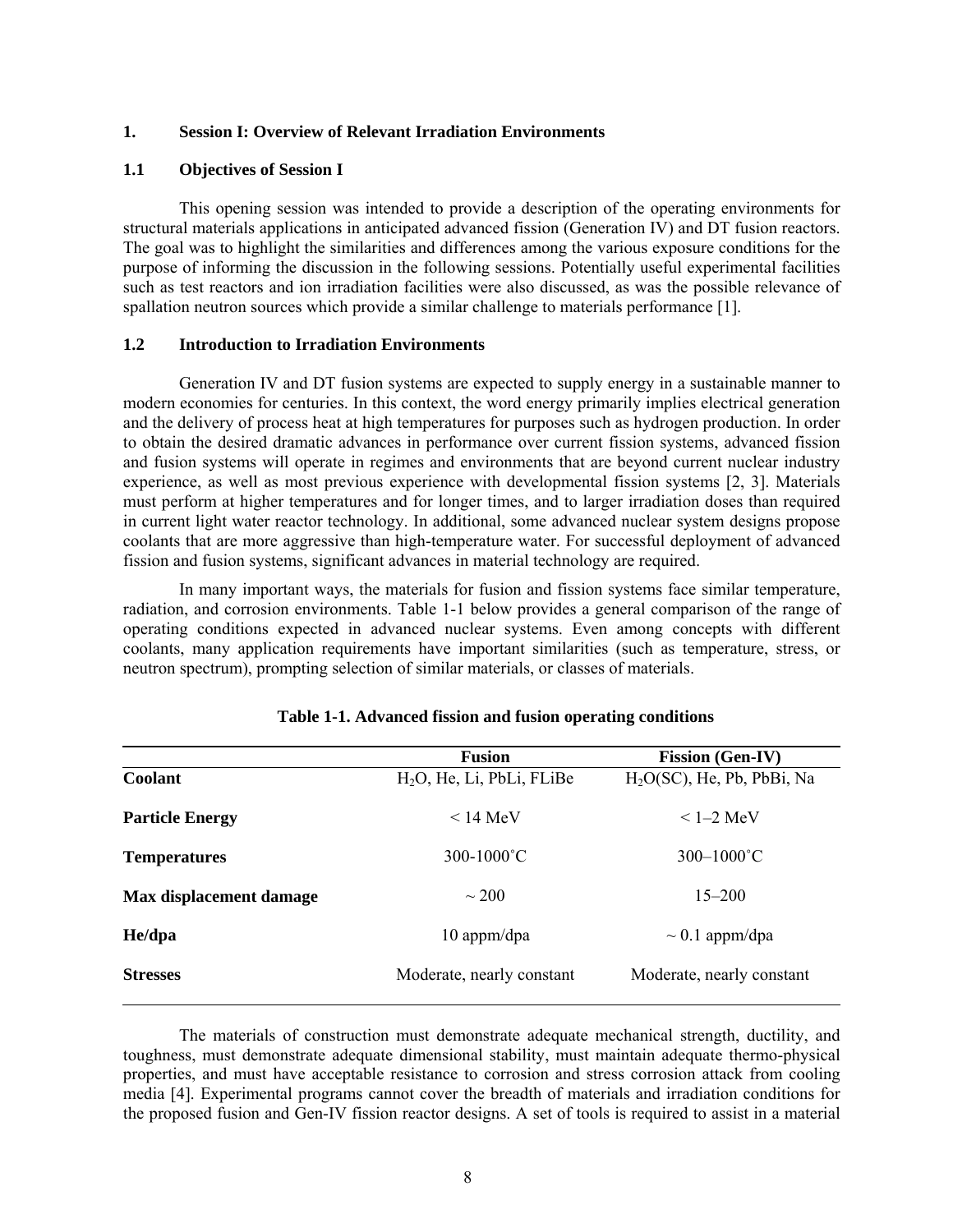selection process that will be performed based on an incomplete experimental database and that requires considerable judgment to carry out the necessary interpolation and extrapolation. Modeling and microstructural analysis can provide the intellectual foundation for these important decisions.

Materials degradation from radiation starts with collisions between high-energy neutrons and lattice atoms and then develops into radiation-induced microstructures that degrade mechanical properties, dimensional stability, thermo-physical properties, and resistance to environmental attack. This is true in both fission and fusion systems. A set of computational tools that adequately describes radiation events and subsequent microstructural development and provides from this microstructure an accurate description of property changes in engineering materials would be a tremendously valuable tool for system designers. While developing these computational tools into a truly predictive capability is a difficult and time-consuming challenge, the knowledge gained from development of the individual model components will provide valuable insight to any on-going materials design effort. These models cannot be developed without a parallel set of validation experiments. The interplay between new experimental data and advanced theory or computational tools is critical to the development of accurate radiation response models.

While there are many similarities between fission and fusion systems, some important differences do exist. For example, the higher energy neutrons in fusion systems will lead to greater concentrations of the transmutation gasses helium and hydrogen. Additionally, certain Gen-IV concepts use different coolants and may respond to changes in microstructure in a unique manner. These differences do not dramatically change the types of computational tools that need to be developed. The tools need to encompass broad time and length scales from descriptions of primary damage formation all the way to bulk property changes. Properly done, this basic set of tools will be valid for both fission and fusion. The differences in environment will dictate only that a broader set of confirmatory experiments is required to ensure the models are valid over the entire operating regime of fission and fusion systems.

# **1.3 Related Research and Development Issues**

In addition to a survey of the relevant irradiation environments, the members of this group also discussed the issue of materials needs for advanced nuclear energy systems from three different perspectives. Here their overview encompassed:

- Irradiation environments and the physical and chemical processes engendered by radiation damage
- Computational capabilities required
- Research and development and engineering objectives

The first perspective concentrated on the physical and chemical processes involved in radiation damage and in changes to relevant materials properties, and the second reviewed computational methods and how they map onto the physical and chemical processes that must be modeled and evaluated computationally. Finally, the desired outcomes were enumerated and an assessment was made of the nature and extent of information required to enable design of new reactor concepts without construction of many prototypes or extensive testing.

1.3.1 Irradiation Environments and the Physical Processes Engendered by Radiation Damage

The progress achieved during the last two decades in our fundamental understanding of radiation damage in solids has shown that there exists a unified theoretical description for the majority of the processes involved, and that these processes are essentially the same for most irradiation environments. It then follows that a complete theoretical formulation of all the processes and all the cause-effect relationships must be applicable to irradiation with neutrons, electrons, γ-rays, ions, and fission products. Conversely, results obtained from a particular irradiation environment must be useful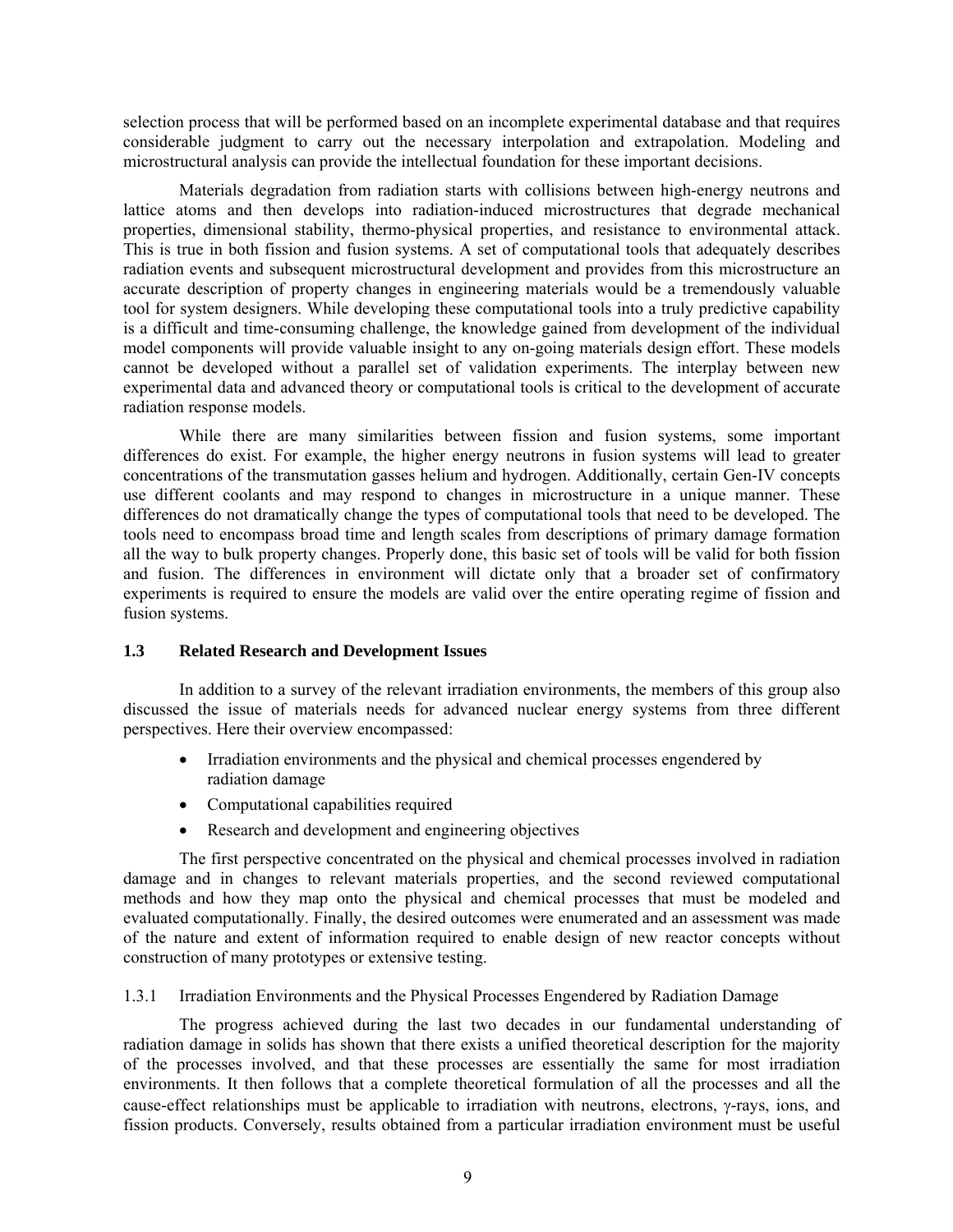

**Figure 1-1.** Schematic diagram of radiation damage processes

for all others. In the past, the complexity of radiation damage processes required simplified treatments tailored to a specific radiation environment, and the models so obtained were limited. Today, and even more so in the near future, advanced computational materials science can take full advantage of the universal theoretical description of radiation damage. Naturally, many of the processes need to be dealt with, be refined and validated, but the entire edifice can now be clearly recognized in its overall shape and scope. Figure 1-1 presents a rather compact rendition of this edifice. It shows that the radiation sources all produce primary recoil atoms via elastic collisions [5] that in turn produce collision cascades [6, 7], the sources for defects and defect clusters [8].

At the elevated temperatures existing in nuclear reactors, these defects diffuse, dissolve, and reaggregate in other forms throughout the material. These secondary defects evolve into a complex new microstructure, and in the process, change microscopic and macroscopic properties of the material. This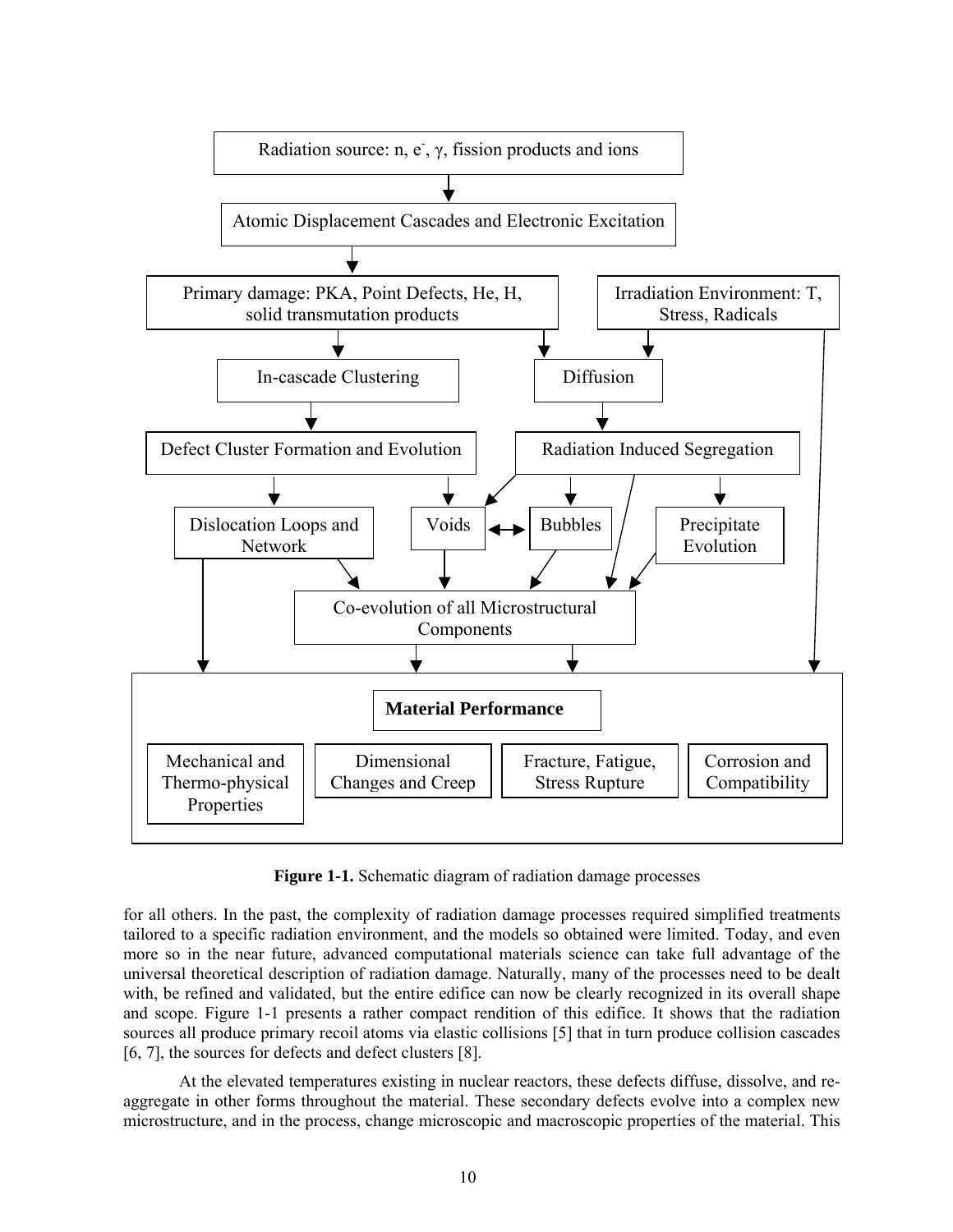picture holds for both metallic alloys and insulators. In addition, inelastic collisions are known to affect the chemical bonds of insulators, creating charged defects which will also diffuse and induce changes in related macroscopic properties.

## 1.3.2 Computational Capabilities Required

Many of the theoretical tools required have already or are being developed by a much larger group of experts active in many branches of solid-state physics and materials science. This will greatly benefit the smaller group of scientists active in the area of radiation damage. The tools can be grouped in four main classes that include different types of models as shown in the flow chart in Figure 1-2, along with their main output physical quantities.



**Figure 1-2.** Summary of computational tools and their uses in radiation damage modeling

These models have typically been developed and applied to pure elements or simple dilute alloys. In contrast, the high in-service temperature and radiation levels typical of nuclear application require multi-element concentrated alloys with optimized chemical compositions and microstructures. The reliability of the prediction of multiscale modeling for nuclear materials will thus depend very much on the capability of the nuclear materials community to select, develop, and apply models that accurately treat the critical components of microstructural evolution in complex alloys and relate that microstructural evolution to specific changes in macroscopic properties. An in depth analysis of the present capabilities of these modeling tools and their future development are given in Sessions II-V.

# 1.3.3 Research and Development and Engineering Objectives

The computational tools must provide the basis for: (a) re-assessing existing data, (b) optimizing new experiments in test reactors or in a dedicated neutron source (14 MeV), and (c)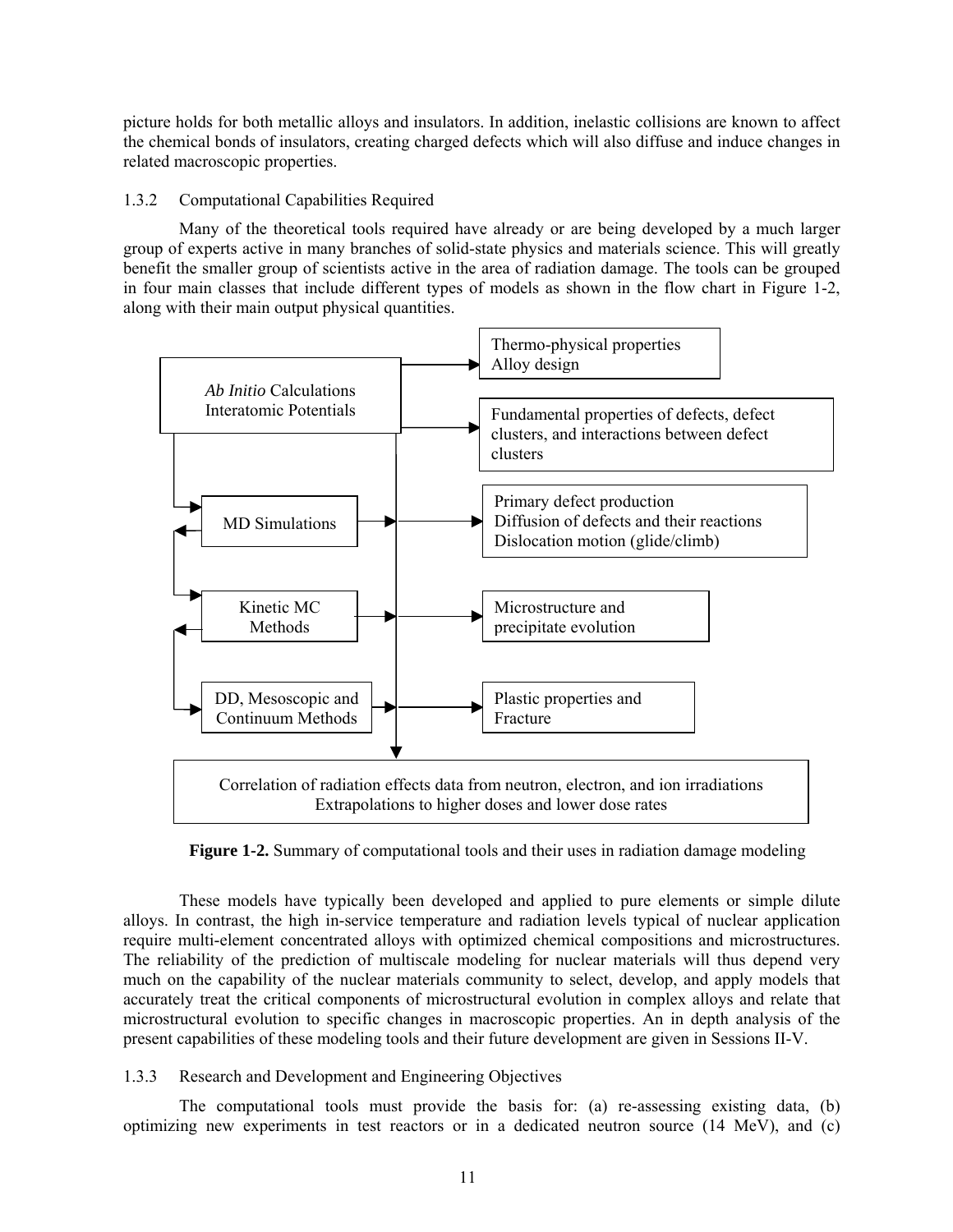interpreting the obtained data and reliably extrapolating them to anticipated in–service conditions, the domain of which is always broader than those achieved in experiments. The ultimate goal is to use the experimentally validated models to enable scientists to improve existing materials or to design better materials.

For engineering purposes, the computed and measured property changes need to be codified into databases or constitutive relationships that an engineer can use to design a nuclear energy system, assess its performance, and determine its ultimate lifetime.

#### **1.4 Near-term Research Priorities**

Although there is a vast number of physical changes induced by irradiation, some phenomena are either already understood at a sufficient (albeit rudimentary) level for evaluating feasibility issues, or are not critical determining factors in establishing the feasibility of using materials in irradiation environments. Conversely, there are several fundamental radiation effects phenomena that critically need improved understanding in order to assess candidate material options. These include defect production and evolution in alloys and ceramics (as opposed to pure metals), coupled solute-defect diffusion processes in concentrated alloys, microstructural evolution of coupled point defect sinks (e.g., voids and dislocations), and the effects of point defect clusters, surface active transmutant impurities and helium on localized deformation and fracture toughness. These are briefly discussed in the following section.

A firm understanding of the fundamentals of defect production and evolution in alloys is essential for evaluating the microstructural stability of candidate engineering materials in experimentally unexplored irradiation conditions. The current defect production modeling efforts have been largely limited to pure metals such as Fe and Cu. It is well known from fundamental experiments performed with ion and fission neutron irradiation sources that the production and evolution (annihilation, clustering) of point defects and defect clusters is significantly different in alloys compared to pure metals. This appears to be due to enhancement or suppression of point defect recombination within the displacement cascade as well as solute effects on point defect mobility and trapping at solute precipitates. Subtle differences in minor alloying elements in complex engineering alloys have been observed to have a pronounced effect on their stability during neutron irradiation. As a first step toward accurate modeling of prospective engineering alloys, suitable interatomic potentials need to be derived for important binary alloy and ternary systems including Fe-Cr, Fe-Ni, Fe-He, and Fe-Cr-Ni. To properly account for the behavior of steels, the influence of C and N also need to be included. An improved understanding of helium effects in irradiated materials is of particular importance for fusion energy, since recent simulation experiments suggest that fusion-relevant helium generation during neutron irradiation may have severe deleterious effects on the dimensional stability and fracture toughness of current candidate alloys. Similar improvements in the fundamental understanding of defect production and evolution in irradiated nonmetals such as ceramic insulators are also needed. In particular, the conditions for production of defects in nonmetals by pure ionizing radiation (radiolysis and high electronic stopping power processes) need to be accurately understood so these effects can be separated from knock-on collision effects. The migration and annihilation processes of charged and uncharged point defects in nonmetals also need to be understood.

There is a strong need to develop improved physically based models and simulations of radiation-induced and -enhanced segregation processes. The current segregation models used by many researchers are based on models originally developed in the 1970s (solute drag and inverse Kirkendall effects). Dramatic improvement was achieved in the 1990s by the introduction of models that used atomistic information to account for diffusion in concentrated alloys [9]. However, many of the key physical parameters in these models are not well known, including the binding energies and migration energies of various solute-point defect complexes as a function of the local composition. On a broader level, the kinetics and mechanisms of diffusion in concentrated alloys in the presence of solute gradients are not sufficiently known. This opens the possibility that new solute-defect coupled diffusion processes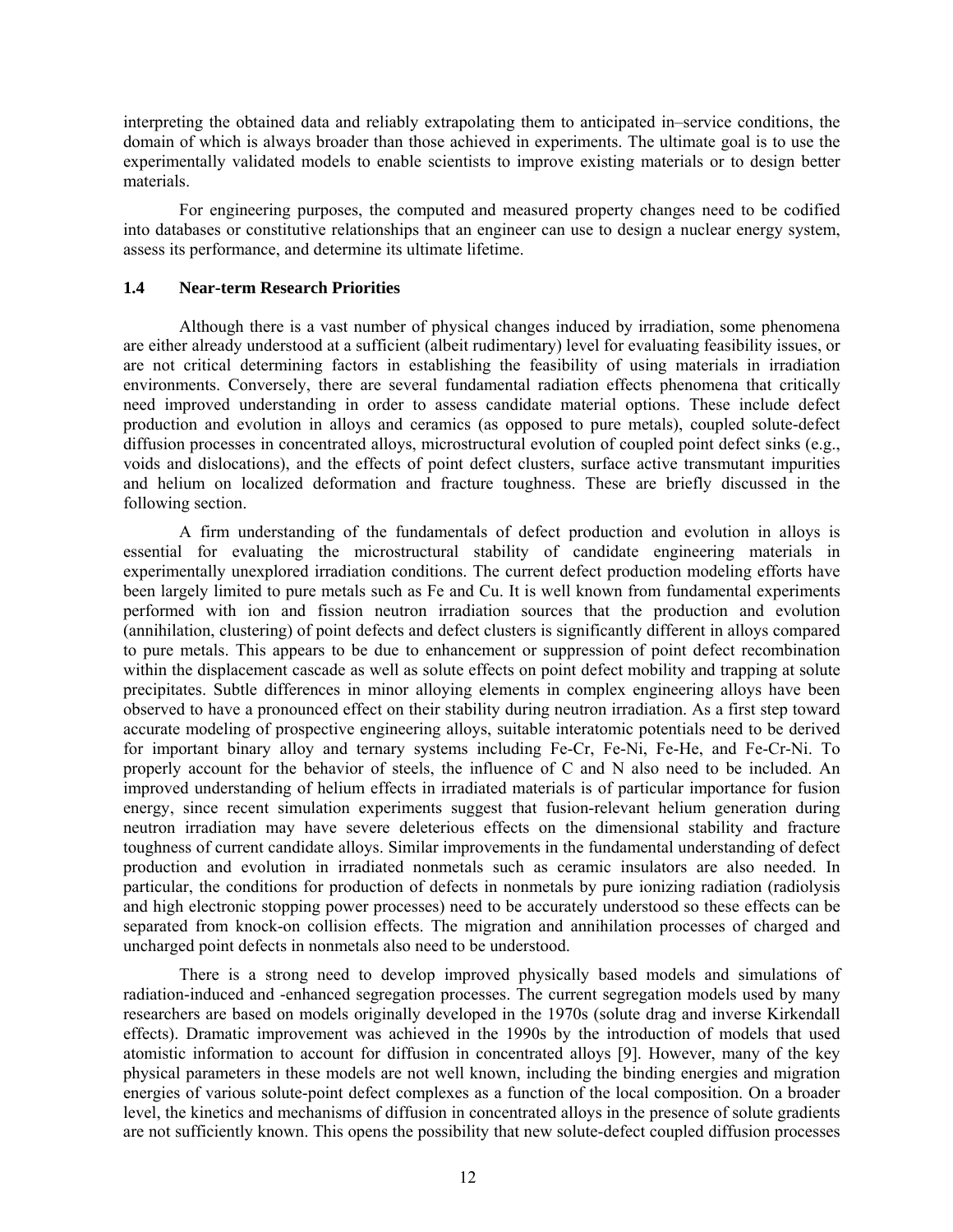may occur under irradiation that are not covered by the rudimentary solute drag and inverse Kirkendall models. As a first step toward development of improved point defect-solute models, the vacancy formation energy and migration energy should be determined as a function of solute content (including carbon) in iron and other important material systems. The role of dumbbell interstitials, particularly mixed solute-solvent dumbbells, also requires further investigation.

Current models of radiation-induced void swelling treat voids and network dislocations as separately evolving systems that are linked only by the effect of void and dislocation sink strengths on the arriving point defect fluxes. However, experimental studies have found that dislocations thread voids in many cases. Therefore, it may not be appropriate to model void and dislocation evolution during irradiation as weakly interacting systems. Kinetic Monte Carlo studies of microstructural evolution in the presence of coupled point defect sinks (voids/dislocations) would be valuable to provide guidance on the importance of this coupling. The effect of helium generation on this coupling could be subsequently investigated. The effect of chemical segregation on the development of microstructural features should also be studied.

The advent of 3-dimensional dislocation dynamics during the past decade has been a major achievement for modeling numerous important materials phenomena. However, dislocation climb processes have not yet been modeled in 3-dimensional dislocation dynamics codes. Inclusion of the various modes of dislocation climb would enable 3-dimensional dislocation dynamics to be quantitatively applied to investigations of microstructural evolution of irradiated materials. A further challenge is how to develop the appropriate linkages of 3-dimensional dislocation dynamics to atomic scale and mesoscale regimes so that multiscale phenomena such as fracture toughness can be appropriately modeled.

There are numerous deformation and fracture phenomena that need improved understanding. For example, there is current debate within the research community whether the long-standing connection between cleared dislocation channels and low tensile elongations is a *bona fide* cause and effect in metals irradiated at low temperatures. Improved multiscale models are needed to analyze potential causes of the low ductility in irradiated metals and to identify possible metallurgical solutions to mitigate this effect. The effects of point defect clusters and helium bubbles on crack formation and propagation also need to be investigated. It is uncertain whether there are any new He-enhanced fracture toughness degradation mechanisms at low temperatures beyond normal matrix hardening effects. Development of physically realistic multiscale models, combined with experimental studies, could provide important insight in this critically important area. Similarly, the potential effect on deformation and fracture of surface-active impurities produced by neutron transmutation reactions should be investigated. There is a largely incomplete understanding of the physical phenomena responsible for the poor elevated temperature ductility of superalloys during irradiation. If the physical processes responsible for the low ductility of superalloys irradiated at high temperatures could be identified and mitigated, superalloys would be attractive candidates for fission Gen-IV and fusion systems. Finally, despite nearly 40 years of research, a comprehensive model for high temperature helium embrittlement is not yet in place. High temperature helium embrittlement is anticipated to limit the maximum allowable doses and temperatures for structural alloys in fusion and Gen-IV fission reactors, and appropriate multiscale models and experiments should provide guidance for metallurgical improvements to increase the dose and temperature limits.

## **1.5 Validation and Verification of Models**

Validation and verification of the predictions made by computational models can be performed using either established benchmarked computational codes or experimental data. Computational benchmarking and validation/verification of model predictions can also be obtained by comparing the results obtained from several different computer codes or techniques applied to analyze a similar scenario. Direct validation and verification of model predictions can be obtained in many cases by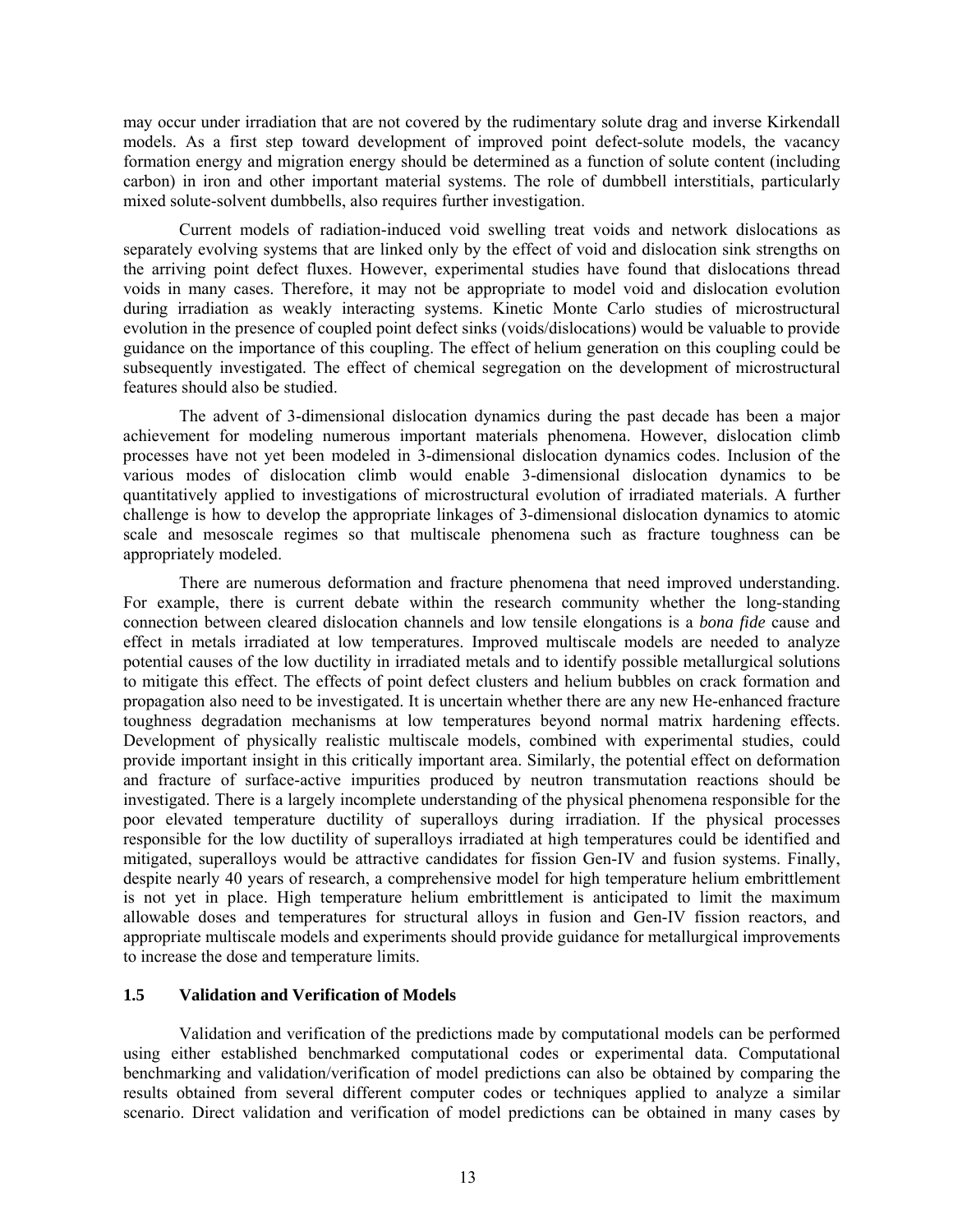performing appropriate experiments. The experimental data for model validation and verification can be grouped into five categories:

- (1) Mining of old data: Previously published experimental data represents an important resource that should be fully utilized in order to minimize costs associated with mounting new experiments. Experimental studies on fundamental point defect or materials properties are of particularly high value. Appropriate caution must be applied in extracting experimental data from published studies, since most data have been processed using models of varying degrees of robustness. In some cases, previously reported experimental data may need correction to account for deficiencies in the models originally used to analyze the test results.
- (2) Mining of old reactor materials: Archive irradiated specimens from prior nuclear energy programs should be preserved wherever feasible for future experimental study. Due to rising costs for storage and disposition of radioactive materials, there is increasing pressure to dispose of specimens that are not of immediate value. These specimen storage costs must be weighed against the costs and technical value of performing new specifically designed experiments to obtain the same data. Of course, in many cases new experiments may provide opportunities to obtain data of significantly improved quality.
- (3) Irradiation experiments using ion implantation, electrons, fission neutrons and spallation neutrons should be designed and performed to elucidate or quantify specific mechanisms that are building blocks in the multiscale modeling framework. These mechanistic experiments span the range from single-variable tests to multiple-variable synergistic phenomena studies. In many cases, specifically designed experimental techniques (such as tritium doping or He injector foils for studying He effects) may provide important insight on the controlling physical mechanisms.
- (4) Prototypic irradiation experiments enable the opportunity to systematically investigate single-variable or synergistic multiple-variable effects on material coupons under environmental conditions similar to the intended application (e.g., DT fusion neutron spectrum or supercritical water irradiation assisted stress corrosion cracking phenomena). These prototypic tests are traditionally of very high value for confirming the predictions of computational models and establishing the safety basis for gaining licensing approval of reactors.
- (5) Component testing: Integral irradiation experiments on reactor components (such as fusion reactor blanket modules) should eventually be tested in a dedicated facility. Integral tests of this kind are essential to validate that all the detailed models of materials performance are integrated in a seamless manner, and more importantly, that synergistic effects and phenomena are captured and well understood before a new reactor is built. Component testing is generally not initiated until the separate-effects data obtained from coupon testing in prototypic environments are fully analyzed using appropriate models.

In addition to providing predictive insight on potential physical mechanisms, computational models can provide important hindsight by explaining archive experimental results. Appropriate computational models are essential for obtaining maximum usefulness of data obtained in nonprototypic irradiation environments.

Several categories of experimental data are needed for computational model validation and for licensing. The most fundamental information is associated with point defect and defect cluster properties (formation, migration and binding energies, relaxation volume, 1-D vs. 3-D diffusion characteristics, etc.). These fundamental properties generally cannot be obtained directly from experiment, but instead are inferred from experimental observations by utilizing appropriate models.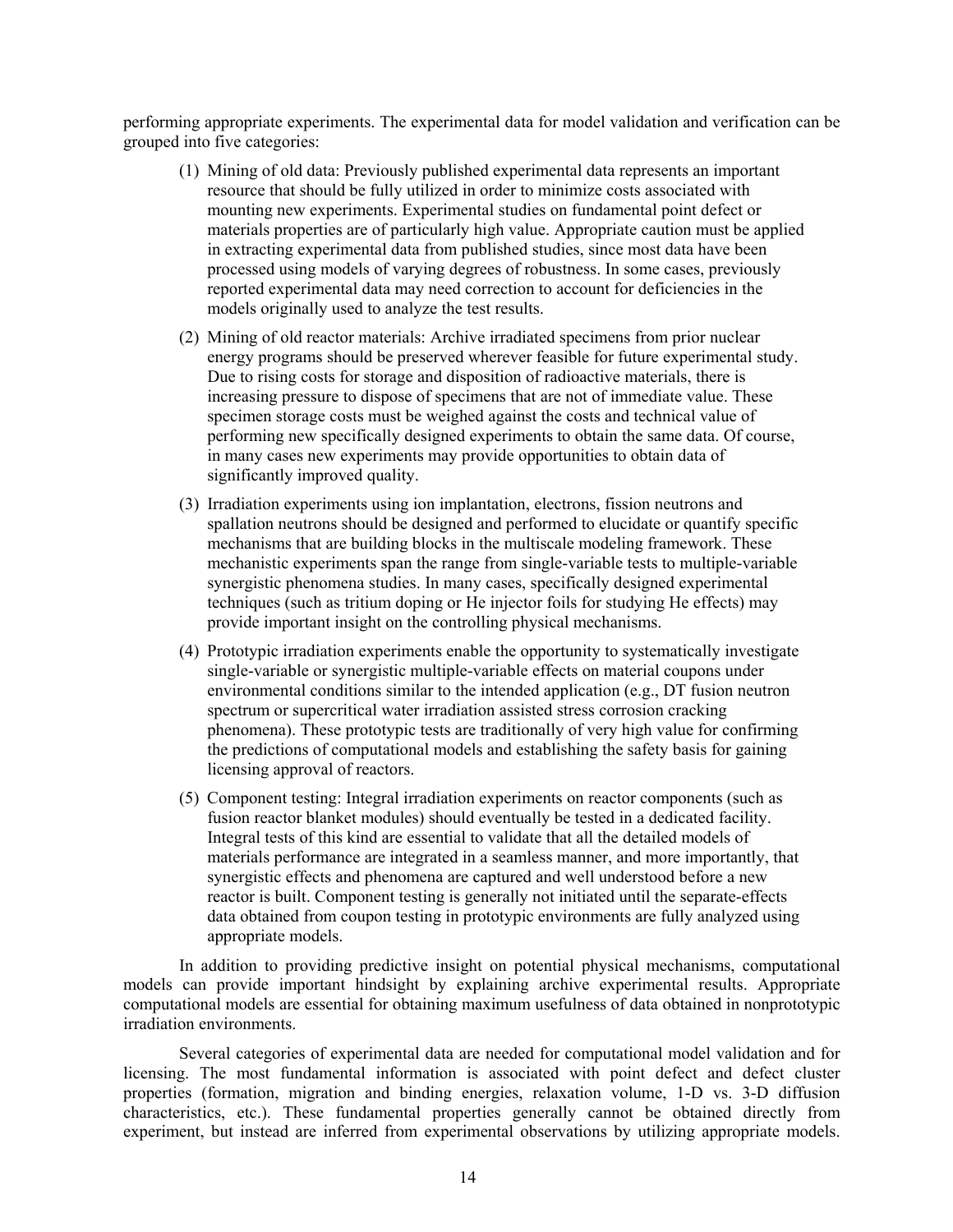There are numerous classic examples in the literature where published fundamental data have required subsequent correction due to neglect of important physical phenomena in the original data analysis. Important experimental tools for acquiring fundamental radiation effects data on point defects and defect clusters include a variety of X-ray diffraction techniques, electrical resistivity methods, stored energy, positron annihilation spectroscopy, density, high resolution and microanalytical transmission electron microscopy, Mössbauer spectroscopy, optical spectroscopy, elastic moduli tests, and a variety of mechanical property measurements. The microstructural evolution of irradiated materials involves integration of multiple phenomena over extended time periods and length scales. Experimental observations obtained from electron microscopy, X-ray diffraction, positron annihilation, and other microstructural tools are valuable for validating and calibrating multiscale computational models. The microstructural evolution drives a number of important changes in physical and mechanical properties that can be used in concert with microstructural investigations to experimentally verify and validate multiscale model predictions. Important mechanical properties for engineering purposes include tensile elongation, tensile strength, thermal and irradiation creep, fracture toughness, fatigue strength, and fatigue crack growth rate.

# **References**

- 4. L. K. Mansur, A. F. Rowcliffe, R. R. Nanstad, S. J. Zinkle, W.. R. Corwin, and R. E. Stoller, "Materials Needs for Fusion, Generation IV Fission Reactors, and Spallation Neutron Sources - Similarities and Differences, 11th International Conference on Fusion Reactor Materials, Kyoto, Japan, December 2003, to be published in *J. Nucl. Mater.*
- 5. A Technology Roadmap for Generation IV Nuclear Energy Systems, Report No. GIF002-00, December 1, 2002 (http://nuclear.gov).
- 6. E. E. Bloom, S. J. Zinkle, and F. W. Wiffen, "Materials to Deliver the Promise of Fusion Power," 11th International Conference on Fusion Reactor Materials, Kyoto, Japan, December 2003, to be published in *J. Nucl. Mater.*
- 7. Higher Temperature Reactor Materials Workshop, ANL-02/12, Argonne National Laboratory, August, 2002.
- 8. L. R. Greenwood, *J. Nucl. Mater*. **216** (1994) 29.
- 9. R. S. Averback, *J. Nucl. Mater*. **216**, (1994) 49.
- 10. R. E. Stoller and L. R. Greenwood, *J. Nucl. Mater*. **271&272** (1999), 57.
- 11. L. K. Mansur, *J. Nucl. Mater*. **216** (1994) 97.
- 12. M. Nastar, *Defect and Diffusion Forum* **194-199** (2001) 171.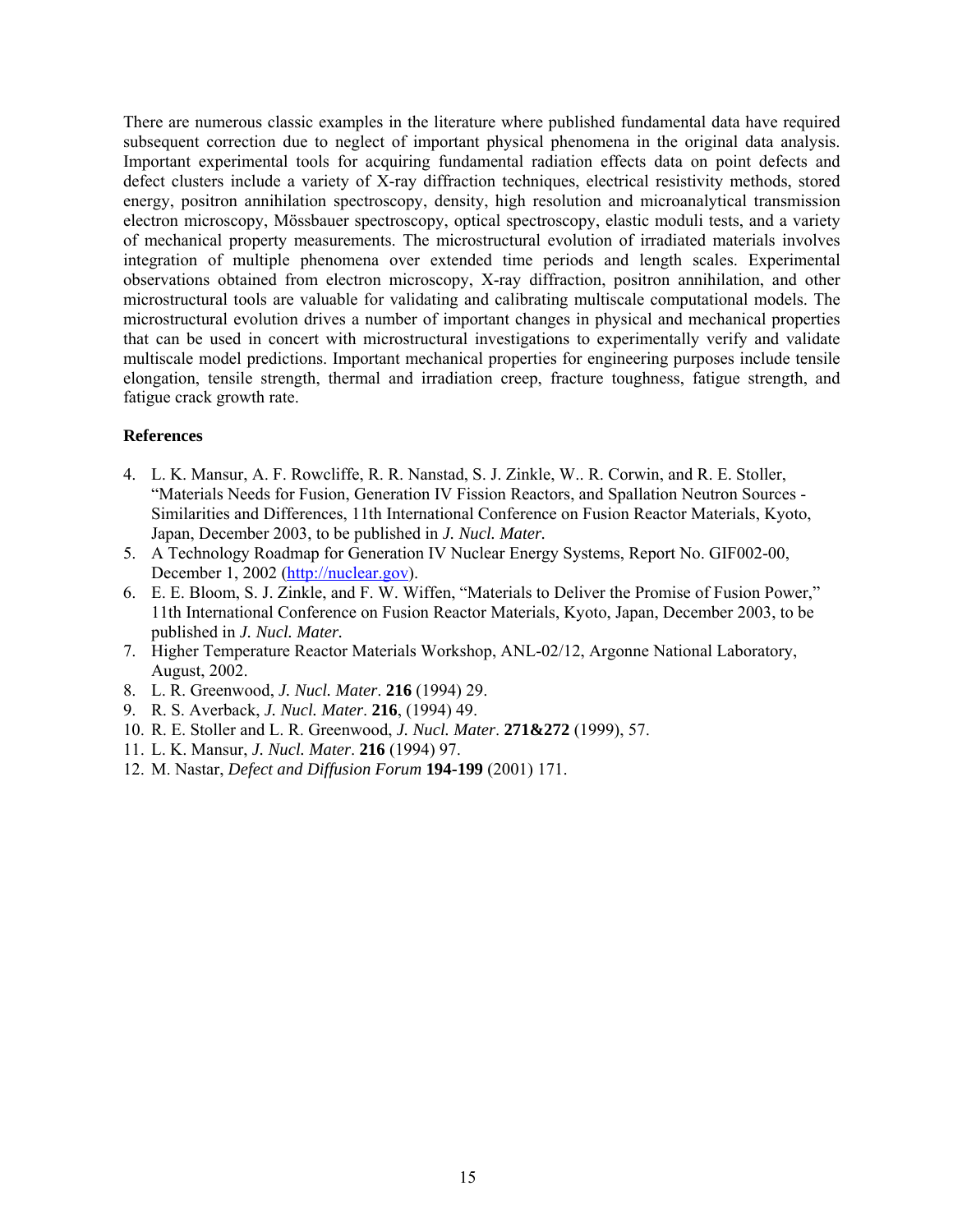## **2. Session II: Current State of the Art in Relevant Multiscale Computational Materials Science Models**

## **2.1 Objectives of Session II**

The subpanel responsible for Session II was charged with characterizing the adequacy of the current state-of-the-art in multiscale computational materials science models for the purpose of simulating radiation effects in structural materials. The participants determined that it will be necessary to set in place over the next five-to-ten year period a suite of computational tools to model, predict and guide assessment of ferritic steels under relevant conditions of damage, helium generation, temperature, time and stress. The crucial properties for simulations of reactor materials radiation damage are (a) defect creation; (b) defect migration and interaction; (c) boundary structure and segregation effects; (d) dislocation behavior under stress; and (e) phase stability. It is essential that the modeling techniques be robust and versatile enough to treat other materials and other problems that enter the frame over the time period. Furthermore, the tools must be able to guide future experiments as well as be informed by them.

This section devotes considerable attention to atomic-scale methods because radiation damage in reactor components is created at this scale and the evolution of damage is controlled by processes on this scale. Furthermore, recent advances in such computationally-based methods offer exciting opportunities for prediction of materials properties in situations where experimental information is unavailable. Nevertheless, the scope for computational materials science to tackle important problems at the continuum scale must not be lost sight of: yielding, creep and fracture are examples of processes where simulation is required across all scales. In terms of increasing length and time scales, the relevant modeling aspects considered include *ab initio* methods, interatomic potentials, molecular dynamics and other methods of treating materials discretely at the nano-to-micro scale, continuum-based modeling and developments for simultaneous linking of length and time scales. Current developments are discussed in the following sections, but first we consider some of the current issues involved.

# **2.2 Overview of Current Issues**

Molecular dynamics (MD) is the most widely used method for atomic-scale simulation. Much of our current understanding of, for example, primary damage in cascades, point defects and their clusters, dislocation core properties and crack-tip processes, comes from MD simulation. In MD, the classical equations of motion are integrated to obtain dynamical evolution of a system of atoms. Accurate integration requires time steps in the femtosecond range, limiting the total simulation time to less than a microsecond on today's processors. Direct MD is a powerful probe, giving the classically exact dynamical evolution of a system for a given interatomic potential. It provides for determination and prediction of material properties at the atomic scale and, since higher-level models for materials evolution (kinetic Monte Carlo (KMC), dislocation dynamics, phase field models, rate theory, etc.) involve assumptions and approximations about properties, it offers a benchmark for their verification. Advances in interatomic potentials described below in section 2.3 will mean that MD simulations can be compared directly to experiment. Two possible exceptions to this are light atom (hydrogen or helium) diffusion below room temperature, where quantum corrections to the dynamics start to become important, and dynamics during the thermal spike stage of a cascade, when non-Born-Oppenheimer effects omitted from MD become important (e.g., thermal transport via electron-phonon coupling in a metallic system or electronic excitations in a covalently bonded system).

Computer memory sets the upper limit for the number of particles, i.e. the system length scale. Fortunately, the static or dynamic properties of relatively small subsystems often determine the macroscopic materials behavior. This explains the widespread use and success in materials science of electronic band structure calculations, molecular statics and MD simulations. However, MD parallelizes well via spatial decomposition, offering an easy path to extend the length scale. Simulations of a million atoms are routine, billion-atom simulations have been performed, and it should be possible to simulate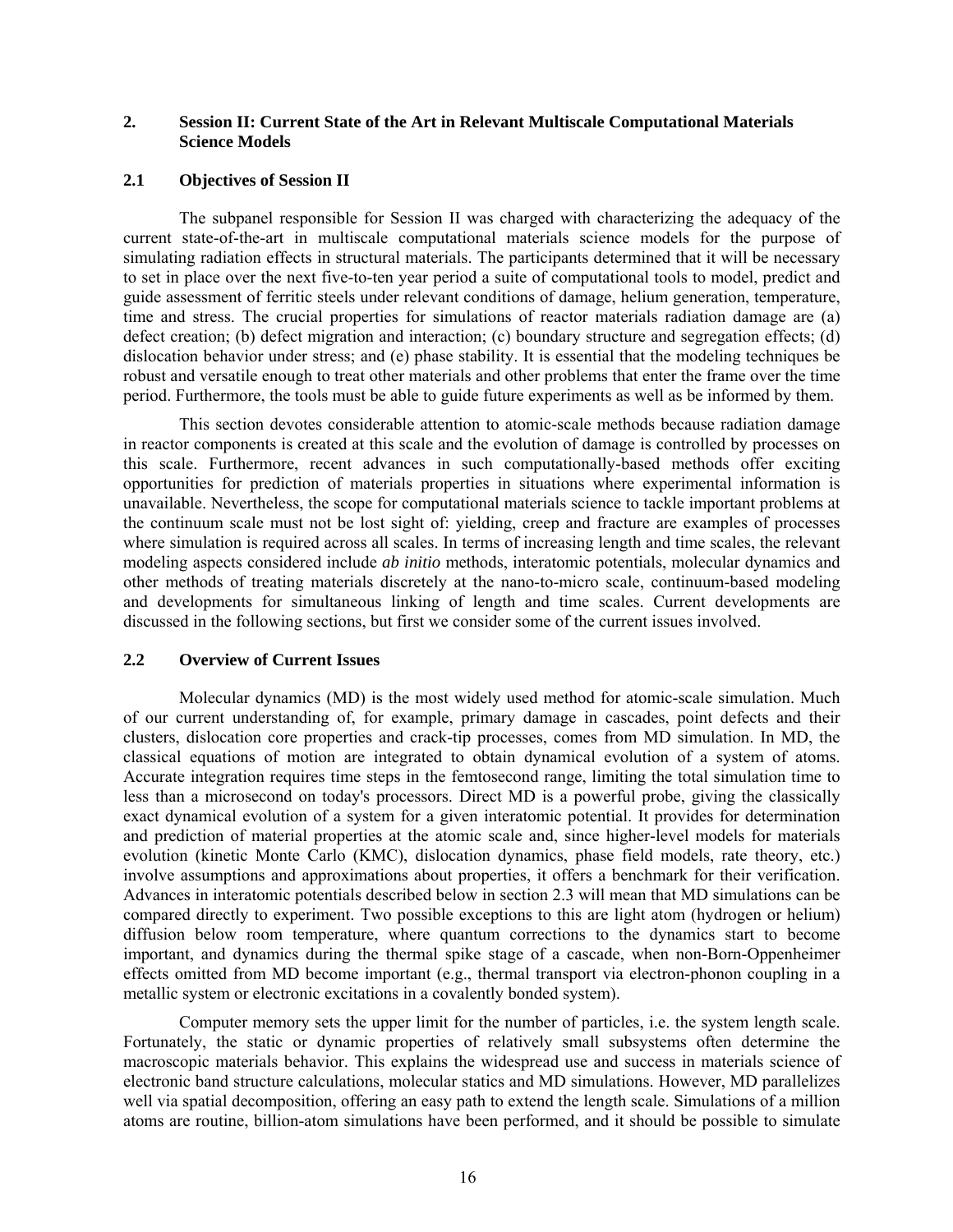$\sim 10^{11}$  atoms (= one-micron cube of Fe) for approximately a microsecond on the next-generation leadership-class machine. Increasing model size will allow unprecedented direct examination of phenomena, such as multi-dislocation interactions and fracture. This means, for instance, that displacement cascades created by primary recoils with energy up to a few 100keV can be simulated, although electronic effects (excitation and electron-phonon coupling) are likely to remain difficult to incorporate in MD models. Since subcascade formation is common in most metals at the higher energies in this range, the use of Binary Collision Approximation (BCA) codes, tuned to MD results at overlapping energy, is expected to be fruitful.

Time scales accessible to MD are more problematic. The calculation of the energy and interatomic force is by far the most expensive part of an MD simulation, so complexity in the interatomic potentials should be avoided. Model size is currently limited to about a thousand atoms if accurate quantum mechanically derived forces are used and larger systems mentioned in the preceding paragraph have to be described by more approximate force fields. Total simulation time and/or model size is expected to continue to increase proportionally to single-processor speed, but physical limitations in processor design will cause this to flatten out in the next 5-10 years. Consequently, direct MD simulations of million-atom systems may never reach one millisecond, even with simple potentials. As many important activated phenomena (diffusion, defect clustering, void growth, grain growth, dislocation motion, creep, etc.) are active on time scales orders of magnitude beyond this, this poses a critical problem. Thus, methods of speeding up MD simulation are required. We address this in section 2.4. These techniques are not applicable to many classes of problem, however, and then it is necessary to use either the MC or continuum methods described below.

The nature of dislocation motion within the microstructure of an irradiated material is a major factor to be considered for assessing the in-service integrity of reactor components. Motion can occur as a result of either applied stress, internal stress or chemical stress due to point defects, and gives rise to phenomena as varied as uniform flow, localized yielding, hardening, crack tip plasticity and creep. Until recently, most models of dislocation glide and climb in the presence of defects created by damage fluxes were based on the elasticity theory of dislocations, with line shape under stress estimated using the line tension approximation. This approximation neglects the effects of self-interaction between different parts of the line, which, for dislocations overcoming obstacles, can have an important influence on the flow stress. A dislocation with self-stress can be modeled as a flexible line constructed of piecewise segments. Although self-stress was first treated in this way over 30 years ago [1], it was only possible to consider a few hundred segments for a few tens of iterations. Ideally, 3D dislocation dynamics (DD) models of plasticity on the micro-meso scale require the simulation of 0.1-100mm of line length (for a dislocation density of  $10^{14}$ m<sup>-2</sup>), and thus contain typically  $10^5$ -10<sup>8</sup> segments. They should also be able to achieve a total plastic strain at realistic strain rates (e.g.  $10\%$  at  $10^{-6}$ s<sup>-1</sup>). These aims cannot be met at the moment. Hence, new, more efficient techniques for computing the field of segments and their interactions with each other and damage microstructure are required. As discussed in section 2.5, these, coupled with expected advances in computing power, will enable the goals to be met.

Continuum-based DD models have uncertainties associated with singularities in the dislocation stress field and the loss of validity of the elasticity description at the atomic scale. These limitations do not apply to MD simulation of dislocation behavior. Hence, MD modeling can provide detailed information on obstacle forces [2] and dislocation core effects [3] for incorporation in larger scale DD simulation. However, the requirements on MD for treatment of plasticity at the length and time scales of interest are many orders of magnitude beyond current computing power. For example, limits on simulated time restrict the modeling of dislocation glide to strain rates of about  $10<sup>6</sup>$  per second, whereas rates a billion times smaller are of primary concern. For dislocation-controlled creep, the rates of interest are orders of magnitude smaller again. Thus, the limitations and benefits of using this method have to be recognized. Current work is discussed in section 2.5.

It is necessary to ensure that the atomic system is not dominated by artificial boundary effects, i.e. it should behave as a representative part of the surrounding macrosystem. For instance, band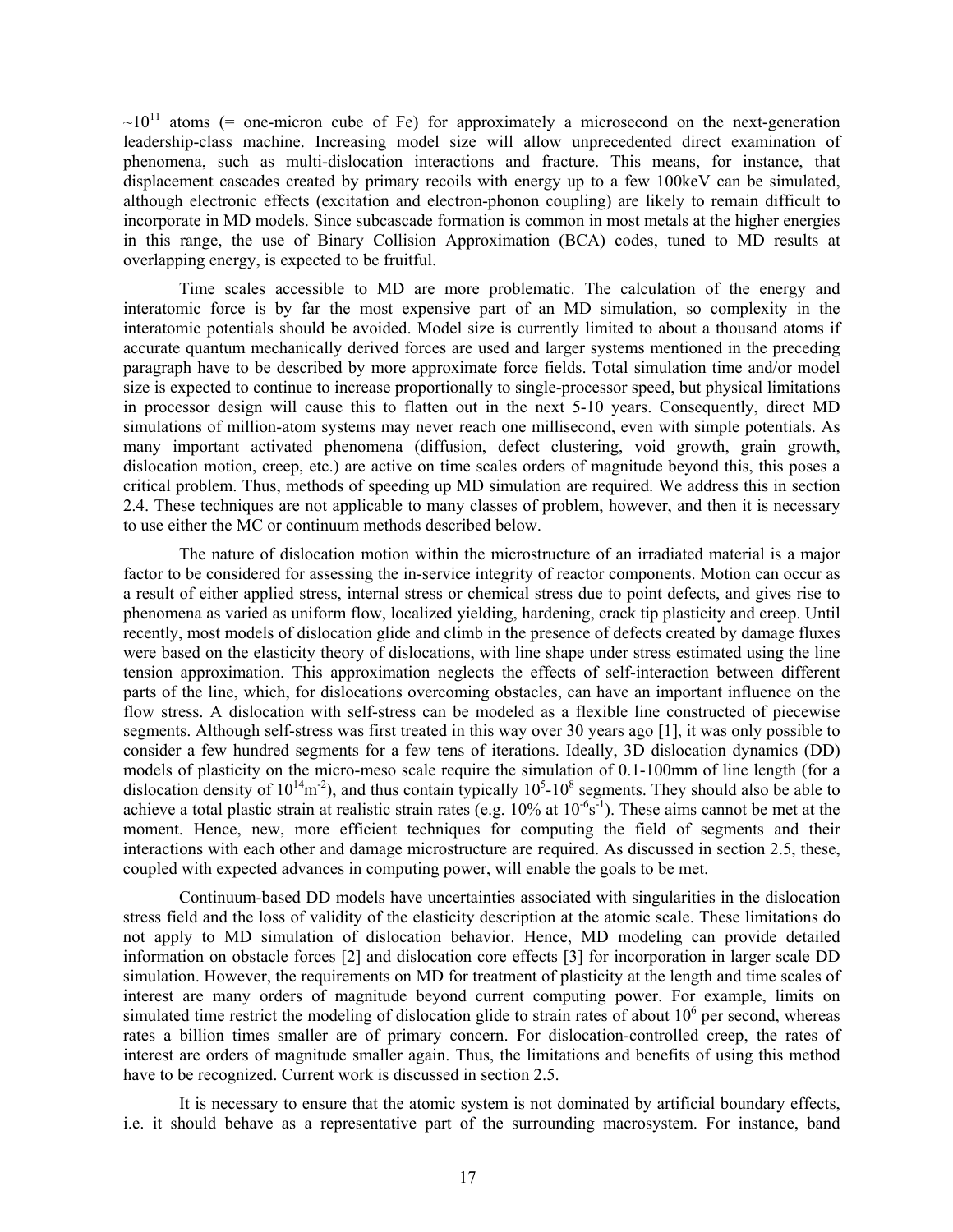structure theory utilizes periodic boundary conditions to mimic an infinite solid. In more general situations, defects break translational symmetry and more complicated boundary conditions are needed. This problem is closely related to the length scale limitations. Except for the case of free clusters, boundary effects such as stress or strain, temperature or heat flux have to be applied to the atomistic system. In addition, energetic events, e.g. interaction of high-energy atomic particles with solids, create pressure waves, which, without careful choice of boundary conditions, can cause inaccuracies in the evolution of the subsystem.

Simultaneous coupling of different methods with appropriate spatial resolution and accuracy can overcome such problems and also raise the limits of atomistic system size. The multiple length scales are covered by continuum mechanics (for the macroscopic part of the material), computationally inexpensive interatomic potentials (bridging the mesoscale where the atomic motion has to be resolved) and quantum-derived forces (for high accuracy in the nanoscale parts where strong non-equilibrium processes prevail). Radiation damage and crack formation are examples where hybrid schemes can be valuable, i.e. accurate forces are required close to a strong local disturbance, its neighborhood can exhibit thermal or mechanical disorder for which simple empirical forces are adequate, and the longrange response can be supplied by a surrounding continuum. The general issue of coupling across the scales is considered further in section 2.5.

The evolution of microstructure and properties of materials under intense energy input may be controlled by essentially kinetic phenomena and so not understood in thermodynamic terms only. The main methods used currently to predict the kinetics are, in order of increasing space and time scales, the various forms of KMC (mostly on Rigid Lattice, Event-based or Object-based), Self-consistent Mean Field, Phase Field, and Cluster Dynamics (Rate Theory) models. In order to develop robust, physicallybased models for predicting the kinetic pathways and "dynamic phase diagrams," it is necessary to calculate accurately the populations and elementary properties of point defects, and determine the detailed mechanisms of atomic migration on which the evolution models are based. Recent developments of first principles methods, coupled with fast computation techniques to explore configurations in systems of increasing size, allows complex defects and alloys to be considered [4,5]. The coupling of first principles calculation with kinetic models is now being validated with success against experimental data, thereby demonstrating the robustness of this approach. It is described further in section 2.7.

## **2.3 Interatomic Potentials**

#### 2.3.1 Current status

MD and MC simulations require an interatomic potential that represents the energy and forces associated with a configuration of atoms in a real material. To be usable for complex geometries and/or statistical averages, the potential needs to be computed rapidly. Many interatomic potentials have been developed and are reported in the literature, but none are necessarily adequate for simulation of the wide range of properties required for reactor materials. With pair-wise interactions some are necessarily wrong. With many-body potentials (used here as a generic term covering glue, Finnis-Sinclair, embedded atom, modified embedded atom and effective medium theory potentials) many can be fitted provided "correct" values are available. These types of potentials have been the "state of the art" for twenty years.

Historically, there has been an insufficient database for robust potential fitting. Not all this data is available experimentally for parameterization and verification of potentials. Recent renewed interest in interatomic potentials is based on the ability of *ab initio* calculations to provide this missing data – with teraflop machines verification of predictions is finally possible. Where tested against new data, existing potentials have generally proved disappointing. Problems include incorrect self-interstitial configuration and energy, and no satisfactory description of the austenitic-ferritic transition. Some problems can be traced to parameterization of the potentials and addressed by simple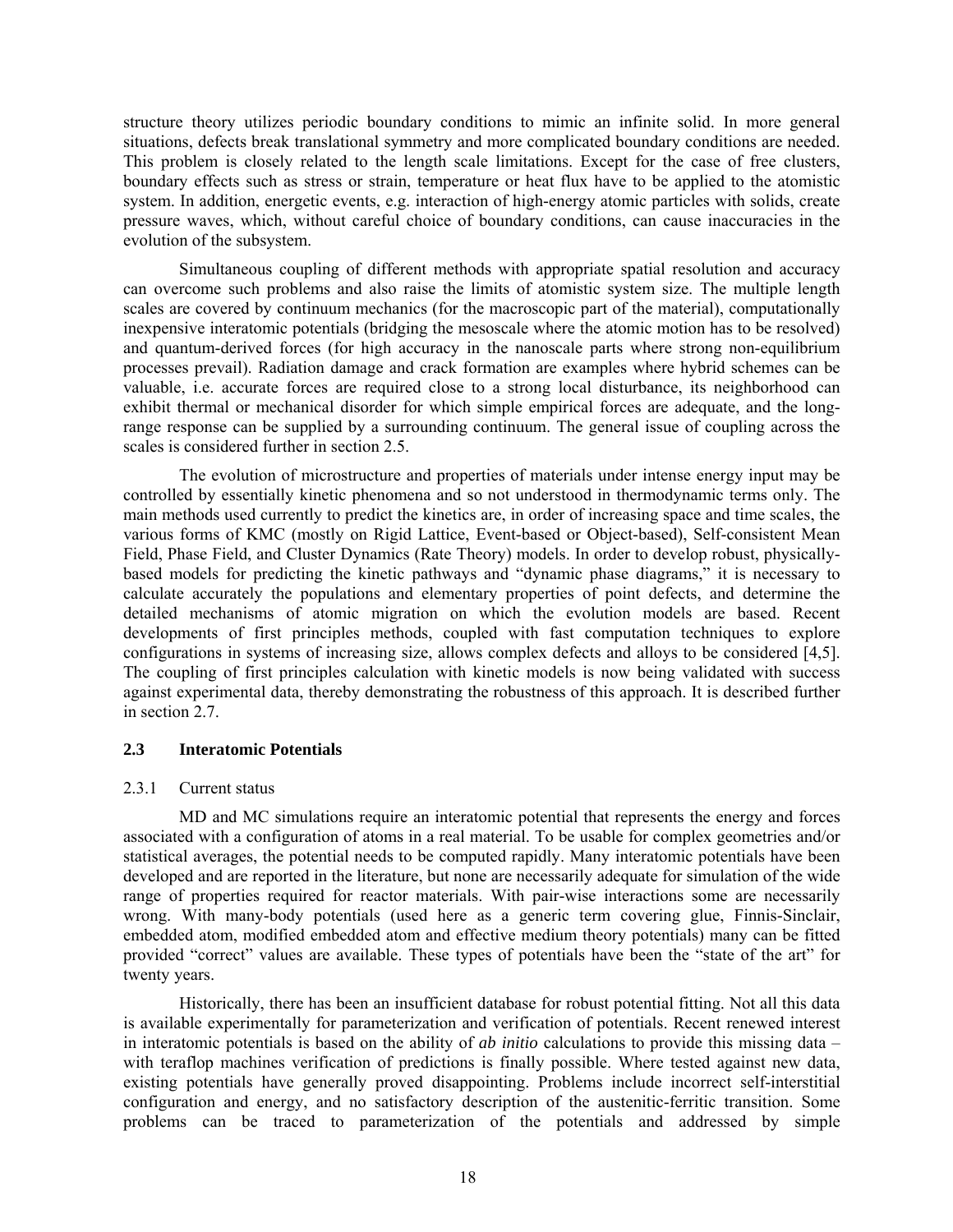reparameterization. Others, such as the absence of a physically sensible treatment of magnetization, point to more fundamental problems in the many-body potential concept.

Most effort for metallic phases has focused on elemental materials. Potentials for some multicomponent systems have been developed, but their predictive capability is typically disappointing. Reasonable models for the mission-critical helium impurities exist, the inertness of helium making its behavior in MD somewhat insensitive to parameterization. There are two challenges in the development of potentials for alloy systems. First, there is generally much less data available, though this can be rectified through the use of *ab initio* methods. Second, the appropriate functional forms are not as well developed. Most potentials are based on simple pictures of bonding. In alloy systems, the nature of the bonding is inherently more complex, suggesting that more sophisticated potentials are needed. Nonmetallic impurities, such as carbon and phosphorus, are more problematic.

The advent of *ab initio* calculations has allowed more accurate verification procedures to be applied to existing models, and highlighted some serious flaws. The prospects for rectifying these are good: some are simply a matter of reparameterization and extension to systems where insufficient underpinning data existed previously [6,7]; others require implementation of new models already proposed [8]; some may require the development of new approaches. The primary resource requirement for these developments is manpower, inspiration and stronger interactions between research groups to understand one another's needs.

#### 2.3.2 Where do we need to go with interatomic potentials?

Discussions at the workshop highlighted three areas regarding interatomic potentials that warrant attention for further development.

#### *2.3.2.1 Validation and reparameterization of existing many-body models.*

The technology for validation based on *ab initio* simulation is mature. A database of structures and migration paths for point defects with and without impurities needs to be created. (This will also benefit calculation at the KMC level). Efficient fitting techniques based on genetic algorithms can be employed to assist parameterization. Crucial data not available currently *ab initio* includes defect migration mechanisms, dislocations core states and defect-dislocation interactions, and will require petaflop computing.

#### *2.3.2.2 Development of better models for magnetism and alloying.*

It is possible to create potentials with more complex functional forms than currently, but with similar computational complexity. Two new types have been proposed in Europe and should be exploited by the program.

The two-band model represents the electronic structure on each atom by a single, local, variational parameter  $\mu$ . This has been applied to describe the volume-collapse transition in Cs where urepresents s-d transfer [8]. The model has potential applicability to ferritic steels where  $\mu$  is the magnetization, and to materials where f-localization is important. The functional complexity does not result in additional computational complexity thanks to the Hellmann-Feynman theorem, which means that the force can be evaluated without differentiating  $\mu$ .

Composition-dependent potentials offer the possibility to incorporate non-local Fermi-surface effects by making the potential dependent on the global as well as local electron density. This addresses such anomalies as the multiple bcc-fcc-hcp phase transitions observed with many short-range potentials under pressure. Here the functional form throughout the simulation is modified according to the composition and density of the MD simulation cell. This is practical since almost all MD simulations conserve particle number. There are some problems with constant pressure MD, since a fictitious term appears in the pressure – however since all applications of constant pressure MD already have a fictitious mass in the Lagrangian this issue should be tractable with perturbative corrections akin to the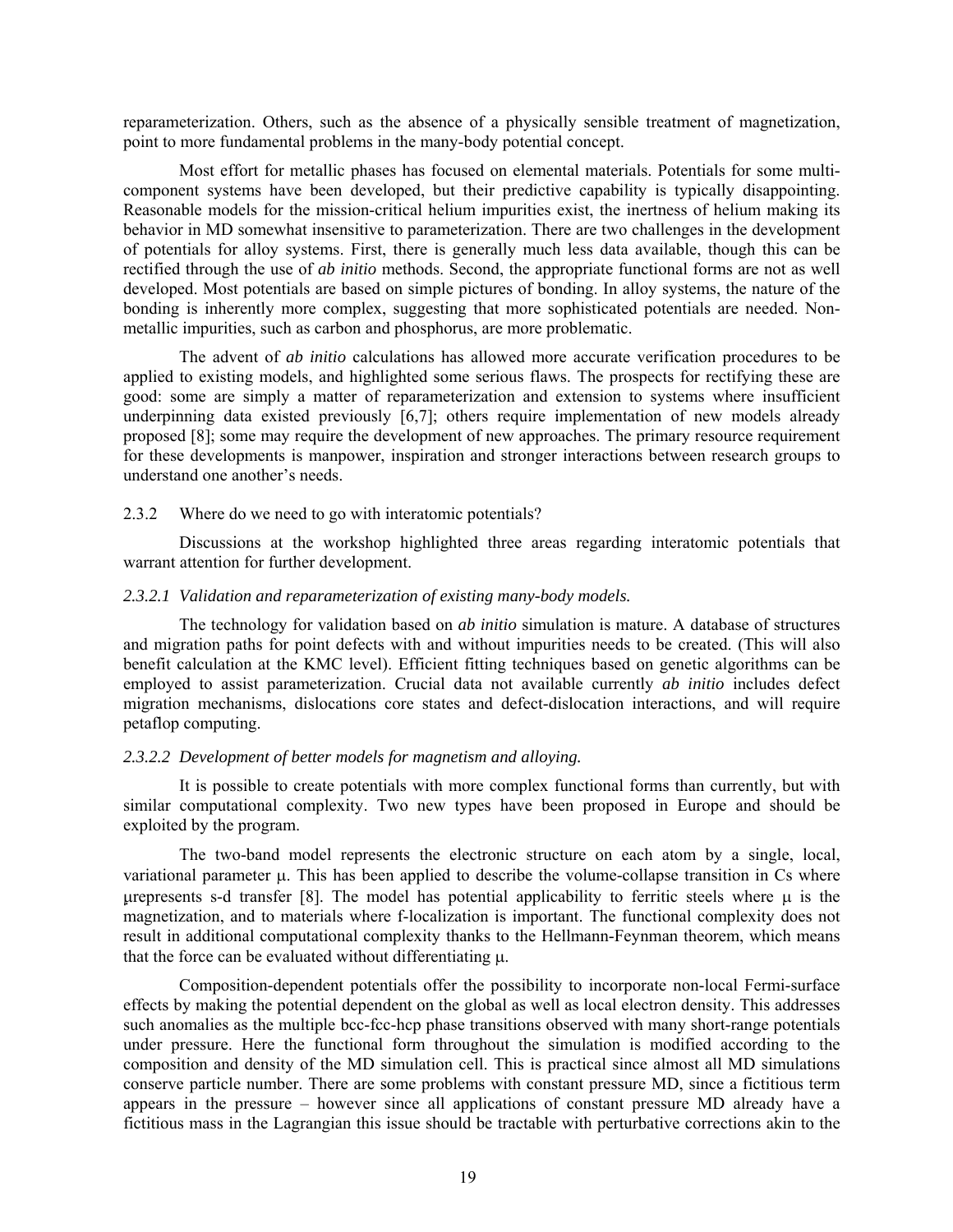Pulay stresses encountered in plane-wave DFT. Simple composition-dependent potentials have been applied to dilute Fe-Cr alloys which exhibit an oscillatory alloying energy that cannot be reproduced with conventional many-body potentials.

These two models, and a reawakened interest in new model complexity, offer tremendous promise for extending existing MD models to the complex multi-component steels and to properly understanding the atomic basis of the role of minority additives in determining bulk properties. This in turn opens the possibility of guiding development of materials, reducing the number of samples required to be synthesized for experimental testing.

#### *2.3.*2.3 *Interaction with applied mathematics community*

The underlying challenge is to develop a computationally convenient representation of the energy and forces between atoms that can be computed from *ab initio* methods. This can be viewed as an applied mathematics problem of finding a reliable representation of a known complex function. A clear opportunity exists for collaborations between the physics and mathematics communities to develop novel approaches to the challenge of representing the Born-Oppenheimer surface for a variety of applications.

#### **2.4 Molecular Dynamics: Accelerated Molecular Dynamics Methods**

It seems clear that many of the important phenomena in irradiated materials will have to be studied over the next few years by classical MD with computationally-simple interatomic potentials, i.e. millions of atoms for times on the order of a nanosecond, or thousands of atoms for perhaps a microsecond. However, in the last few years, a new class of methods [9] aimed at the micro-to-millisecond time scale has emerged. Their goal is to propagate the system rapidly from state to state in a correct fashion without introducing assumptions or prior knowledge about the possible mechanisms for diffusion or reaction. This is a departure from the KMC approach, for in accelerated MD methods the system finds its own way out of each state without prior specification of the mechanisms. Applying statistical mechanical concepts, this escape process is stimulated to occur more quickly, but with little, or no, corruption of the probabilities for escape along any given path. In this way, a volume of material can be evolved forward from state to state out to much longer times than are possible with standard MD. In the temperature accelerated dynamics method (TAD) [10], with a few controlled approximations the computational speedup ('boost factor') can reach into millions [9] when the barriers are high relative to the temperature, i.e. TAD can reach time scales of seconds and beyond on a single processor. This has been demonstrated for vapor-deposited film growth of copper [9] and radiation annealing of low-energy cascades in MgO [11]. For systems with persistent low barriers, which are common for realistic cases, however, the boost factor is more modest and improving on this limitation (without introducing significant approximations) is an important area of ongoing research. In the parallel-replica dynamics (PRD) method [12] time is parallelized. PRD is very general, requiring only that the reactive processes be first-order (exhibit exponential first-passage statistics), and that transitions can be detected. An appealing feature of PRD is that it gives exact state-to-state dynamics, with parallel speedup, if properly implemented. There is no assumption of Arrhenius behavior, nor even that there is an energy barrier associated with reactive events, i.e. the bottleneck can be purely entropic. Inter-processor communication requirements are minimal; parallel efficiency can be maintained up to the point where the time between reactive events has been collapsed to the order of the correlation time (a few ps for a transition metal system). Thus, for events separated by a few microseconds, a computational boost factor on the order of a million could be achieved on a million processors. However, as noted above, the more typical case is that low barriers in the system limit this boost.

Besides this boost limitation, the other key remaining issue for these methods is the accessible length scale. The TAD method in its present form becomes inefficient for systems larger than  $\sim$ 1000 atoms due to the fact that the computational work scales super-linearly with system size. For the PRD method, the system size matters only in that for larger systems there tend to be more available activated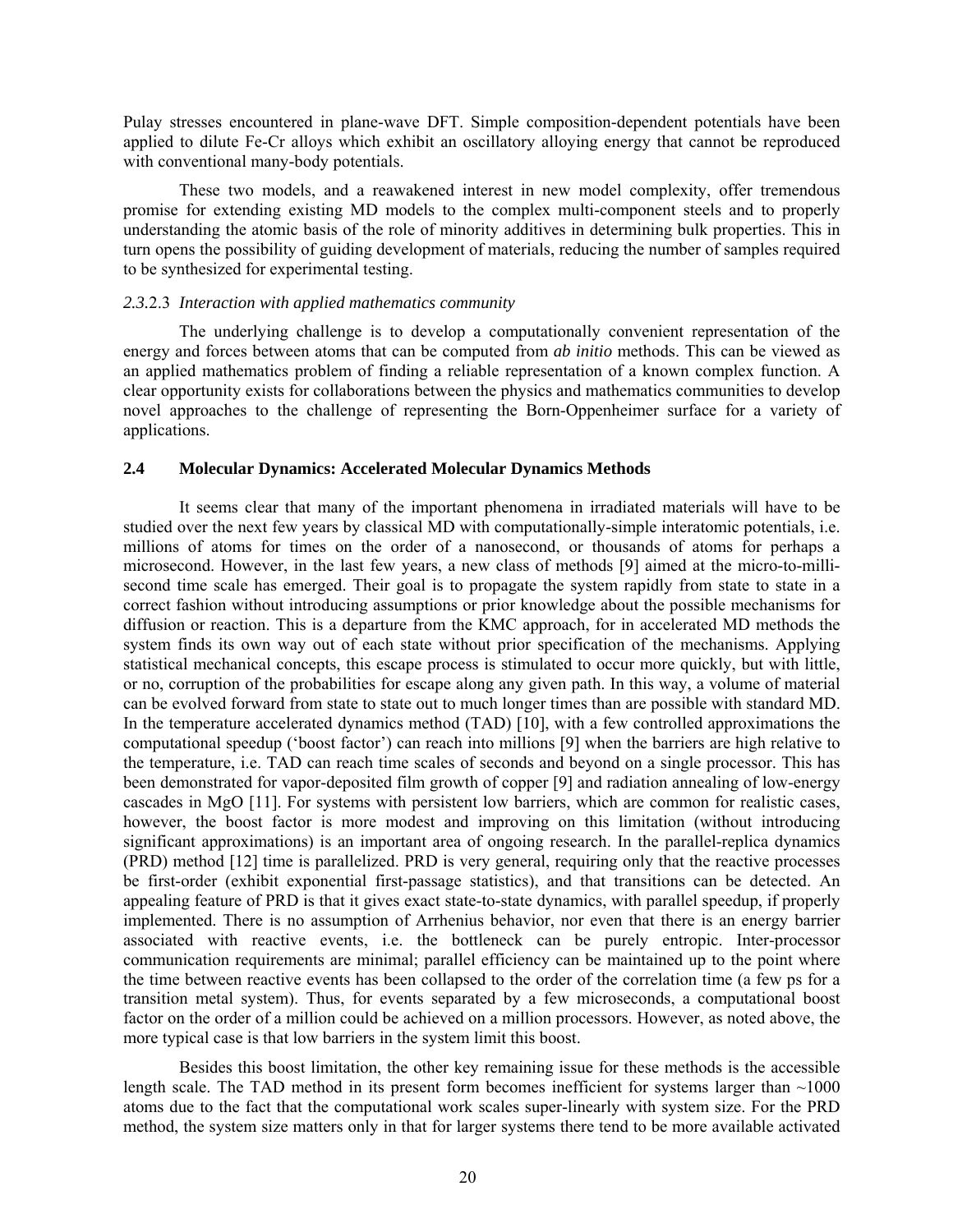processes, with decreasing average time between events and maximum possible parallel boost. The lowbarrier and length scale issues are the subject of ongoing research, and should be considered for future research funding.

These new methods offer opportunities for unprecedented investigations on the next generation of massively parallel computers. One example would be parallelizing both for electronic structure, and then, multiplicatively, for PRD. If the electronic structure-based MD could reach, say, 200 ps, then parallel-replica dynamics could follow the system through about 40 transitions. This could allow the first view of post-cascade dynamics on the microsecond time scale with full electronic structure accuracy.

## **2.5 Dislocation Dynamics**

#### 2.5.1 3D dislocation dynamics

Dislocation Dynamics (DD) simulations approach is becoming an increasingly important tool in the computational materials research [13, 14]. Over the last several years there have been considerable advances both in the general DD methodology and in its implementation on massively parallel computers. The uniqueness of DD is its ability, on one hand, to incorporate the atomistic mechanisms of dislocation motion and interactions (among dislocations and with other elements of material microstructure) and, on the other hand, to directly compute the plastic strength of crystalline materials. Thus, DD provides a much-needed bridge between the length and time scales of the fundamental physical mechanisms and the length and time scales relevant for engineering applications.

Three major challenges for further development of the DD approach are that (1) the unit mechanisms of dislocation motion and interaction are multiple and complex, (2) one needs to trace the evolution of very large groups of dislocations over extended periods of time while accessing the length and time scales relevant for microstructure evolution and its effects on yield, flow, strain hardening and strain localization, and (3) development of connections between DD and continuum plasticity theory. Recent achievements of 4-10% of plastic strain in a direct DD simulation suggest that the approach is on its way to becoming computationally efficient, through the use of massively parallel computing and more advanced numerical algorithms. The most serious of the remaining computability challenges is to scale DD simulations down to lower straining rates  $(\sim 10^{-5})$  and yet maintain their computational efficiency. The problem here is to be able to handle multiple time scales observed in the evolution of large dislocation populations, where periods of relative calm (slow motion of lines) are interspersed with bursts of very high activity over which small groups of lines moves very fast and experience multiple collisions.

Parallel DD implementations face their own problems. The first one is a programming challenge: the DD models deal with the ever-changing topology of dislocation lines and line networks requiring rather complex data structures and careful bookkeeping. On parallel machines, this challenge is dramatically amplified due to the need to handle the network topology across the boundaries of computational domains. The second challenge is a natural tendency of dislocation lines to cluster in space (owing to the long-range interactions among the lines) and develop highly heterogeneous distributions of degrees of freedom making it difficult to achieve a good load balance. The code ParaDiS recently written at LLNL has shown much promise in addressing these challenges [15].

DD simulations of radiation-damaged materials share the challenges of fidelity and computability and add some more. As an example, the need to account for explicit dislocation-SFT/loop/cluster interactions places even higher demands on the computational throughput of the DD codes. Still more complex and computationally challenging will be to describe, within a single model, the concurrent evolution of dislocation-, alloy- and radiation defect-microstructures which is a key issue for predictive modeling of fission and fusion reactor materials. Several attempts have been made to couple KMC lattice simulations of the radiation defect microstructure with the DD simulations. While possible in principle, such coupling makes both DD and KMC simulations still more expensive than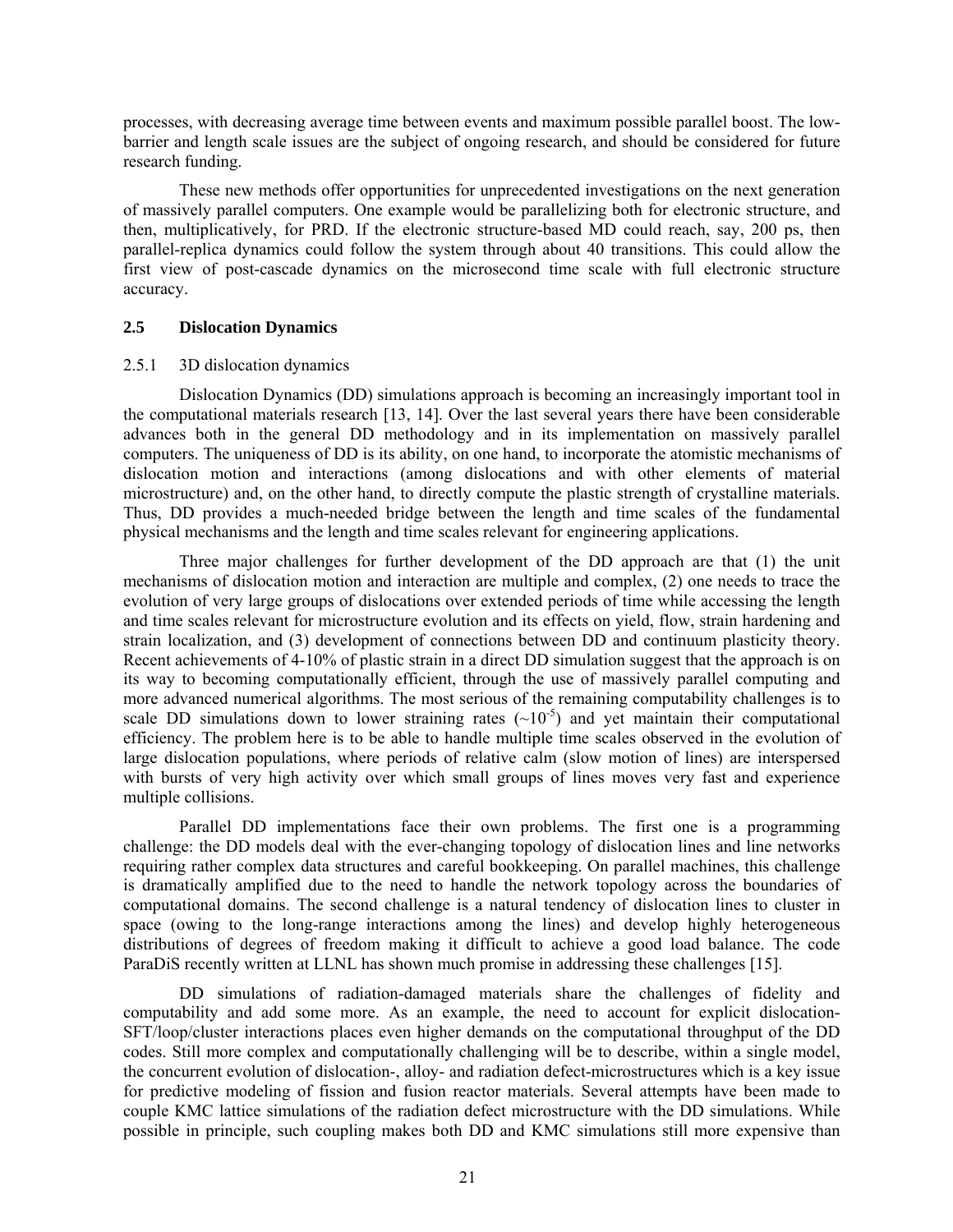they are in isolation. At the same time, the phase field models that have been successfully used in the past for modeling alloy microstructure evolution were recently advanced to model dislocations and their motion. However, the phase-field DD models cannot compete with the line-tracking DD when it comes to combining high resolution with computational efficiency. As a possible way to reduce the computational complexity while achieving a degree of coupling between dislocation and defect subsystems, it appears possible and in fact desirable to combine the line-tracking DD method (to handle the dislocation sub-structure) with a mesh-based phase-field approach (to handle the alloy field evolution).

# 2.5.2 Atomic-level simulation of dislocations

Computer modeling of dislocation processes relevant to damage microstructures can readily simulate several millions of atoms. With suitably designed periodic boundary conditions, dislocation glide over distances many tens of nm can be studied, and interaction with obstacles of realistic spacing can be treated. The importance of understanding dislocation-obstacle interaction at the atomic level was demonstrated by Rodney and Martin [16] for the glide of an edge dislocation through an interstitial dislocation loop in Ni. The absorption of the loop and jog formation, leading to pinning effects on the dislocation, was shown in detail. Since then, simulations of dislocation interactions with SFTs, loops, voids and precipitates have been reported, e.g. [2,17,18], including the screw dislocation [19]. With suitable boundary conditions for application of force or displacement, it is possible to extract quantitative information on the relationships between applied stress, strain rate, temperature, obstacle size and spacing for a given material [2,18]. However, with limited MD timescales (~ns), plastic strain rates of at least  $10^6$ s<sup>-1</sup> are unavoidable. Thus, results on, say, applied stress and/or dislocation configuration have to be tested against changes in strain rate and temperature in order to assess their possible applicability to much longer timescales.

As an alternative to MD, molecular statics (MS) may be employed to mimic the equilibrium state at 0K by minimizing the potential energy of the system. With many atoms and complex reactions, it is not always possible to guarantee that a true minimum is achieved, and processes that depend on temperature may be missed. Nevertheless, by increasing the applied strain incrementally, equilibrium line and obstacle configuration under increasing stress can be found, e.g. [2,18]. This approach has the advantage that the results should be directly comparable with those given by models based on elasticity theory for the equilibrium of dislocations under stress. In fact, MS simulation of strengthening due to voids and precipitates in Fe [2,18] show that the earlier continuum treatments of these obstacles [2,20] have wider applicability than expected. The next challenge is to extract the effective obstacle shear resistance stress from the MS and/or MD simulations and incorporate them in DD simulations, thereby achieving nano-scale accuracy in micro-scale modeling.

#### **2.6 Coupling Schemes**

#### 2.6.1 Empirical force field  $\leftrightarrow$  continuum (MM/CM)

The way different zones exchange information is crucial for the performance of a hybrid scheme. Several schemes have been suggested for the coupling between atoms in the empirical force field zone and the nodes of the numerically discretized continuum [21-24]. Ideally one would like to meet two requirements: (i) energy conservation and (ii) bias-free forces in the boundary area. However, a critical review of currently available methods [25] clearly reveals that one cannot achieve both. The schemes of [21,22] fulfill criterion (i) but require additional ghost forces to keep the boundary atoms on their lattice sites. The other schemes [5,22] neglect the concept of a global Hamilton function with the benefit of an exact representation of boundary atom forces. Since the motion of nodes is conceptually not intended to represent the thermal energy of the continuum, one might think that requirement (i) is less important. Additional complications occur when short wave length disturbances cross the zone boundary.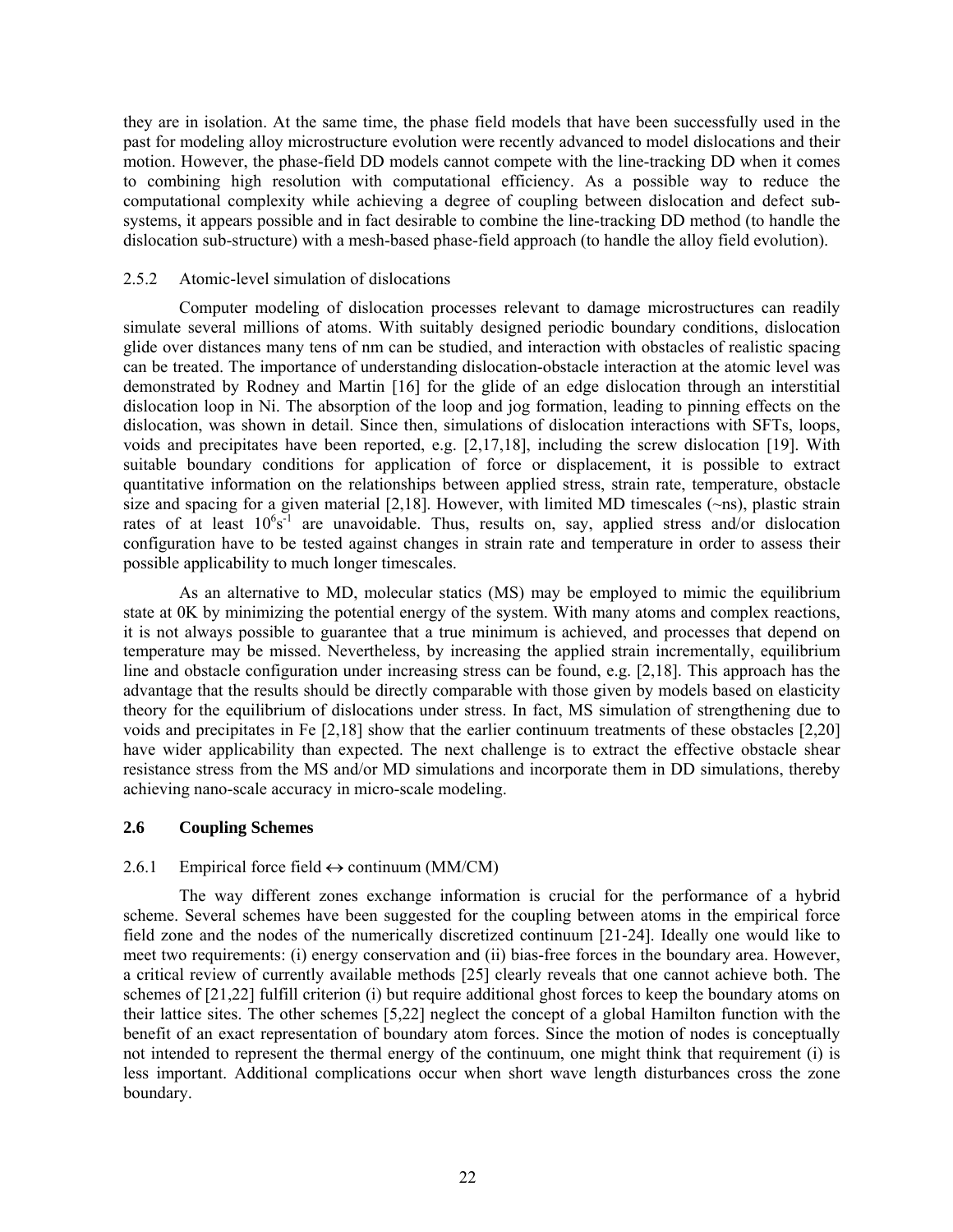Differences in the high frequency part of the phonon dispersion laws of the different zones cause backscattering of the short-wavelength part of the transmitted elastic wave. This artifact can by avoided by applying a low-pass filter at the boundary absorbing the high-frequency components [22].

#### 2.6.2 Quantum force field  $\leftrightarrow$  empirical force field (QM/MM)

In addition to the exchange of atomic displacement information at the zone boundary, the electrons in the quantum zone require electronic information from the MM region (which is at first not available). According to Kohn's principle of near sightedness [26] only the electrons in a small boundary layer of the MM region influence the solution of the Schrödinger equation in the QM zone. Depending on the material, the problem to obtain electronic information in the MM zone can be solved in different ways. Ionic systems represent the simplest material class, since only the Madelung potential from the MM region influences the QM solution. For covalent systems an artificial hydrogen saturation of the bonds crossing the QM/MM boundary can be performed [27]. An alternative Green's function (G) approach assumes the presence of the lattice G outside the QM region [28] as a QM boundary condition. For metallic systems, a bond order expansion of the electronic density of states leads to a real space method [29] requiring only atomic information from the MM medium.

#### 2.6.3 Learn on the fly

The so called learn on the fly method (LOF) represents an alternative to the traditional QM/MM coupling [30]. The whole QM/MM region is described by a suitable empirical force field with spatially varying parameters. The force field is locally reparameterized (using a corresponding quantum force calculation for a localized cluster of atoms) if strong deviations from equilibrium configurations occur during the dynamical evolution of the system.

#### 2.6.4 Related questions and future development

The most important question is the relevance of simultaneous-multiscale schemes for fusion and Gen-IV fission related materials. The MD description of radiation damage and related component failure represents an important cornerstone on the way to an understanding and design of the required strong materials. In the past, simulations were focused on a qualitative understanding of the relevant processes and it was sufficient to employ simple empirical potentials for a very limited class of materials (Lennard-Jones Ar and embedded atom Cu are typical examples) and using very simple boundary conditions (fixed atoms, periodic boundary conditions, analytic asymptotic continuum solutions). This clearly marks the childhood of computational materials science. In order to enter maturity more elaborate models with quantitative predictive power are required. Alloys are by far more complicated than pure copper and therefore the accuracy of the interatomic forces is a pressing problem. For localized disturbances, QM/MM or LOF schemes might provide valuable tools to achieve high precision where it is needed. The success of these methods will also depend on the development and improvement of linear scaling electronic structure methods which will allow accurate treatment of ten thousands of atoms in the near future. For a quantitative description of even larger non-equilibrium systems, empirical potentials with near quantum precision are mandatory and development into this direction also needs a strong support. Empirical bond order alloy potentials are a significant step in this direction [31].

In order to be really predictive, one must not neglect the exact influence of macroscopic boundary conditions on the outcome of the microscopic dynamics in high energy collision cascades, thermal spikes and crack motion. For crack propagation [32] or energetic particle surface collisions [33] it is already a standard procedure to embed the atomistic region into a continuum. For radiation damage of MeV cascades, it has to be applied in the near future [34].

Up to now the continuum is treated with the discretized differential equations of elasticity theory. Other continuum descriptions using mesoparticle dynamics [35] would allow for crack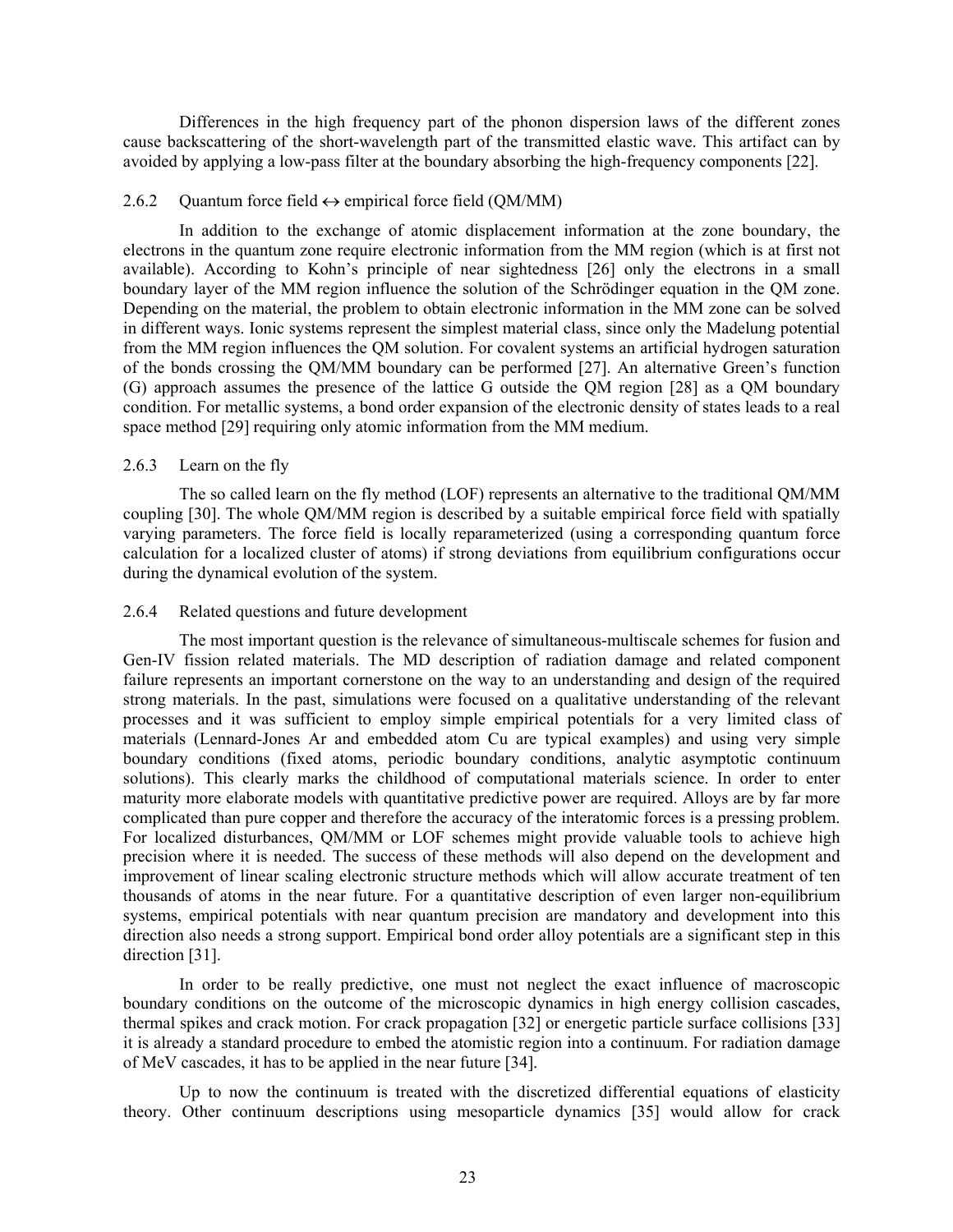propagation from the microscopic zone into the embedding medium. The development into this direction is very interesting and could result in a powerful alternative to span the length scales.

# **2.7 Multiscale Modeling of Thermodynamics and Kinetics under Irradiation**

A first step in the modeling of microstructure evolution is to predict the thermodynamic properties of complex systems, not always available experimentally. In addition to first principles calculations of cohesive energies, from which formation enthalpies [36] are deduced, very powerful numerical calorimetry methods based on Static MC methods have been developed which give access to the thermodynamic functions of complex systems where the configuration entropy cannot be calculated explicitly [37]. This is the case of amorphous or strongly distorted crystalline structures.

The Rigid Lattice KMC methods are extremely efficient for studying the *incubation and nucleation of precipitates*, and can now be validated with experiments at the same scale as the modeling box  $(10^{-5} \mu m^3)$  using the 3D Atom Probe, a technique which has recently achieved close to atomic resolution. They are used to identify the complex sequence of metastable and stable precipitation (or "dynamic phase diagrams") in alloys, to control materials strength and brittleness by influencing nucleation and coarsening, notably by identifying additives to enhance nucleation and hinder coarsening. They are particularly well adapted to test and integrate refined energetic and diffusion models, e.g. [38]. Recently, they have been upgraded to tackle irradiation effects by implementing all the interstitial diffusion mechanisms, PD sources and sinks, thus allowing for point defects fluxes towards sinks which are responsible for Radiation-Induced Segregation and Precipitation (RIS & RIP). As they give access to the details of evolution at the atomic scale for all the atoms in the calculation box, these techniques are demanding in CPU time (roughly proportional to the number of jumps performed) and therefore limited to relatively small time and space scales, which in turn depend on temperature and atomic binding energies that control the jump probabilities. Also, they require knowledge of elementary parameters (binding and saddle point energies), which must be very accurate in view of the high sensitivity of kinetics to some of these parameters, whose number, in addition, becomes quite large in even moderately complex alloys. The massive input of *first principles* data is therefore crucial.

A limitation of the Rigid Lattice approach is that it does not allow for systems and phenomena with large size effects (i.e. large elastic constraints), at least not with an accuracy equivalent to that achieved for the effects of purely chemical bonds. For such situations, however, Relaxed Lattice MC techniques are being developed to account for diffusion and precipitation in systems with large atomic and/or particle size effects, notably the coherent–incoherent transition in precipitation. These developments are promising, but are hindered by the enormous CPU time requirement [39].

Systems of larger dimension  $(\mu m^3)$  and comprising complex objects can be explored with the help of Event-Based KMC models, in which the MC algorithm is not applied to individual atomic jumps but to the probability of impingement or dissociation of populations of mobile defects and immobile objects [40]. This is possible at the expense of detailed spatial localization, which is no longer at the atomic scale. Such models are well adapted to account for recovery of complex point defects and defect cluster populations in pure metals and dilute alloys during and after irradiation [41], and especially the effect of microstructural features such as dislocations, grain boundaries, precipitates, free surfaces etc, which of course requires that their sink and source strengths are correctly implemented.

In order to deal with *concentrated, multi-component, heterogeneous systems over wider time and space scales*, Self-Consistent Mean Field diffusion models are used. They describe the diffusive and thermodynamic properties at the same level of approximation, accounting for all the correlations between atomic jumps, and for both the thermodynamic and kinetic coupling of fluxes. The latter is of paramount importance for materials under irradiation as it gives rise to RIS at grain boundaries in stainless steels [42], for example. Also, such models are designed to take advantage of existing macroscopic data bases (e.g. DICTRA) and enrich them with atomic scale-based calculations.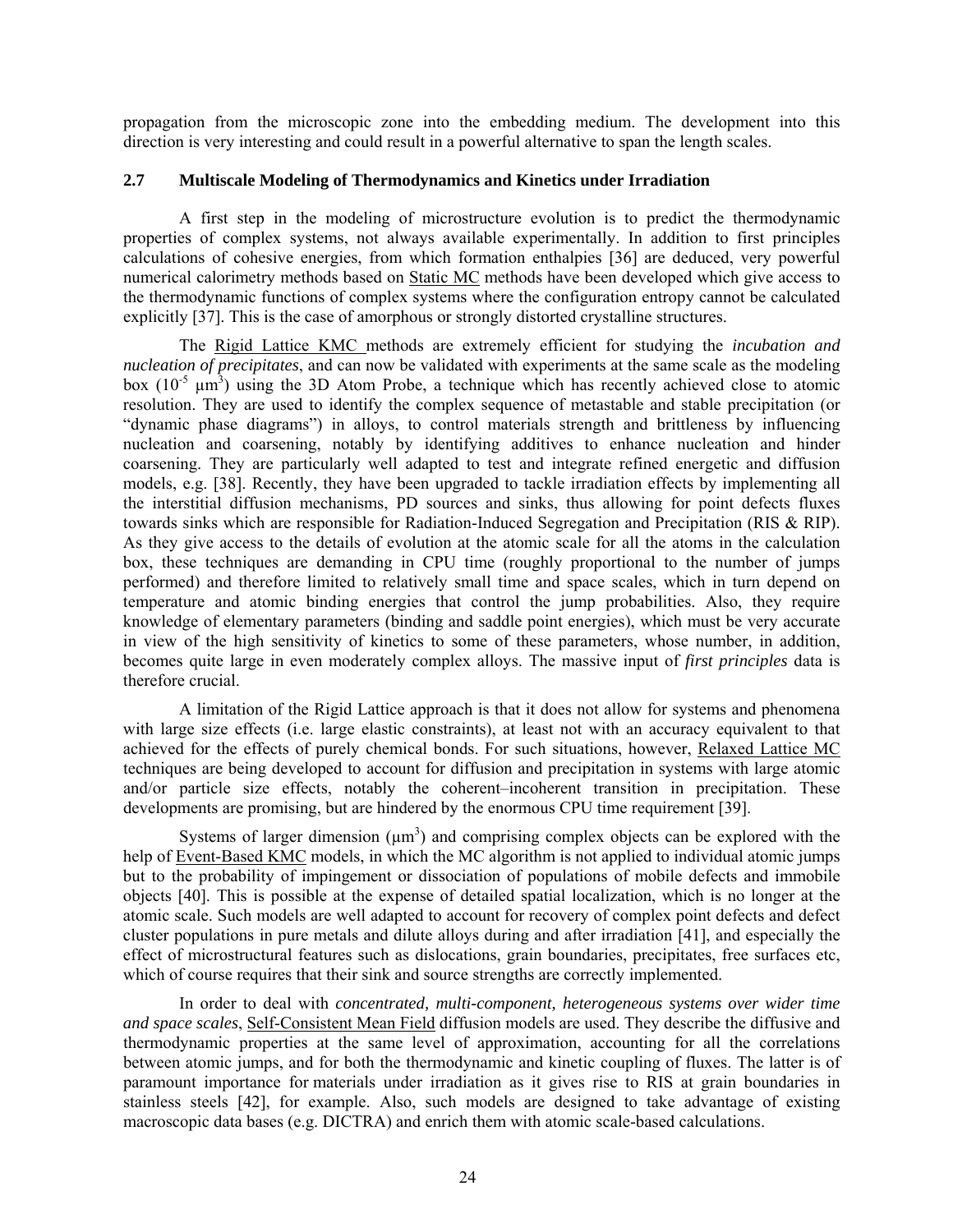In order to describe the *overall evolution of single defect and defect cluster populations without space or time limitation,* one can resort to Rate Theory (Cluster Dynamics) in conjunction with TEM and 3D Atom Probe experiments, e.g. to understand the formation mechanism of defects and solute clusters responsible for the hardening and embrittlement of steels under neutron irradiation [43]. They have been recently extended and applied to precipitation in cubic alloys and the irradiation growth of hexagonal metal systems.

The atomistic approach is also used to *check, validate and improve* mesoscopic kinetic models, namely nucleation, growth and coarsening theory. This formalism is based on a few basic quantities, essentially the nucleation driving force and the interface free energy, which are not accurately known but can be calculated on a safe physical basis using *first principles* methods, atomic scale models of interactions and diffusion, and statistical mechanics techniques (e.g. precipitation in complex alloys  $[44]$ ).

#### **References**

- 1. D.J. Bacon, U.F. Kocks and R.O. Scattergood, *Phil. Mag*. **28** (1973) 1241.
- 2. Yu.N. Osetsky and D.J. Bacon, *Model. Simul. Mater. Sci. Eng*. **11** (2003) 247.
- 3. J. Marian, W. Cai and V. Bulatov, *Nature Materials* **3** (2004) 158.
- 4. C.C. Fu, F. Willaime and P. Ordejon, *Phys. Rev. Let*. **92** (2004) 175503.
- 5. M. Fähnle *Defect and Diffusion Forum* **194-199** (2001) 279.
- 6. M.I. Mendelev, S. Han, D.J. Srolovitz and G.J. Ackland, *Phil. Mag*. **83** (2003) 3977.
- 7. G.J. Ackland M.I. Mendelev, D.J. Srolovitz, S. Han and A.V. Barashev, *J. Phys. C*, in press (2004).
- 8. G.J. Ackland and S.K. Reed, *Phys. Rev. B* **67** (2003) 174108.
- 9. A.F. Voter, F. Montalenti and T.C. Germann, *Annual Rev. Mater. Res*. **32** (2002) 321.
- 10. M.R. Sorensen and A.F. Voter, *J. Chem. Phys*. **112** (2000) 9599.
- 11. B.P. Uberuaga et al, *Phys. Rev. Let*. **92** (2004) 115505.
- 12. A.F. Voter, *Phys. Rev. B* **57** (1998) 13985.
- 13. H. M. Zbib, V. Bulatov and T. Diaz de la Rubia, Trans. ASME **74** (2002) 78.
- 14. N. M. Ghoniem, S.-H. Tong, and L. Z. Sun, *Phys. Rev. B* **139** (2000) 913-927.
- 15. V. Bulatov, W. Cai, J. Fier, M. Hiratani, T. Pierce, M. Tang, M. Rhee, K. Yates and T. Arsenlis, Supercomputing 2004, submitted.
- 16. D. Rodney and G. Martin, *Phys. Rev. B* **61** (2000) 8714.
- 17. J.S. Robach, I.M. Robertson, B.D. Wirth and A. Arsenlis, *Philos Mag*. **83** (2003) 995.
- 18. Yu. N. Osetsky, D. J. Bacon and V. Mohles, *Phil. Mag*. **83** (2003) 3623.
- 19. D. Rodney, *Acta Mater*. **52** (2004) 607.
- 20. R.O. Scattergood and D.J. Bacon, *Acta Metall*. **20** (1982) 1665.
- 21. S. Kohlhoff, P. Gumbsch and H.F. Fischmeister, *Phil. Mag. A* **6** (1991) 851.
- 22. E.B. Tadmor, M. Ortiz, and R. Phillips, *Phil. Mag. A* **73** (1996) 1529.
- 23. M. Moseler, J. Nordiek and H. Haberland, *Phys. Rev. B* **56**, (1997) 15439.
- 24. J. Q. Broughton, F. F. Abraham, N. Bernstein, and E. Kaxiras, *Phys. Rev. B* **60** (1999) 2391.
- 25. W.A. Curtin and R.E. Miller, *Model. Simul. Mater. Sci. Eng*. 11 (2003) **33**.
- 26. W. Kohn, *Phys. Rev. Let*. **76** (1996) 3168.
- 27. F.F. Abraham, J.Q. Broughton, N. Bernstein and E. Kaxiras, *Europhys. Let*. **44** (1998) 783.
- 28. N. Bernstein, *Europhys. Let*. **55** (2001) 52.
- 29. A.P. Horsfield, A.M. Bratkovsky, D.G. Pettifor and M. Aoki, *Phys. Rev. B* **53** (1996) 1656.
- 30. A. de Vita and R. Car, *Materials Research Society Symposium Proceedings* **491** (1998) 473.
- 31. K. Albe, K. Nordlund and R.S. Averback, *Phys. Rev. B* **65** (2002) 195124.
- 32. J. Riedle, P. Gumbsch and H.F. Fischmeister, *Phys. Rev. Let*. **76** (1996) 3594.
- 33. M. Moseler, O. Rattunde, J. Nordiek and H. Haberland, *Nucl. Instrum. and Meth. B* **164** (2000) 522.
- 34. K. Nordlund, private communication.
- 35. B.L.Holian, *Europhys. Let*. **64** (2003) 330.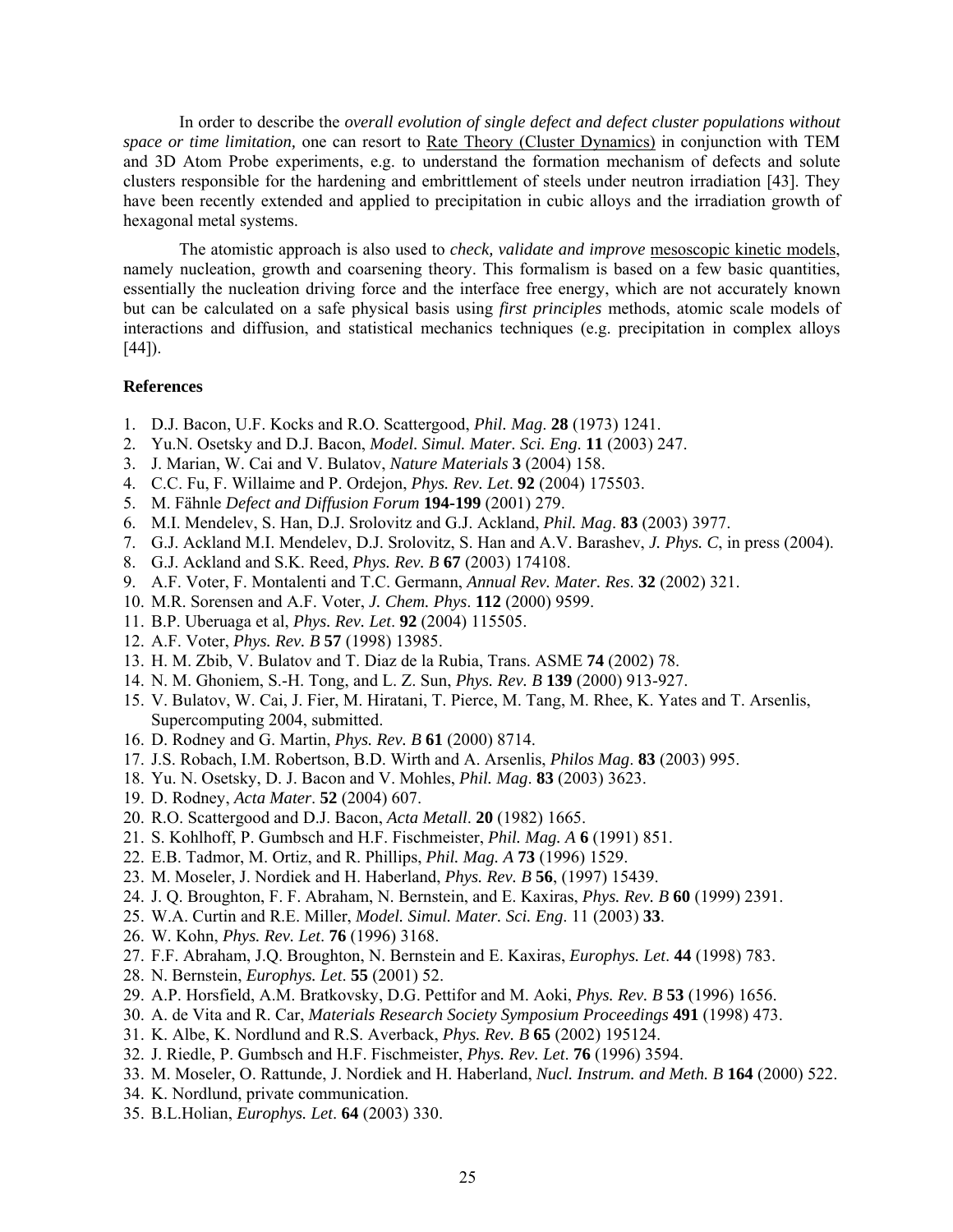- 36. R. P. Gupta et al., *Phil. Mag. A* **80** (2000) 2393.
- 37. M. Athènes, *Phys. Rev. E* **66** (2003) 16701 and 46705.
- 38. F. Soisson et al., *Phys. Rev. B* **62** (2000) 203; **65** (2002) 094103.
- 39. J.L. Bocquet, *Defect and Diffusion Forum* **203-205** (2002) 81.
- 40. J. Dalla Torre, J.L. Bocquet, N.V. Doan, G. Martin and E. Adam, in *Microstructural Processes in Irradiated Materials*, TMS Symposium, San Diego, March 2003.
- 41. C.C. Fu, J. Dalla Torre, F. Willaime, J.L. Bocquet and A. Barbu, to be published
- 42. M. Nastar, Defect and Diffusion Forum **194-199** (2001) 171; and in *Microstructural Processes in Irradiated Materials*, TMS Symposium, San Diego, March 2003; *Phil. Mag. A*, in press.
- 43. F. Christien and A. Barbu, *J. Nucl. Mater*. **324** (2003) 90.
- 44. E. Clouet, M. Nastar and C. Sigli, *Phys. Rev. B* **65** (2002) 94105.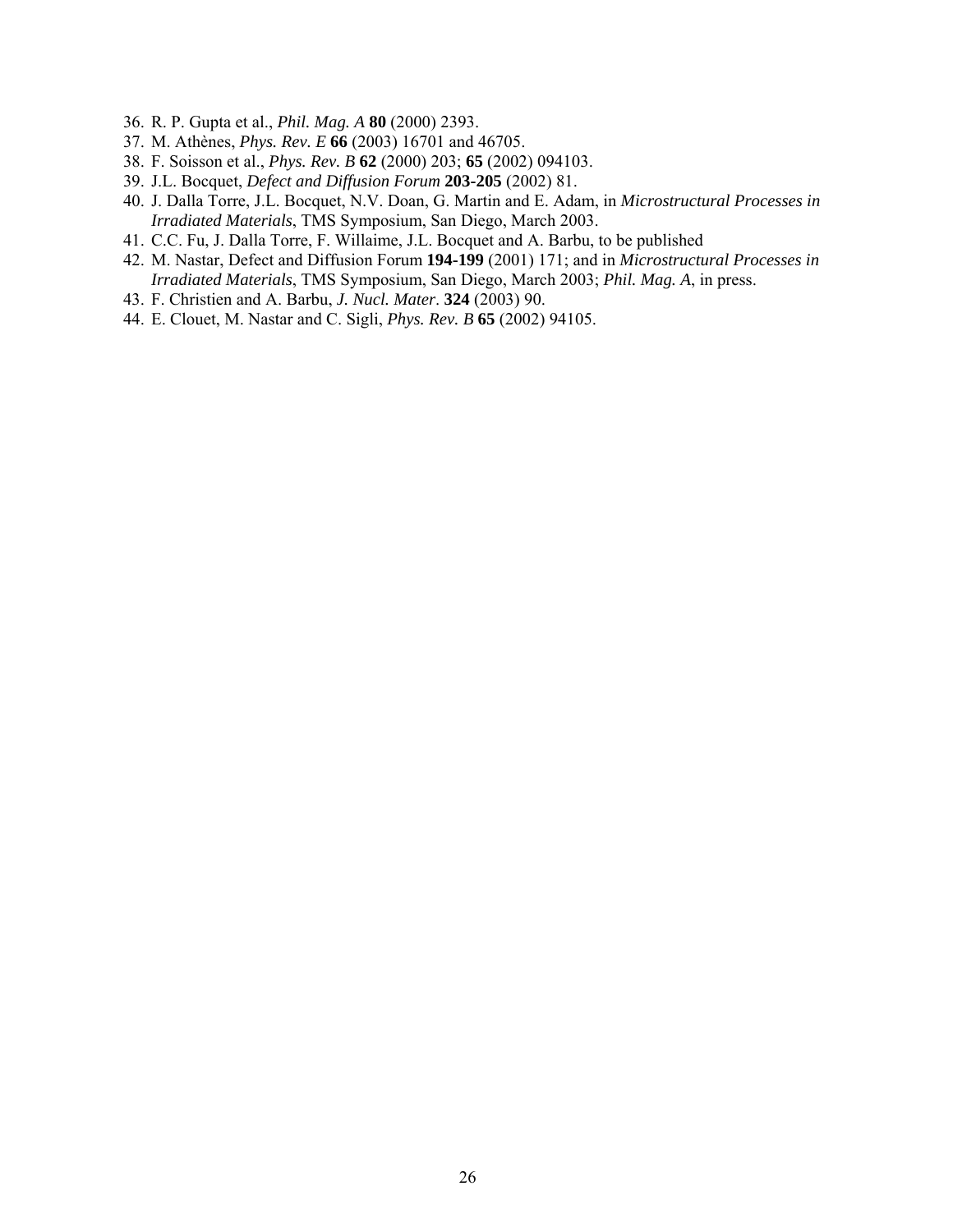# **3. Session III: Goals and Targets for Understanding and Predicting Material Performance**

# **3.1 Objectives of Session III**

The primary objective of this session was to define the goals and targets required for modeling and simulation research to develop a predictive capability for material performance under the irradiation conditions of fusion and Gen-IV fission reactors. Two main aspects of defining these objectives became clear:

- (1) identifying the critical problems for structural materials in the irradiation environment, and clearly describing the required development pathway, and
- (2) identifying the limitations of present day computational and modeling capabilities with respect to reaching the goals and objectives defined above, while pointing out possible approaches that can lead to achievement of the stated goals.

# **3.2 Background and Primary Structural Materials Issues**

Development of materials that can perform reliably for long times (~60 years) in the various Gen-IV and fusion reactor environments is a substantial challenge. In particular, fusion structures will place unprecedented demands on materials and complex engineering systems. The demands are driven by time-varying thermal-mechanical loads on large heat transfer structures with complex interconnected geometries. At the same time, structural materials will face in-service degradation of their performance sustaining mechanical properties by suffering internal damage development, macroscopic cracking, corrosion, and inherent dimensional instabilities [1,2]. The result will be numerous and hard to predict failure paths in the face of demanding requirements for high reliability, long life and demonstrable safety margins. It is critical to not only develop advanced high performance materials and models for predicting their in-service changes, but also methods to interpret these property changes in the context of engineering assessments of integrity limits in actual reactor structures.

 Structural materials are characterized by complex, multi-constituent, multiphase, highly defected, non-equilibrium microstructures that mediate an array of complex mechanical properties. Properties that must be reliably modeled and predicted include:

- Yield strength and strain hardening constitutive laws.
- Various types of 'ductility'.
- Fatigue crack growth rates.
- Fracture toughness.
- Irradiation creep rates.
- Thermal creep rates.
- Void swelling rates.
- Creep rupture times and strains.
- Thermo-mechanical fatigue stress and strain limits.
- Creep crack growth rates.
- Creep-fatigue interactions.
- Environmentally assisted cracking.
- Bulk corrosion, oxidation and compatibility.

The governing processes involve many degrees of freedom, are inherently multiscale (time/length), and are controlled by multiple physical mechanisms that act synergistically. Critical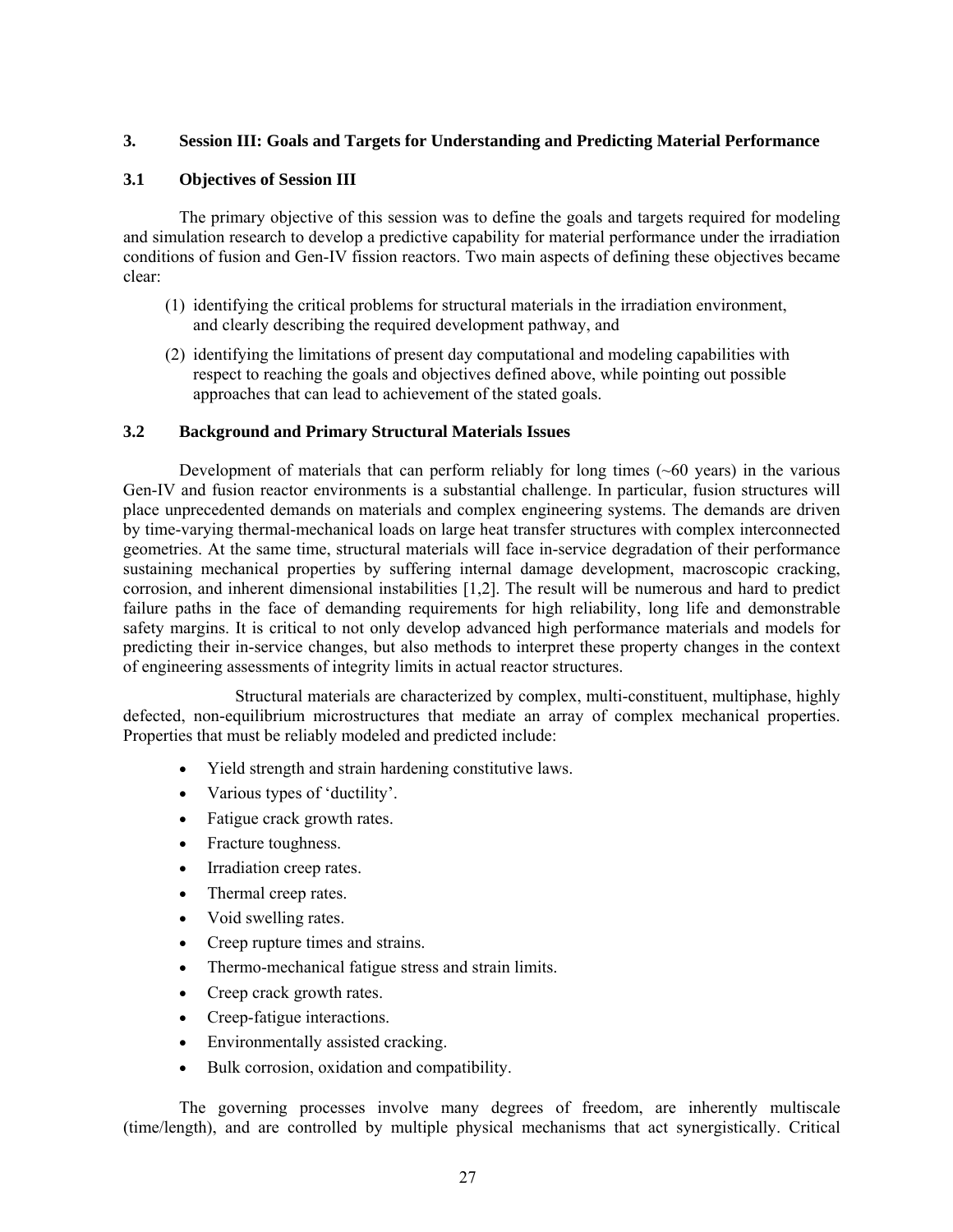outcomes (e.g., void swelling) often depend on small differences between large competing effects. In addition, material properties and failure paths are often influenced by extrinsic factors on the scale of both individual test specimens and engineering structures. Thus, a primary objective must be to develop physically-based property models that account for the highly synergistic combinations of the relevant material and environmental variables. These variables include:

- The irradiation temperature  $(\sim 250$  to more than 800 $^{\circ}$ C)
- The atomic displacement rate (dpa/s) and the total dose in displacements per atom (50) to 200 dpa)
- Neutron energy spectrum, which determines the PKA spectrum and cascade size
- Total helium and hydrogen generation (500 to 2000 and 2000 to 8000 appm, respectively)
- Other transmutations reactions (burn-in and burn-out of essentially all elements)
- Stress and stress-state (very high thermal plus primary stresses)
- The cyclic time dependence of imposed stresses and strains
- The evolutionary history of the environmental variables listed above
- The alloy type, composition and processing-fabrication history (including impurities and the complete start-of life microstructure)
- Numerous extrinsic factors related to the size, geometry, stress-state, temperature, loading rate that are imposed on the specimen or structure, potentially leading to failure

Given that the influence of one variable generally depends on the combination of nearly all others, and the fact that properties evolve in a history-dependent manner rather than being simply controlled by state-variables, purely empirical approaches to predictions are prohibited by the large number of variable states. Hence, physically-based modeling is mandatory. However, the property models must be verified by high quality databases to provide a reliable foundation for interpolation and extrapolation and to quantify scatter and uncertainties. Given the complexity of the challenge, this will require iterative cycles of modeling and various kinds of experiments to build both physical understanding and a knowledge base [2].

#### **3.3 Cross-Cutting Challenges for Materials Development**

Fortunately, many of the challenges cut across various technologies and materials. Further, models of microstructural evolution can form a common basis for many properties. Models can most often be hierarchical and physics-based, linking atomic to structural scales. Useful knowledge and models can be developed without perfect theory. This approach has been used to develop robust hierarchical, physically-based models of reactor pressure vessel embrittlement [3,4] and other important radiation damage effects in current light water reactor components. In many cases, the models provided predictions of important, but unexpected, phenomena that were only subsequently verified by experiment.

This experience is particularly pertinent to the leading candidate alloys for fusion and many Gen-IV fission applications. These include both low-activation normalized and tempered martensitic steels (LAMS) used in the range of 300 to 550°C (note higher temperatures have been proposed for Gen-IV applications, but this seems problematic) and advanced high temperature nanostructured ferritic alloys (NFA) strengthened by a very large population of nm-scale Y-Ti-O enriched precipitates [5,6]. As a result of the broad interest in LAMS and NFA, it is recommended that modeling studies primarily focus on these material systems, which at least to some extent reduces the number of important material variables.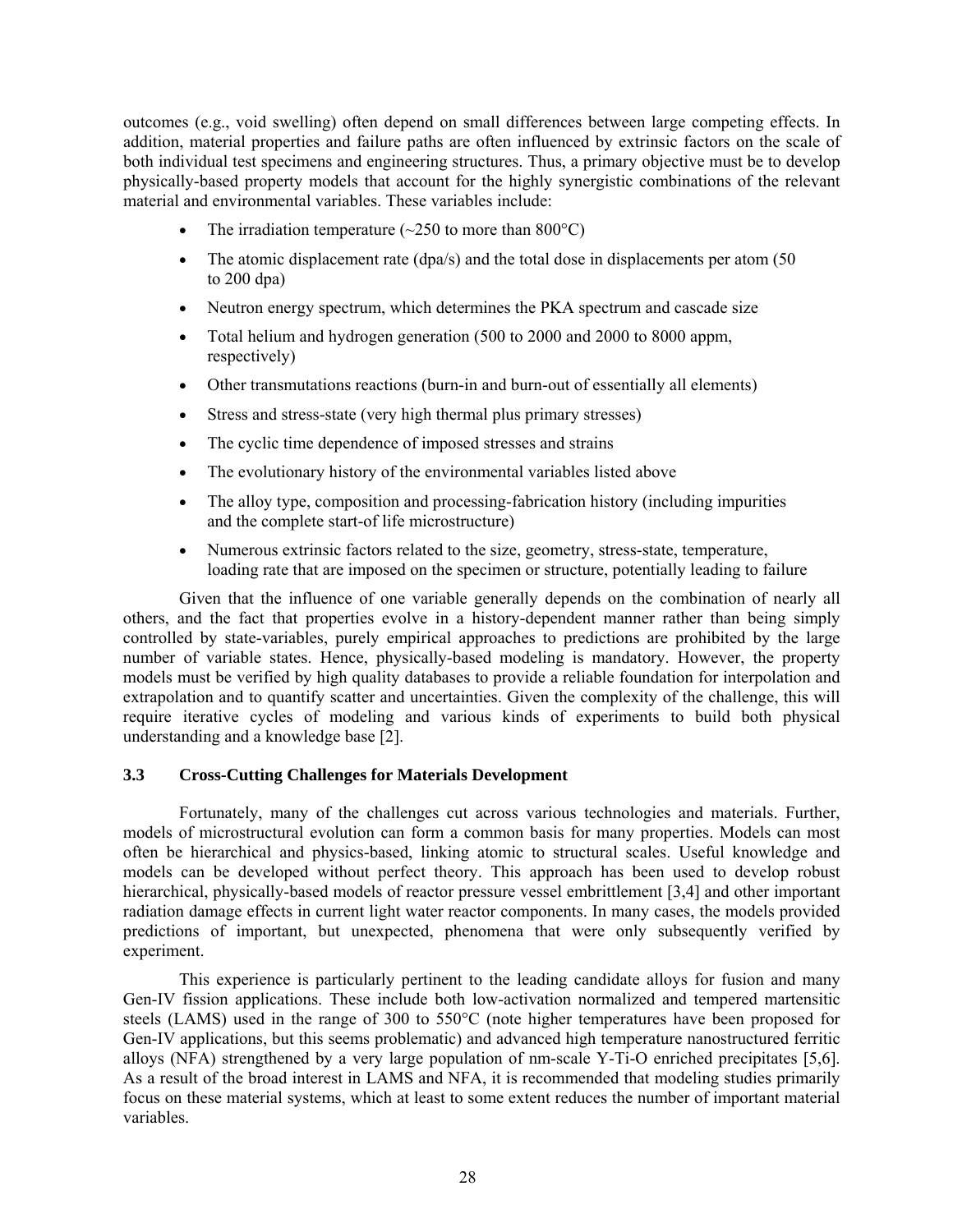#### 3.3.1 Deformation and fracture

Deformation and fracture behavior is a primary example of a cross-cutting materials performance phenomena. Depending on the specific material, a range of mechanisms can interact render the structural material brittle at either low or high temperatures. The interplay between these mechanisms is complex resulting in deformation and fracture properties that depend on many intrinsic and extrinsic variables. As a result, any successful model must account for a number of environmental variables (temperature, dose, dose rate, He and H levels, stress, etc.), and these same variables need to be considered in the development material property databases for model validation. A successful model must be hierarchical, incorporating information from the atomistic through mesoscale microstructural evolution leading to the prediction of constitutive relationships and macroscopic fracture.

The main cross-cutting issues in deformation and fracture are listed below. These are discussed in somewhat more detail for the LAMS and NFA in section 3.5.

- Irradiation effects on stress-strain, constitutive laws, and consequences of flow localization;
- Validity and physical basis of the Master Curve (MC) for predicting the ductile-to-brittletransition;
- Embrittlement MC shifts due to hardening and He effects;
- Model-based designs for high performance alloys;
- Irradiation effects on constitutive properties:  $J_2$  laws linked to microstructure evolution;
- Development of plasticity models for constitutive properties, for example bridging between dislocation dynamics, crystal plasticity, and polycrystalline plasticity;
- Understanding flow localization and ductility loss of irradiated materials;
- The apparent universality of the MC shape, and the physical basis for this universality;
- Effects of helium on grain boundaries, and how that influences shifts in DBTT; and
- Model-based design of alloys, for example, including a high density of nano-clusters to trap helium in high-pressure bubbles and thus preventing them from going to grain boundaries.

Sophisticated multiscale modes must be developed to make progress in understanding these issues, and to develop strategies for mitigating the effects of radiation on deformation and fracture properties. Models that are firmly based in understanding the underlying physical phenomena are imperative. Advances in computational tools will be required make the implementation and use of these more complex models feasible.

# 3.3.2 Helium and hydrogen effects

Helium is produced in essentially all the structural materials of interest under neutron irradiation via (n,α) reactions. As discussed above, the relative contribution of thermal and fast neutrons varies among different materials and irradiation environments, but total helium generation in steels is about 1 appm/dpa in a fast fission spectrum and 10 to 20 appm/dpa under DT fusion reactor conditions. Several methods have been employed for modeling helium effects in irradiated materials during the past two decades. An early simulation using a rate theory model indicated that void swelling may not be a monotonic function of He/dpa ratio as shown in Figure 3-1 [7]. A peak in swelling is observed near the fusion-relevant value. The data shown in Figure 3-1 were obtained from fission reactor irradiation of stainless steel in both fast (FFTF) and mixed spectrum (HFIR) reactors. These produce He/dpa ratios much lower and higher than DT fusion, respectively. The fusion relevant value was obtained in the Oak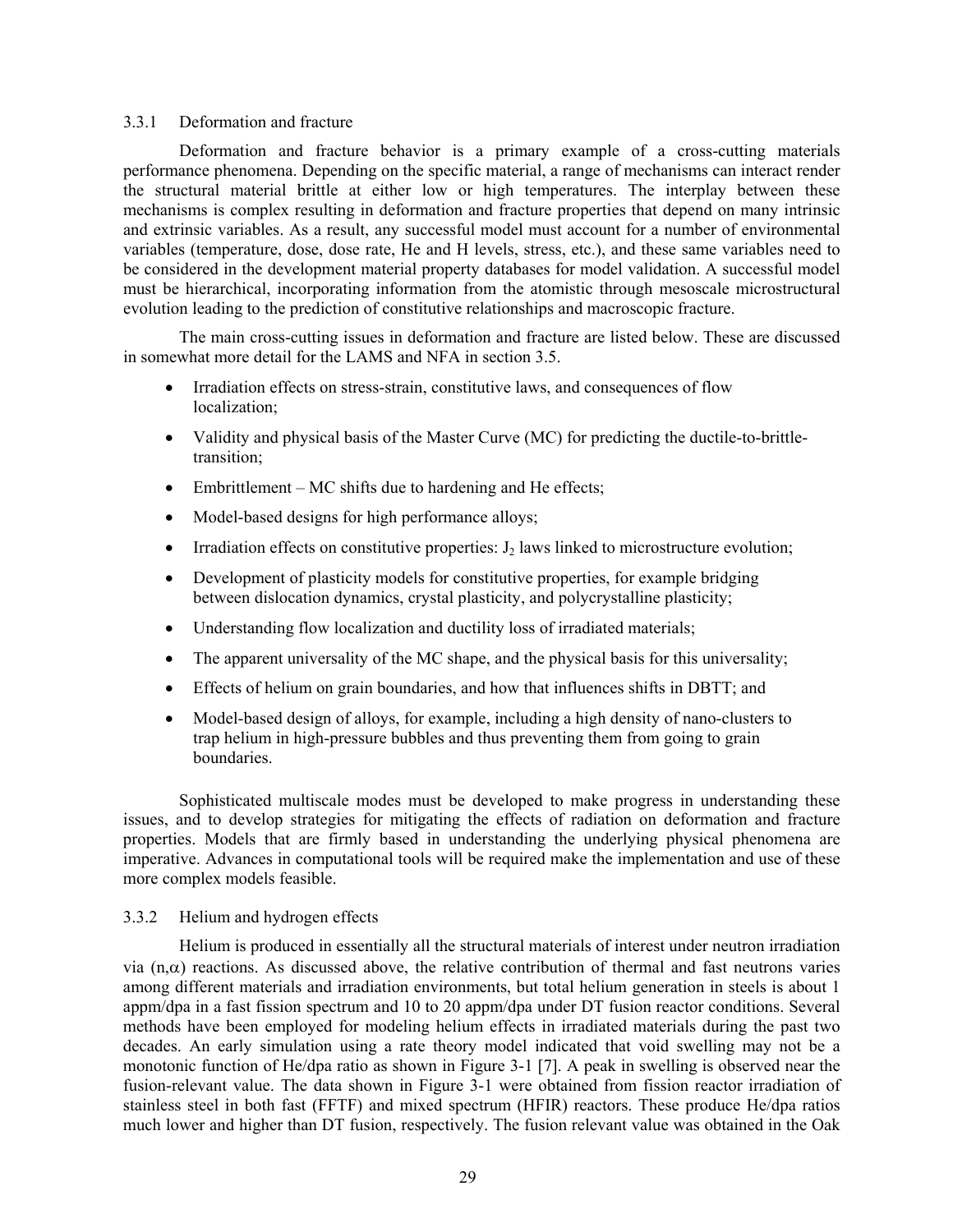Ridge Research Reactor (ORR) by manipulating the neutron energy spectrum. Similar non-monotonic behavior was also observed in dual ion irradiation experiments in which helium was implanted at different rates while heavy ions (e.g. Fe, Ni) were used to simultaneously create displacement damage [8].



Atomistic simulations employing molecular dynamics are now being used more extensively to determine the energetics of binding and migration of various helium-point defect complexes. Additional work is needed to verify the results obtained with empirical potentials that do not yet fully account for potential interactions of He with the host lattice. Such atomic level information is passed on to mesoscale simulations of microstructure evolution based on reaction rate theory or KMC. The rate theory models generally assume that the microstructure can be described as a spatially homogeneous effective medium with discrete sinks for point defects and solutes (including He and H). The KMC models provide greater spatial detail with a concomitant increase in computational burden.

One of the key advantages of rate theory is that the results of simulations can be directly compared to experiments, where the relevant microstructural parameters are obtained from either experiments (typically transmission electron microscopy) or atomistic simulations. For example, KMC simulations can now be used to solve complex point defect diffusion problems in the stress field of dislocations, and thus derive more realistic values for the dislocation bias factors. At the same time, large systems of equations describing the nucleation and growth of void and bubble populations can be solved with current day large-scale computers, thus providing more accurate descriptions of nucleation and growth. This level of detailed rate theory modeling is essential, because experiments show that several phenomena are influenced by helium in a complex fashion. For example, as mentioned above, the swelling at any given dose is not a monotonic function of the helium-to-dpa ratio. Likewise, the effects of small helium concentrations on grain boundary fracture depend on many details of the microstructure, while the effects of helium bubbles on hardening or embrittlement at low temperature are not yet clear.

Previous work has focused primarily on the effects of helium, but further investigations with both the atomistic and kinetic models need to be directed toward the effects of hydrogen on the microstructure. Recent experimental results indicate that hydrogen may prove to have a greater than anticipated effect on microstructural evolution. For example, triple ion beam (Fe, He, and H) irradiation experiments carried out at ORNL indicated that materials undergo increased hardening when hydrogen is co-implanted with helium [9, 10]. This leads to flow localization, and substantial retention of hydrogen. A systematic understanding of these synergistic effects is still lacking. The hydrogen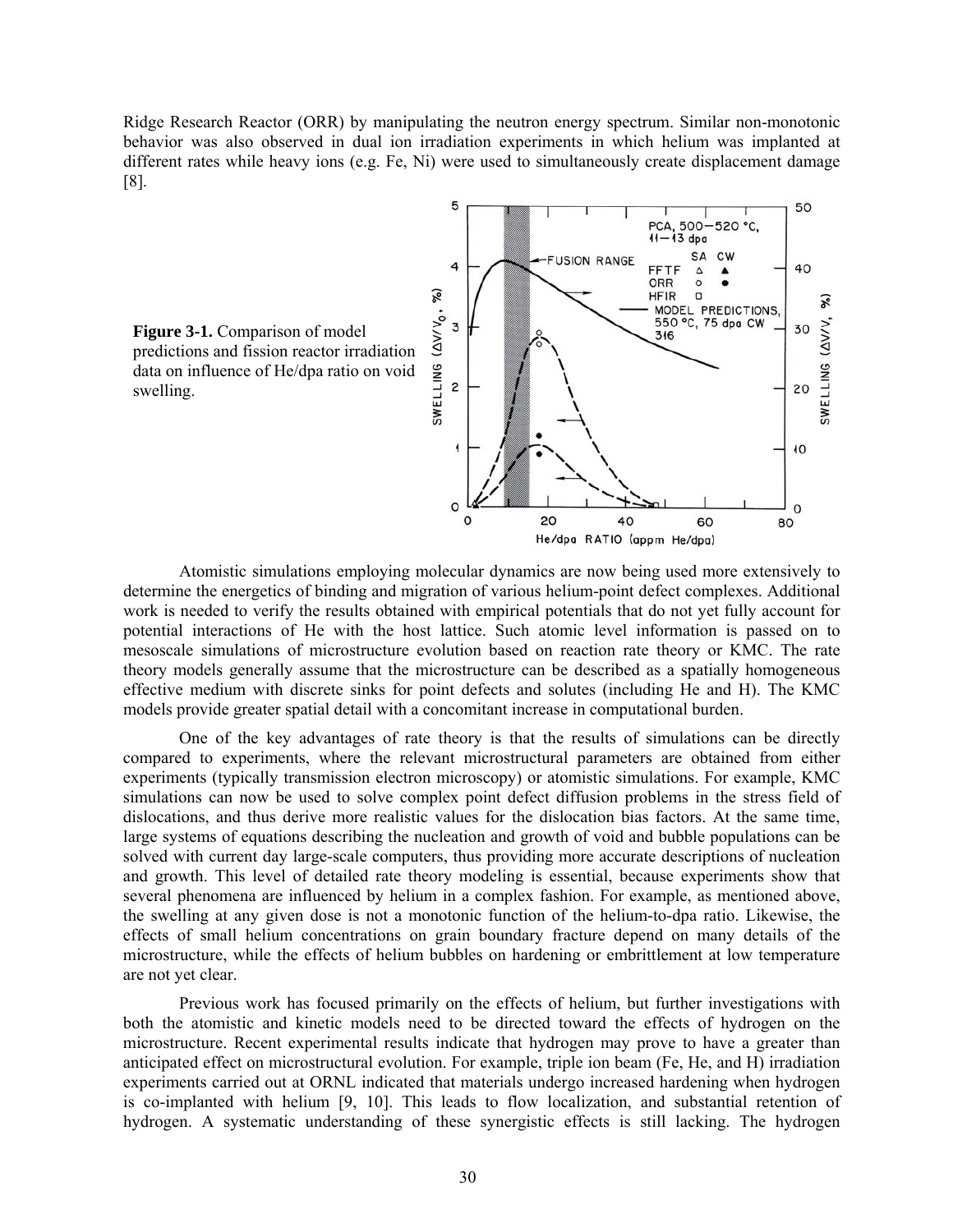retention issue may have safety and operational significance if a higher than expected tritium inventory accumulates in fusion first wall and blanket materials.

## 3.3.3 Stress corrosion cracking

The phenomenon of irradiation assisted stress corrosion cracking (IASCC) is becoming a major problem for the operation of light water reactors. EPRI studies estimated that savings of \$1 to 1.5M per plant per year can be achieved if the problem of IASCC is alleviated. High radiation levels in a reactor core produce changes in iron- and nickel-base austenitic stainless alloys leading to extensive hardening, a reduction in uniform ductility, and an increased susceptibility to intergranular stress corrosion cracking (SCC). This cracking process, IASCC, is a serious concern for both boiling water reactors (BWRs) and pressurized water reactors (PWRs). Stainless steel components can become susceptible to cracking at doses less that 10% of the expected end-of-life dose and the likelihood of failure may increase with increasing service exposure. Susceptibility to IASCC is clearly linked to radiation-induced changes in the alloy microstructure and microchemistry, but fundamental understanding of controlling mechanisms has been elusive.

Experimental observations show that the fraction of Intergranular (IGSCC) versus dose shows a transition curve, and that this behavior is associated with the segregation of Cr to boundaries as a function of dose. Cr was also shown to diffuse away from grain boundaries, giving wide range of scatter in the Cr concentration. The large scatter points out to the need for more focused experiments that are based on detailed modeling assessments.

# 3.3.4 Radiation stability of alloys

Engineering alloys are typically incorporate several major and minor alloying elements among their components. While the transport and fate of minor elements under irradiation can in principle be handled with the same tools as point defects (i.e. book keeping of the mean or local concentration as a function of time), such is not the case for major alloy components or for minor elements that strongly participate in the formation of second phases. In particular, the cluster dynamics technique employed in the rate theory fails because of percolation problems.

A small community (e.g. G. Martin and coworkers at the CEA, Saclay, France; P. Bellon at the University of IL; V. G. Vaks at Kurchatov Institute, Russia; and F. Haider, Universität Augsburg, Germany) works at developing a theoretical framework to assess the stability of stationary phases under irradiation. At the present time, it is known that phase stability simultaneously depends on the temperature, composition, neutron dose and dose rate, and the PKA energy (cascade size). This implies that both the spatial extent of the cascade and the number of replacements per cascade are important factors. For the overall approach to be successful, the evolution of the precipitate population under irradiation must be simultaneously evaluated along with the defect sink structure (dislocation network, defect aggregates of various forms). These two components evolve at much different rates. The microstructural sinks evolve at a rate proportional to the small difference between two relatively large quantities, the vacancy and the interstitial fluxes to sinks. However, the precipitates grow or shrink because of the coupling of the solute flux with both of these two point defect fluxes, an additive process [11,12].

# **3.4 Required Research and Development**

Models that are to be developed must be hierarchical, predicting macroscopic properties based on knowledge of processes starting from the atomic information. An important task is to design the architecture for these models, and to efficiently define their connections. One successful example of this approach is modeling of pressure vessels, where related multiscale models and experiments have been integrated to predict the embrittlement of steels. However, most of that effort relied on manually passing information between models that describe different length and time scales. A more integrated approach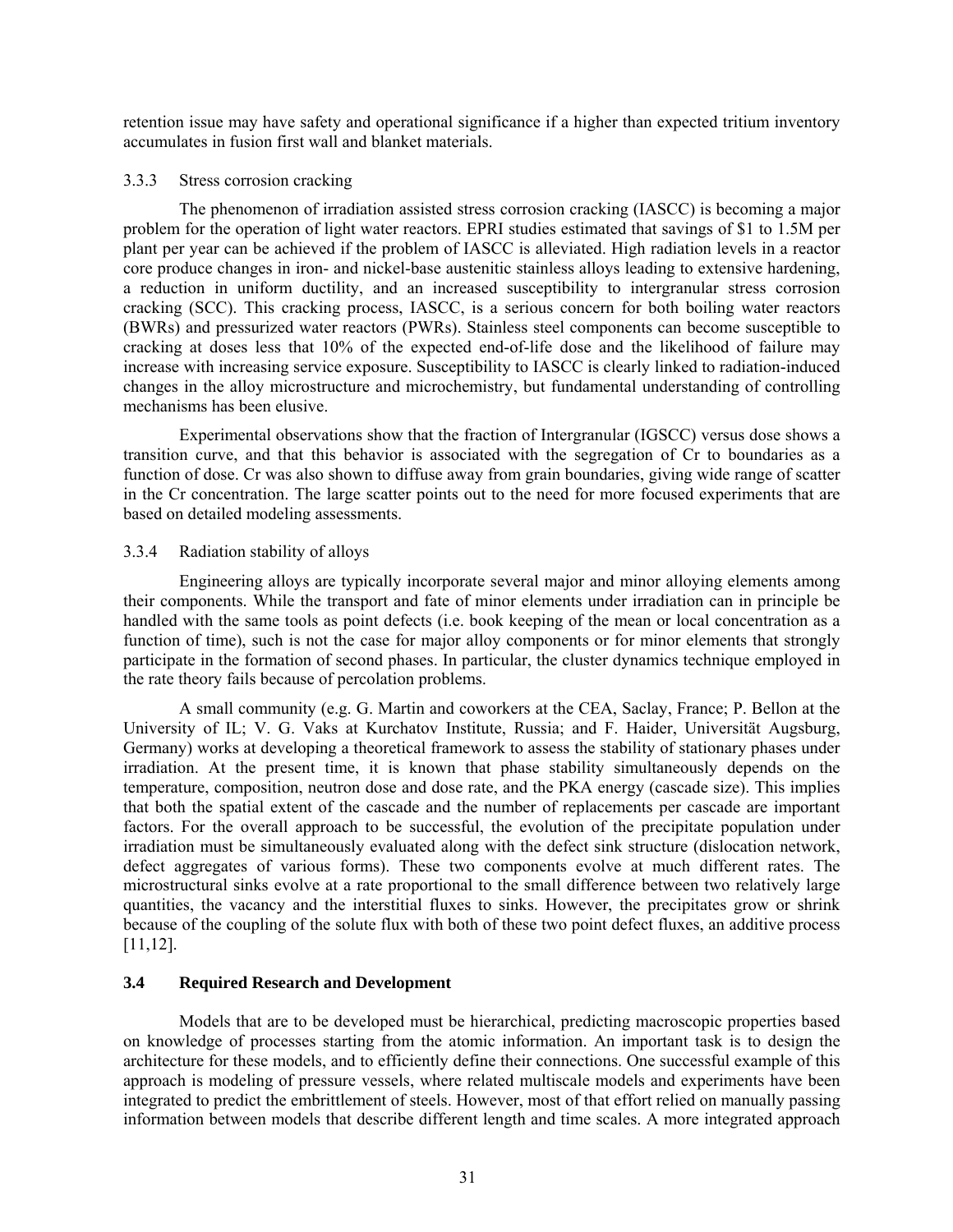is being adopted in current research in the European Union. Three prominent areas requiring further model development and integration are described in the following sections.

3.4.1 Interatomic potentials for radiation damage

There are a large number of published interatomic potentials designed for various purposes, whose suitability for use in radiation damage studies varies. The crucial properties for radiation damage simulations are:

- (1) Point defect formation, migration and interaction energies;
- (2) Elastic constant anisotropy;
- (3) Grain boundary energetics;
- (4) Dislocation structure and response to stress; and
- (5) Alloy phase stability.

None of these properties are necessarily predicted correctly because of the incomplete physical basis of the potentials. With pair-wise interactions, some properties are necessarily wrong. With many-body potentials (used here as a generic term covering glue, Finnis-Sinclair, embedded atom, modified embedded atom, and effective medium theory potentials), many properties can be fitted provided "correct" values are available. These types of potentials have been the "state of the art" for 20 years.

Historically, there has been an insufficient database for robust fitting, parameterization, and verification of potentials. In many cases, the desired data can not be obtained experimentally. Recent renewed interest in interatomic potentials is based on the ability of *ab initio* calculations to provide this missing data and, with teraflop machines, verification of many predictions is finally possible. The ability to carry out *ab initio* calculations in systems of up to a few hundred atoms has allowed more accurate verification procedures to be applied to existing models, and also highlighted some serious flaws. Where tested against new data, existing potentials have generally proved disappointing. Some common problems include poor interstitial formation energies, too small energy differences between alternate configurations, and the lack of a satisfactory description of the austenitic-ferritic transition in iron. Some of these problems can be traced to problems in parameterization of the potentials; but others, such as the absence of a physically sensible treatment of magnetization, point to more fundamental problems in the many-body potential concept.

There are reasonably good prospects for rectifying many of these problems; some simply require reparameterizing existing models and extending them to systems where previously insufficient underpinning data existed. Others require implementation of new models which have already been proposed, and some may require the development of new approaches. The primary resource requirement for the development of the required potential models is manpower, inspiration and stronger interactions between research groups to understand one another's needs.

The majority of the effort in potentials for metallic phases has focused on elemental materials. Potentials for multi-component systems have been developed in isolated cases, but the predictive capability of these potentials is typically disappointing. Reasonable models for the mission-critical helium impurities exist or are under development. There are at least two challenges in the development of potentials in alloy systems. First, there is generally much less fundamental data available, although this can be rectified through the use of *ab initio* calculations. Second, the appropriate functional forms are not as well developed. Most potentials are based on simple pictures of bonding. In alloy systems, the nature of the bonding is inherently more complex suggesting that more sophisticated potentials are needed to describe the energetics reliably. Non-metallic impurities (carbon, phosphorus) are even more problematic. More details on recent and future development efforts in the area of interatomic potential is provided in the report from Session II.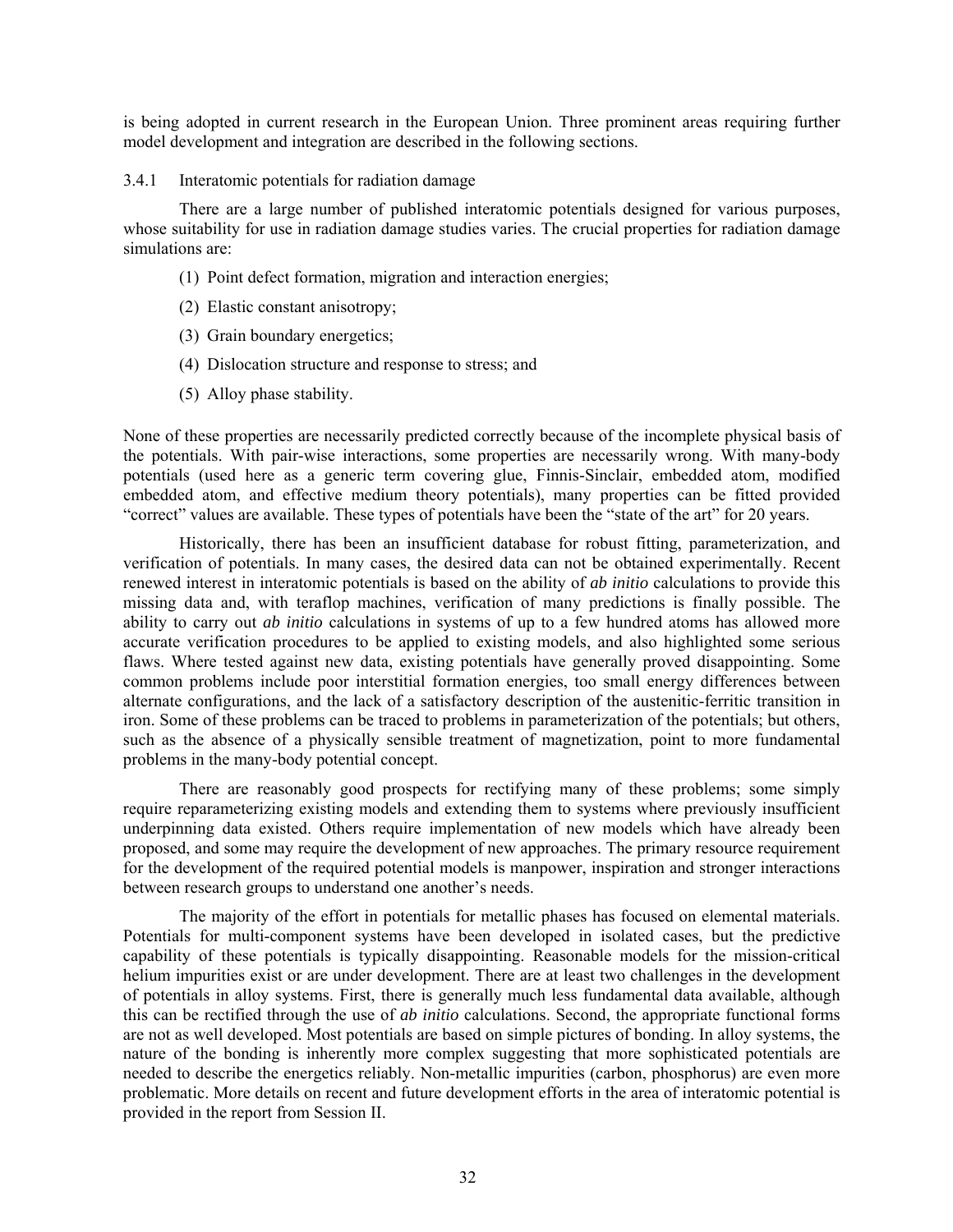#### 3.4.2 Dislocation interactions and dynamics

One of the critical problems for the development of radiation-resistant structural materials is the embrittlement arising from a loss of ductility and plastic flow localization [13,14]. Modeling the interaction between dislocations and radiation-induced obstacles is providing great insights into the physics of this problem, and will eventually lead to the design of radiation-resistant structural alloys.

Models of dislocation-defect interactions are pursued on two levels: (1) the atomistic level, where MD simulations are playing significant role; and (2) the mesoscopic level, where DD simulations are providing insights into larger-scale behavior. Both types of models are complementary, and provide direct information for experimental validation on the effects of irradiation on hardening, yield drop, and plastic flow localization, etc. Atomic scale models are used to inform DD models on the details of dislocation-defect interactions. Presently, MD models can simulate 1 to 10 million atoms on a routine basis [15]. Both static and dynamic simulations are used. For static simulations, fixed displacement boundary conditions are applied, and conjugate gradient minimization is used. Newtonian equations of motion are used for dynamic simulations, and either force or velocity conditions are applied on boundary atoms. Atomistic simulations have shown the range where elasticity estimates are valid for dislocation-defect interactions, and where they break down due to new mechanisms. For example, the interaction of dislocations with small precipitates can result in local phase transitions and an associated energy cost that cannot be predicted from DD models. Also, it has been shown that dislocation-void interaction leads to dislocation climb, and the formation of a dislocation dipole before the dislocation completes cutting through the void completely. These effects are all of an atomic nature, and the information should be passed on to DD simulations.

A number of challenges remain in the area of dislocation-defect interactions, as described in the following list:

- (1) The strain rates in MD simulations are far in excess of experimentally achievable rates, and methods to incorporate slow rate events due to temperature or force field fluctuations have not yet been developed.
- (2) The information passing between MD and DD is not systematic yet. For example, the "angle" between dislocation arms before it leaves the obstacle is often used in DD simulations as a measure of obstacle strength. However, the definition of this angle in both MD and experiments is problematic for a variety of reasons. Force-displacement information will be necessary.
- (3) Methods for incorporating lower length scale microstructure effects into DD simulations are not well developed. For example, we do not have information on obstacle dynamics, solute effects, dislocations near cracks, dislocation nucleation, etc.
- (4) The size of atomistic simulations is very small, and cannot deal with complex dislocation structures. Methods for reducing the degrees of freedom are needed.
- (5) The boundary conditions used in MD simulations are either periodic, fixed, or represented by elastic Green's functions. General methods for embedding MD simulations into the continuum are in an early stage of development.
- (6) DD codes are limited to small size crystals. To improve their speed and range of applicability, new methods of designing these codes on massively parallel computers are needed.
- (7) The connection between DD and macroscopic plasticity has not yet been made through "coarse graining" and a systematic reduction of the degrees of freedom. Development of this area is essential to the prediction of constitutive relations and macroscopic plastic deformation.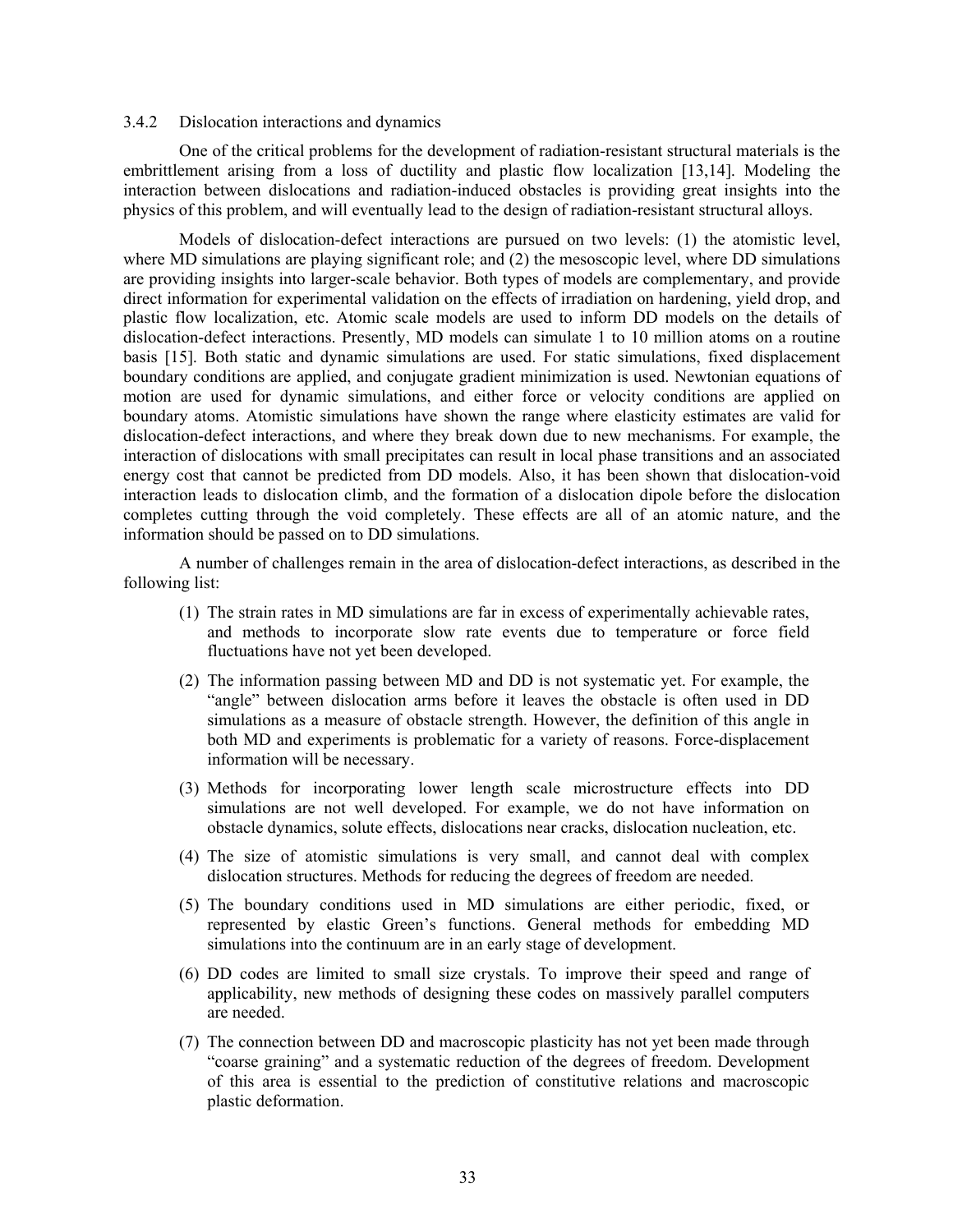#### 3.4.3 Alloy stability

The strategy for future improvement in modeling the stability of multiphase alloys under irradiation requires considerable theoretical progress and much computational work. One approach to assessing the stability of a given phase under irradiation is to study the growth and/or decay rate of a model precipitate in a model solid solution under irradiation. Phase field models [12] provide the appropriate tool, provided essential progress is made to implement atomistic mobility coefficients in these models. Indeed, phase stability under irradiation is affected by the details of the coupling of solute and defect fluxes, a feature not yet taken into account by phase field models. A second issue is determining how to account for the temporal and spatial correlation inherent in the defect source which arises from discrete atomic displacement cascades. Improving the theory of noise terms in phase field models is one route in this direction.

Once progress has been achieved in developing the basic phase field models, the computational burden of the simulations will be significant. Obtaining results will involve the solution of coupled PDEs on a large grid, with systematic variations in key parameters evaluated (point by point construction of phase boundaries in the phase diagram while varying composition, temperature, dose rate, cascade size, etc.). International cooperation should be used as an avenue to more rapid progress in this area.

## **3.5 Challenges to Alloy Performance: Candidate and Developmental Alloys**

Two specific alloy systems will be used as examples to illustrate the complexity of the phenomena that the anticipated modeling effort must address, and to demonstrate a potentially fruitful development path. These are the current prime candidate alloy for nearer-term applications, the lowactivation martensitic steels (LAMS) and the developmental ferritic alloys that are strengthened with a dispersion of nanometer-scale oxide particles, the so-called nanostructured ferritic alloys (NFA).

## 3.5.1 Performance of current materials: LAMS

LAMS typically contain 8 to 9%Cr and 1 to 2%W as the primary alloying elements, along with about 0.1%C and smaller quantities of carbide forming micro-alloying elements like Mo, V, and Ta as well as small amounts of Mn and Si. Major phases include a variety of alloyed carbides and, depending on the irradiation temperature and dose, Cr-rich  $\alpha'$  and Fe<sub>2</sub>W Laves phases [16]. The microstructures are composed of dislocation and dislocation substructures inside martensitic laths, forming small groups of lath packets within the prior austenitic grains. These coarse scale  $(0.05 \text{ µm})$  structures and phases form during processing and are generally stable at low-to-intermediate irradiation temperatures. In the regime below about 400°C, the dominant features induced by irradiation are dislocations loops, gas bubbles and voids, and in some cases, fine scale precipitates like  $\alpha'$ . These fine-scale features cause hardening, loss of uniform tensile strain capacity, flow localization and embrittlement. The effects of hardening may be amplified by high levels of H and He if sufficient quantities lead to grain boundary decohesion and a brittle intergranular fracture mode up to very high temperatures. Irradiation creep occurs over the entire range of service temperatures and is the dominant source of dimensional instability at low-to-intermediate temperatures.

The sizes and number densities of the features decrease with increasing irradiation temperature. In the range of 400 to 500 $^{\circ}$ C high He levels may result in enhanced swelling associated with the biasdriven vacancy flux transforming stably growing bubbles to unstably growing voids. Above about 450°C (or perhaps a lower limit lower with increasing dose) the coarser microstructures and phases become increasingly unstable and tend to recover and coarsen, while precipitation of grain boundary Laves phases occurs. This evolution can lead to both softening and non-hardening embrittlement. Irradiation and applied stresses may accelerate and lower the temperature range of the time-temperature C-curves describing these transformations by a variety of mechanisms, including radiation enhanced diffusion. However, experimental observations do not generally show large irradiation 'driven' effects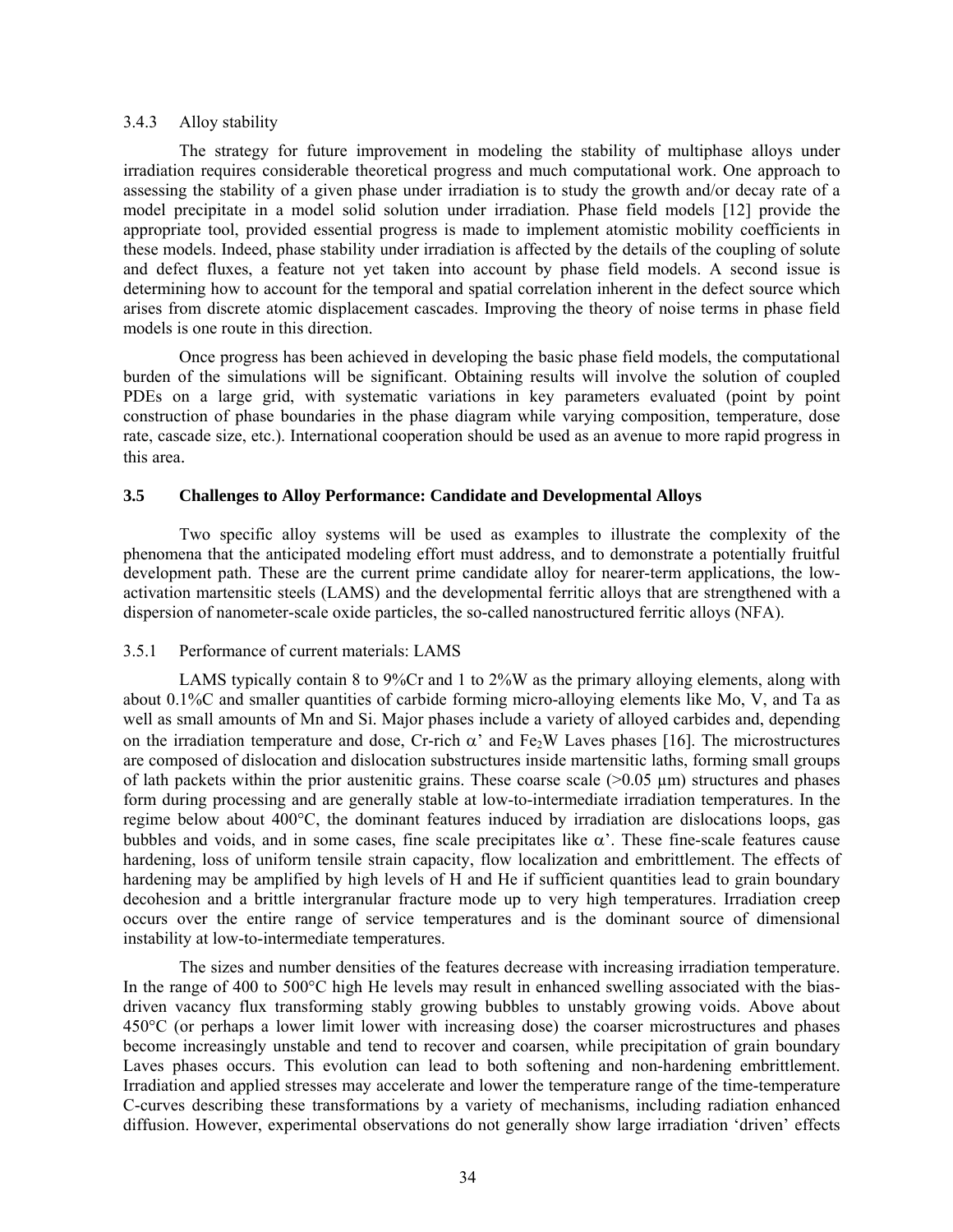on microstructural stability, or phenomena such as severe solute segregation in LAMS. The main concern at temperatures above 500°C is the accumulation of He on grain boundaries. This may be accompanied by severe reductions in creep rupture times and strains due to stress driven growth of creep cavities that nucleate on bubbles. The high sink density in LAMS is believed to offer some degree of grain boundary protection, but this has not been verified under fusion relevant conditions. Indeed, a major challenge to predicting the performance of materials in fusion environments is the absence of a high-energy, high-dose neutron source. However, fission reactors can be used to study the effects of high levels of helium by combinations of spectral tailoring and doping with isotopes of elements with high and low (n,α) cross sections (B and Ni) and more recently, *in situ* α-implantation of LAMS (and virtually any material) from thin adjoining layers rich in these elements. Information from these experiments will be used to develop, calibrate and validate multi-scale models of the effects of damage accumulations, including the transport and fate and consequences of high levels of helium.

Progress on developing engineering property models for these alloys for fusion and advanced fission and accelerator-based applications will require a large long-term well-organized, international effort. Some very high priority and potentially feasibility limiting cross-cutting issues must be addressed in the near to intermediate term. These include:

- Irradiation hardening effects on true-stress strain constitutive laws, the causes and the consequences of flow localization and their combined implications to effective 'ductility'.
- Validity & physical basis for the Master Curve (MC)-Shifts ( $\Delta T_0$ ) method for measuring/applying fracture toughness in the cleavage transition, i.e. verify the apparent universal fracture toughness temperature MC shape; determine size and geometry effects on effective fracture toughness; and characterize large increases in transition temperature shifts ( $\Delta T_0$ ) from synergistic hardening and non-hardening embrittlement mechanisms, including helium and hydrogen effects.
- Irradiation embrittlement in the ductile tearing and intergranular fracture regimes.
- High temperature creep/creep rupture and ductility, including helium effects.
- Dimensional instabilities due to possible void swelling and particularly irradiation creep, including helium and hydrogen effects.
- Model based design of high performance radiation resistant alloys for managing displacement and transmutant gas damage.
- Complex models of time-dependent structural loading/deformation based on advanced constitutive-failure - models and integrity assessment methods
- Development of processing, manufacturing and joining models for high performance, high temperature materials (alloys, ceramics and composites) with a good balance of properties.

Other important, but more complex properties, such as thermal-mechanical fatigue, creep crack growth and environmentally assisted cracking, will require a longer-term effort. It is beyond the scope of this summary to discuss these in more detail. However, one example of a problem that must be solved for fusion materials and a possible approach to solving it will be presented. This is the damaging effects of helium and hydrogen on embrittlement in the LAMS. These gases are produced at a rate of about 10 and 40 appm/dpa, respectively, irradiation to 100 dpa will generate on the order of 1000 appm helium and 4000 appm hydrogen. Both of these transmutation products individually, and in synergistic combination with each other and displacement damage, result in degradation of a wide variety of properties, such as creep rupture time and ductility at higher service temperatures. High concentrations of helium and hydrogen may also significantly worsen irradiation embrittlement in LAMS due to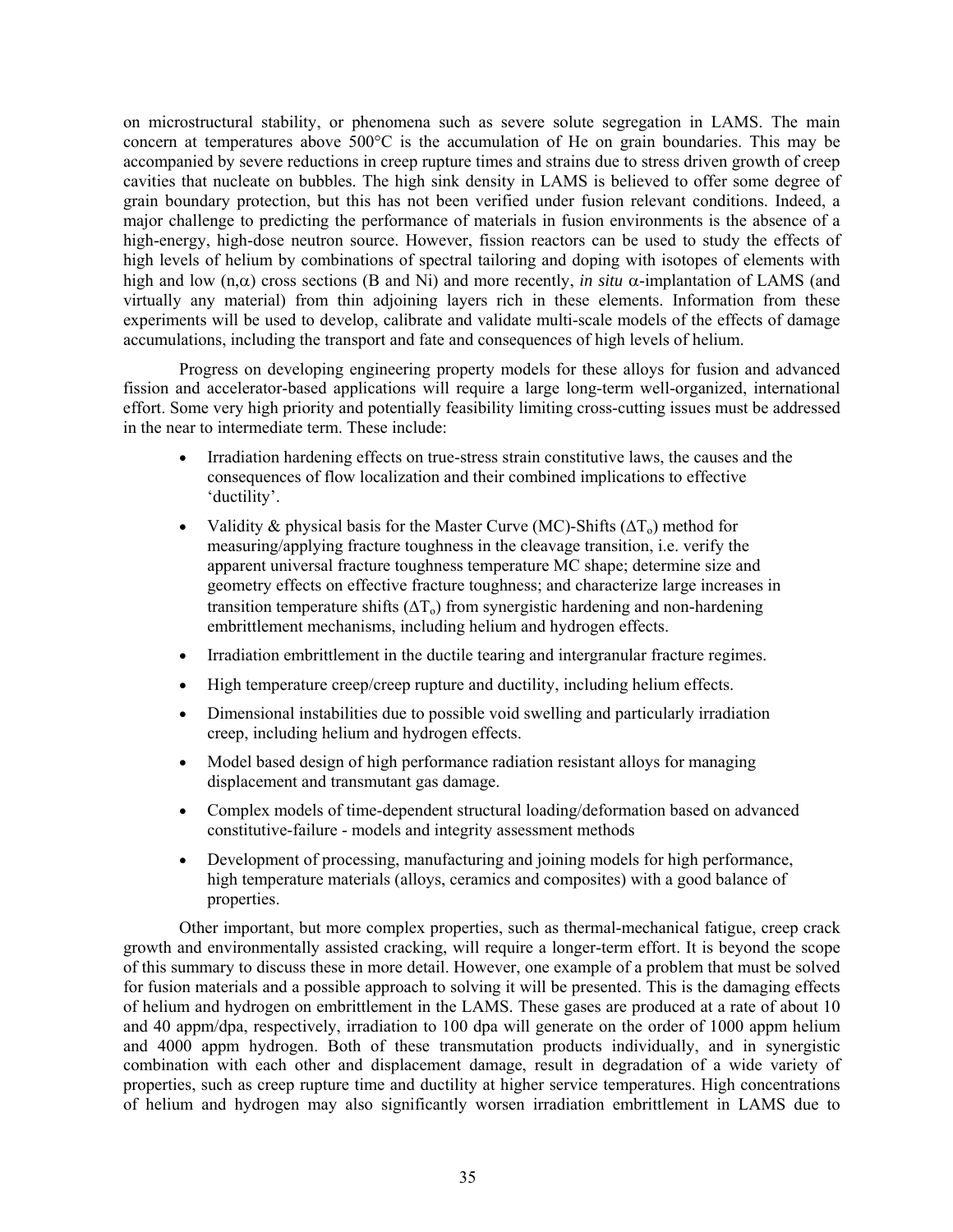displacement damage induced hardening at low to intermediate temperatures. We now focus on the latter issue to illustrate the challenges.

Both experiments and micromechanical models show irradiation hardening, or increases in the yield stress ( $\Delta \sigma_{\rm v}$ ), produce upward shifts in the master toughness-temperature curves ( $\Delta T_{\rm o}$ ) at a rate of about 0.6°C/MPa [17]. Since peak hardening is expected to be on the order of 500 to 600 MPa for irradiations at lower to intermediate temperatures, large  $\Delta T_0$  of more that 300°C, corresponding to inservice  $T<sub>o</sub>$  of 200 $^{\circ}$ C or more are possible from displacement damage alone. However, recently spallation proton data has shown that bulk helium levels of 600-800 appm also severely weaken grain boundaries. Reduced local fracture stresses interact synergistically with large amounts of irradiation hardening, producing very brittle intergranular (IG) facture. Estimates of combined effects suggest  $T_0$  up to 500°C may be possible [17,18]. This is clearly a basic feasibility issue for use of LAMS in fusion structures. High concentrations of hydrogen may also be very damaging [9,10].

This form of embrittlement decreases at higher temperatures, but the use of LAMS may be limited by other properties such as possible swelling at around 400-450°C and thermal creep, structural instabilities, softening and non-hardening embrittlement at still higher temperatures [19,20]. Thus the temperature window for LAMS could be very limited. Another key issue is irradiation creep that operates over a very wide temperature range; and this phenomena will make fusion structures inherently dimensionally unstable even if high levels of helium and hydrogen do not trigger rapid void swelling.

#### 3.5.2 Development of radiation resistant alloys: NFA

Fortunately it may be possible to mitigate or avoid many of the problems described above by designing new alloys to manage both helium and displacement damage, while at the same time optimizing properties such as creep strength and rupture life. The concept is simple and is being explored in the nanostructured ferritic alloys. The NFA typically have higher non-transformable Cr levels of 12 to 14% (or more) lying beyond the γ-loop along with smaller quantities of W (2%) and Ti (0.5%) [6,17]. The last is a critical element [21]. NFA are processed by mechanically alloying powders by ball milling, and hot powder consolidation by extrusion or hot isostatic pressing. They are characterized by of nm-scale Y-Ti-O enriched coherent transition phase precipitates and larger incoherent mixed oxide particles. The NFA precipitate and dislocation and grain structures depend on consolidation temperatures and post-consolidation thermal-mechanical heat treatments. For final processing at about 1100°C NFA contain more than  $10^{23}/m^3$  2-3nm coherent precipitates in 1-10  $\mu$ m grains with high dislocation densities [21-23]. Extruded alloys are highly textured, with elongated grains having typical aspect ratios of 10/1.

Helium is most damaging if it collects at grain boundaries, or in sufficiently large matrix bubbles that nucleate growing voids. In particular, grain boundary helium produces brittle IG fracture at lower temperatures and nucleation sites for the stress driven growth of cavities that lead to rapid creep rupture at low strains at high temperatures [24]. In principle, a high density of nm-scale precipitates such as the Y-Ti-O enriched precipitates in NFA can serve as trapping sites for helium. If the helium can be maintained in the form very fine scale cluster-nucleated bubbles, the grain boundaries will be protected and void swelling avoided. In addition to helium management, the precipitates may also act as sinks or traps for point defects, reducing the accumulation of radiation displacement damage; and, perhaps, even lowering irradiation creep rates.

Further, the nm-scale precipitates greatly enhance the thermal creep strength and rupture lifetimes of alloys, elevating the potential service window for iron-based alloys to 700°C or above. This is generally outside the range of concern for displacement induced radiation damage. However, hydrogen embrittlement may occur and the elevated chromium levels that still provide good protection against oxidation and corrosion can lead to the formation of embrittling phases like  $\alpha'$  and  $\sigma$ . There is also evidence that by eliminating coarser scale inclusion and carbides, that act as trigger-particles for locally brittle cleavage fracture, good fracture toughness can be maintained up to very high levels of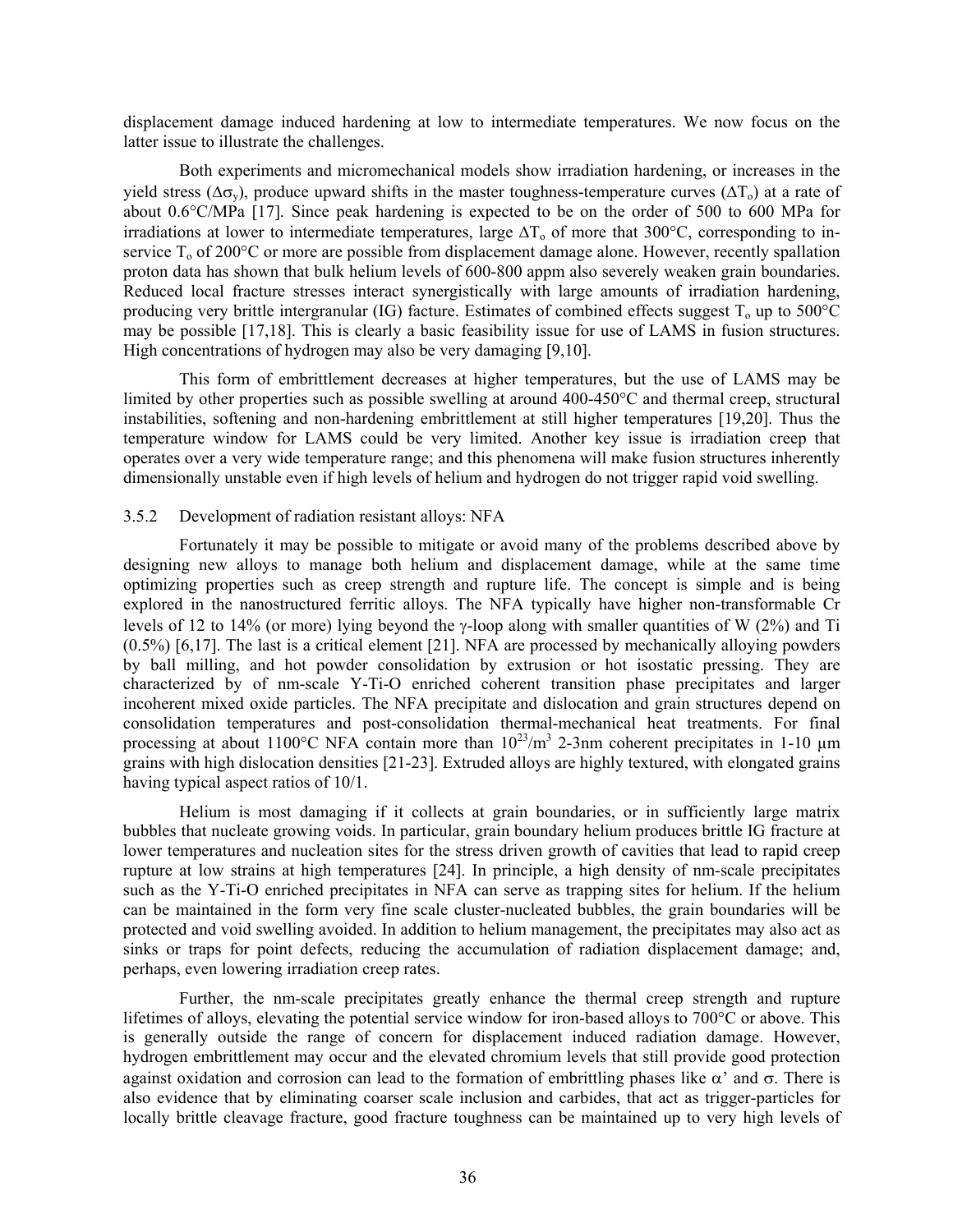alloy strength. Finally, the fine scale microstructures also appear to be resistant to both flow localization and cyclic strain softening, perhaps, by enhancing the cross-slip of dislocations

The discussion above emphasized the role of the nm-scale precipitates. However, the balance of other microstructures features in NFA is also critical. Depending on the processing details, NFA can have very fine nm to  $\mu$ m scale re-crystallized grains along with a high dislocation densities introduced during hot consolidation and/or post consolidation deformation. The nm-scale precipitates, dislocations and dislocation substructures all interact and evolve during processing (and likely service) in tandem. For example, the precipitates can pin dislocations and grain boundaries, which in turn provide fast diffusion paths for particle coarsening. Dislocation structures are also critical in trapping helium in bubbles as well as potentially transporting it to grain boundaries.

The microstructures of NFA are controlled by complex non-equilibrium phenomena occurring during both processing and service. Processing involves first ball milling Cr, W, Ti iron alloy and  $Y_2O_3$ powders. It has been recently shown that the Y and O dissolve in the Fe-Cr matrix during mechanically alloying and re-precipitates as coherent clusters during subsequent hot consolidation of the powders by extrusion or hot isostatic pressing. The nanostructures depend on the combination of the alloy composition and details of all the processing variables, ranging from the milling energy and time, to the consolidation method and time-temperature history, to any post-consolidation thermal-mechanical treatments. How best to manipulate the nanostructures is not understood, nor is the optimal arrangements of the features for irradiation service. The nm-scale non-equilibrium coherent transition phases are metastable and will evolve in service at rates controlled by combinations of non-equilibrium thermodynamics and complex kinetics. Recent studies suggest that the features are expected to be thermally stable for long periods of time at temperatures up to 800°C or more, at least in the absence of stress. However, additional complications arise under irradiation due to both ballistic local resolutioning of solutes and coupled inverse Kirkendall type solute-defect fluxes as well as radiation enhanced diffusion. These mechanisms may act in opposition or a parallel-coupled fashion, and the overall significance of the irradiation driven character of the evolutions is not understood. Outcomes can range from accelerated coarsening and phase instabilities to further refinement of the larger oxide features. However, high dose data from fission reactor irradiations suggests that the nanostructures are generally stable, and are not rapidly driven to a degraded coarser-scale state.

It is not yet known how effective the nanoscale clusters will be at managing either helium or displacement damage. Based on experience in other alloy systems, if the 'wrong' type of precipitates trap helium, the corresponding bubbles can act as unwanted nuclei for growing voids. Recently a multiscale modeling effort has been initiated to assess the factors that will control the amount and distribution of helium in stable fine scale bubbles versus collection grain boundaries. Atomistic molecular dynamics and Monte Carlo tools are being used to map key energy interaction parameters, reaction mechanisms and paths. This information is then incorporated in kinetic diffusion, transport and fate cluster dynamics models to assess helium partitioning to various microstructural sites. Preliminary results, using bcc copper with a positive misfit strain as a surrogate for the NFA nm-scale precipitates, show that the interface and elastic properties of the clusters play a key, and non-intuitive, role in helium and defect trapping. Further, dislocations can also play an important role in forming a population of very small bubbles. These results suggest that helium binding energies to cluster and dislocation sites on the order of 0.6 eV are sufficient effectively protect grain boundaries at 600°C. However, current models must rely on approximate embedded atom Fe and Fe-Cu alloy potentials that do not even exist for the Y-Ti-O//FeCr system of interest to NFA. Thus efforts are underway to use *ab initio* methods to develop alloy parameters for the Y-Ti-O//FeCr system and use these results to develop alloy potentials tailored to the problem being addressed.

#### 3.5.3 Modeling approach for addressing challenges to material performance

Issues related to modeling complex engineering properties that specifically pertinent the leading candidate LAMS and NFA are briefly outlined below. A hierarchical framework for modeling static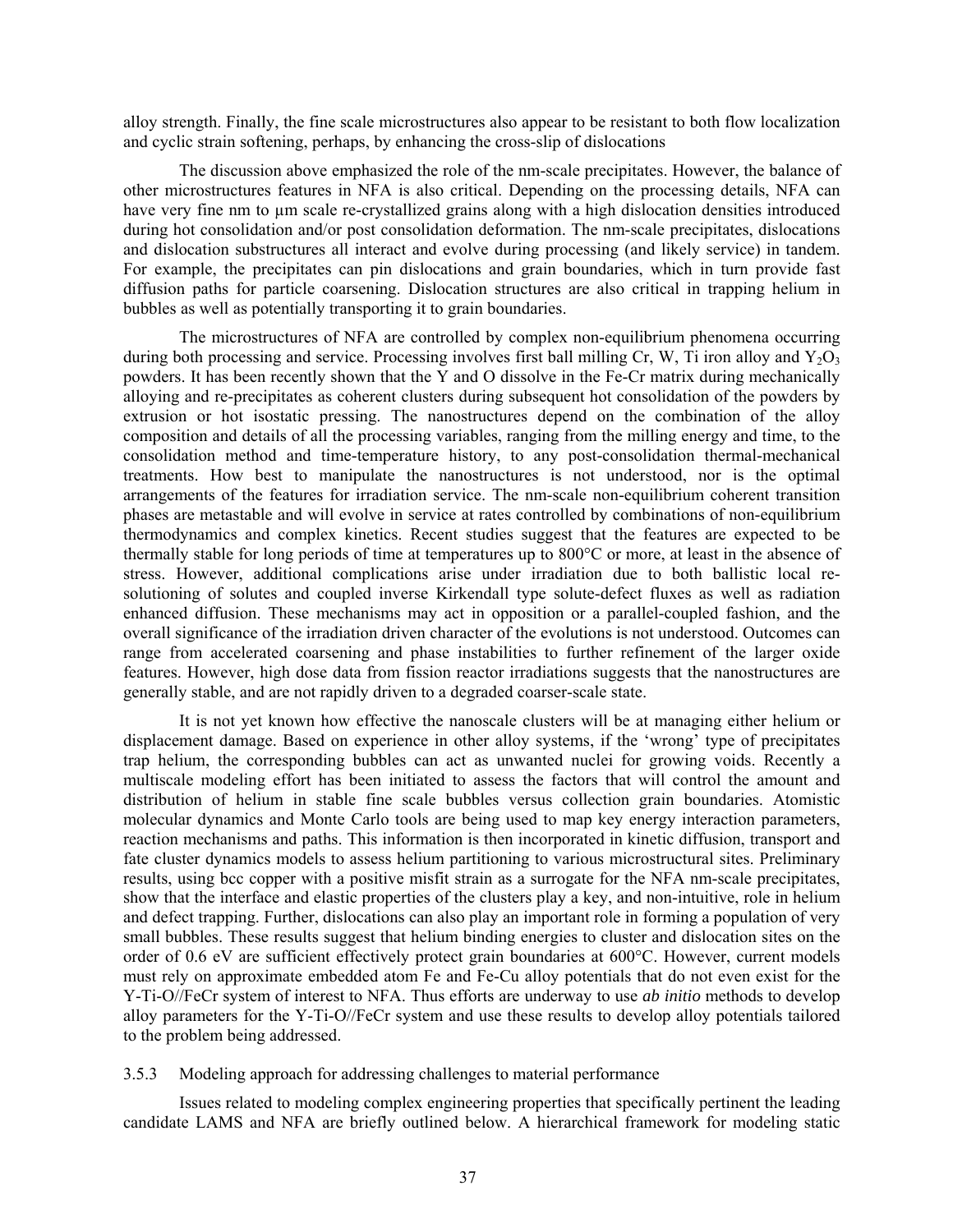deformation and fracture properties, outside the creep and fatigue regime, has been developed for low alloy reactor pressure vessel steels, and can be applied to LAMS and NFA. Modeling efforts must be linked to a wide variety of experiments to understand mechanisms, measure key parameters, and validate and calibrate model predictions.

- Modeling the relation of key irradiation and material variables to the microstructural evolution of hardening features and the coarser structures controlling local fracture properties. In LAMS the pertinent hardening features are small defect clusters (primarily, loops and cavities) and precipitates (primarily,  $\alpha'$  and possibly fine scale carbides) of reasonably well-known character. The local fracture properties are controlled by coarser scale features, like grain boundary carbides, that are generally stable at lower temperatures. However, they are unstable at the higher end of the proposed temperature window for LAMS. It is hoped that NFA will be stable under irradiation, and modeling will focus on the nano-microstructural stability
- The relation between microstructure local micro-constitutive properties. Integrated multiscale models combine sub-models of dislocation-obstacle interactions, dislocation based strength superposition simulations and evolutionary internal state variable structural evolution true stress-strain constitutive and plasticity models that can be used in finite element codes. Thus the changes in microstructure are related to changes in the constitutive properties. At higher temperatures, larger scale structural instabilities and softening must also be modeled. Dislocation dynamics models will also provide important insight into phenomena like flow localization, including controlling mechanisms, triggering criteria and spatial length scales. Over the long-term dislocation dynamics may also provide a basis for direct simulations of deformation in complex alloy microstructures.
- Advanced micromechanics models of the relation between the microstructure and local fracture properties, typically represented as microstructurally dependent critically stressed or strained local volume, or the statistical model equivalent. Micromechanical also requires multiscale integration of submodels, such as for the trigger particle nucleated arrest toughness of nano-blunting microcracks in bcc ferritic lattices using dislocation dynamics methods. Again changes in microstructure are related to changes in the local fracture properties. The major pertinent microstructural changes are growth and precipitation of coarser scale brittle grain boundary phases, the effects of helium and hydrogen on the cohesive strength of grain boundaries and the critical stressed volume for intergranular (IG) fracture. The possible role of flow localization in dictating local fracture properties must also be investigated.
- Modeling the relation between the combination of local constitutive and fracture properties and more complex engineering properties like tensile deformation stress strain curves and fracture toughness. These property models link applied stresses and strains to the micromechanical constitutive and fracture models described above though finite element simulations of the development of internal stress and strain field distributions. These fields drive local deformation and fracture processes. Finite element modeling includes stress and strain fields a blunting crack tips that drive the local fracture process and deformation and internal flow patterns that develop at various length scales in tensile tests. These models provide the critical link between the atomic to local microscale processes and continuum level loading conditions that explicitly account for size scales, geometry, loading states and stochastic effects in inherently heterogeneous materials.
- Integration of the modeling elements listed above to provide quantitative and predictive models of the mechanical properties describing deformation and fracture that are fully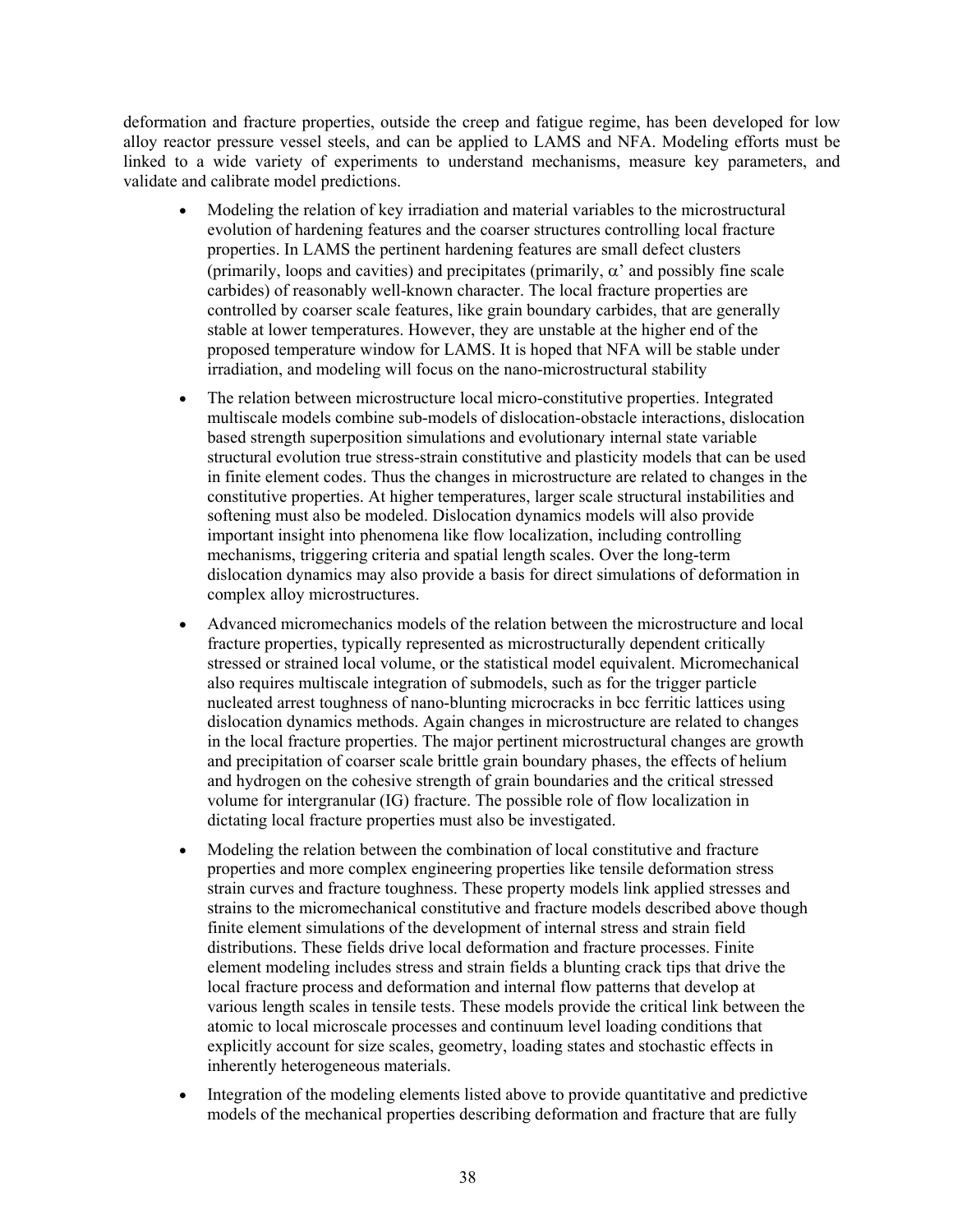calibrated and verified. These models must include assessment of uncertainties and statistical effects to provide specified confidence intervals as well as mean values.

• Developing advanced structural integrity assessment methods and models to predict the applied stress-strain failure limits of loaded structure based on the property predictions provided by the integrated models described above. Ultimately this should be a seamless part of an advanced effort to model the structural and functional performance of fusion structures and integrated chamber and divertor systems.

The modeling efforts just discussed primarily pertain to what are called static mechanical properties. A critical parallel effort must be initiated on addressing high temperature time-dependent properties, including thermal and irradiation creep, creep rupture, and ductility in the presence of high levels of helium. This topic has not been addressed substantially in this report; and, in large part, it involve a different set of issues, i.e. high temperature helium accumulation on grain boundaries and creep constrained cavity growth. However, the use of advanced computational tools in a comprehensive program that is linked to experiments should enable a similar general framework to be established for modeling these critical properties as well.

#### **References**

- 1. E. E. Bloom, et. al., *A Roadmap for the Advanced Structural Materials Program,* Whitepaper prepared for the US Department of Energy, Oak Ridge National Laboratory (1999)
- 2. R. E. Stoller, G. R. Odette and H. L. Heinisch, *An Integrated Program of Theoretical, Experimental and Database Research for the Development of Advanced Fusion Materials*, Whitepaper prepared for the US Department of Energy, Oak Ridge National Laboratory (1999)
- 3. G. R. Odette, B. D. Wirth, D. J. Bacon and N. M. Ghoniem, MRS Bulletin March (2001) 176
- 4. S. Jumel, et. al., *J. Test. and Eval.* 30 (2002) 37.
- 5. M. K. Miller, D. T. Hoelzer, S. S. Babu, E. A. Kenik, and K. F. Russell, in High Temperature Alloys: Processing for Properties, G. E. Fuchs and J. B. Wahl, Eds., to be published in Met. Trans., 2004.
- 6. S. Ukai, M. Fujiwara, *J. Nucl. Mater*. 307-311 (2002) 749.
- 7. R. E. Stoller, P. J. Maziasz, A. F. Rowcliffe and M. P. Tanaka, *J. Nucl. Mater*. 155-157 (1988) 1328-1334.
- 8. E. A. Kenik and E. H. Lee, in *Phase Stability Under Irradiation*, J. R. Holland, L. K. Mansur, and D. I. Potter, Eds., AIME, New York, 1981, pp. 493-503.
- 9. J. D. Hunn, E. H. Lee, T. S. Byun, and L. K. Mansur, *J. Nucl. Mater*. 282 (2000) 131-136.
- 10. J. D. Hunn, M. B. Lewis, and E. H. Lee, in Proceedings of the Second International Topical Meeti*ng on Nuclear Applications of Accelerator Technology*, American Nuclear Society, La Grange Park, 1998, pp. 375-381.
- 11. For a review: G. Martin and P. Bellon, *Solid State Physics* **50** (1996) 189.
- 12. V. G. Vaks, *Physics Reports* **391** (2004) 157.
- 13. N. M. Ghoniem, B. N. Singh, L. Z. Sun, and T. Diaz de la Rubia, *J. Nucl. Mater.* **276** (2000) 166- 177.
- 14. N. M. Ghoniem, S.H. Tong, B. N. Singh, and L. Z. Sun, *Phil. Mag. A* **81** (2001) 2743-2764.
- 15. Yu. N. Osetsky, D. J. Bacon, and V. Mohles, Phil. Mag 83 (2003) 3623 3641.
- 16. R. L. Klueh, D. S. Gelles, S. Jitsukawa, A. Kimura, G.R. Odette, B. van der Schaaf, and M. Victoria, *J. Nucl. Mater.* **307-311** (2002) 455.
- 17. G. R. Odette, T. Yamamoto, H. J. Rathbun, M. Y. He, M. L. Hribernik, and J. W. Rensman, *J. Nucl. Mater.* **323** (2003) 313.
- 18. T. Yamamoto, G. R. Odette, H. Kishimoto, and J.W. Rensman, Fusion Reactor Materials Semiannual Report 7/1 to 12/31/2003, DOE/ER-313/35 (2004) 100-114.
- 19. R. L. Klueh, P. J. Maziasz, I. S. Kim, L. Heatherly, D. T. Hoelzer, N. Hashimoto, E. A. Kenik, and K. Miyahara, *J. Nucl. Mater*. **307-311** (2002) 773.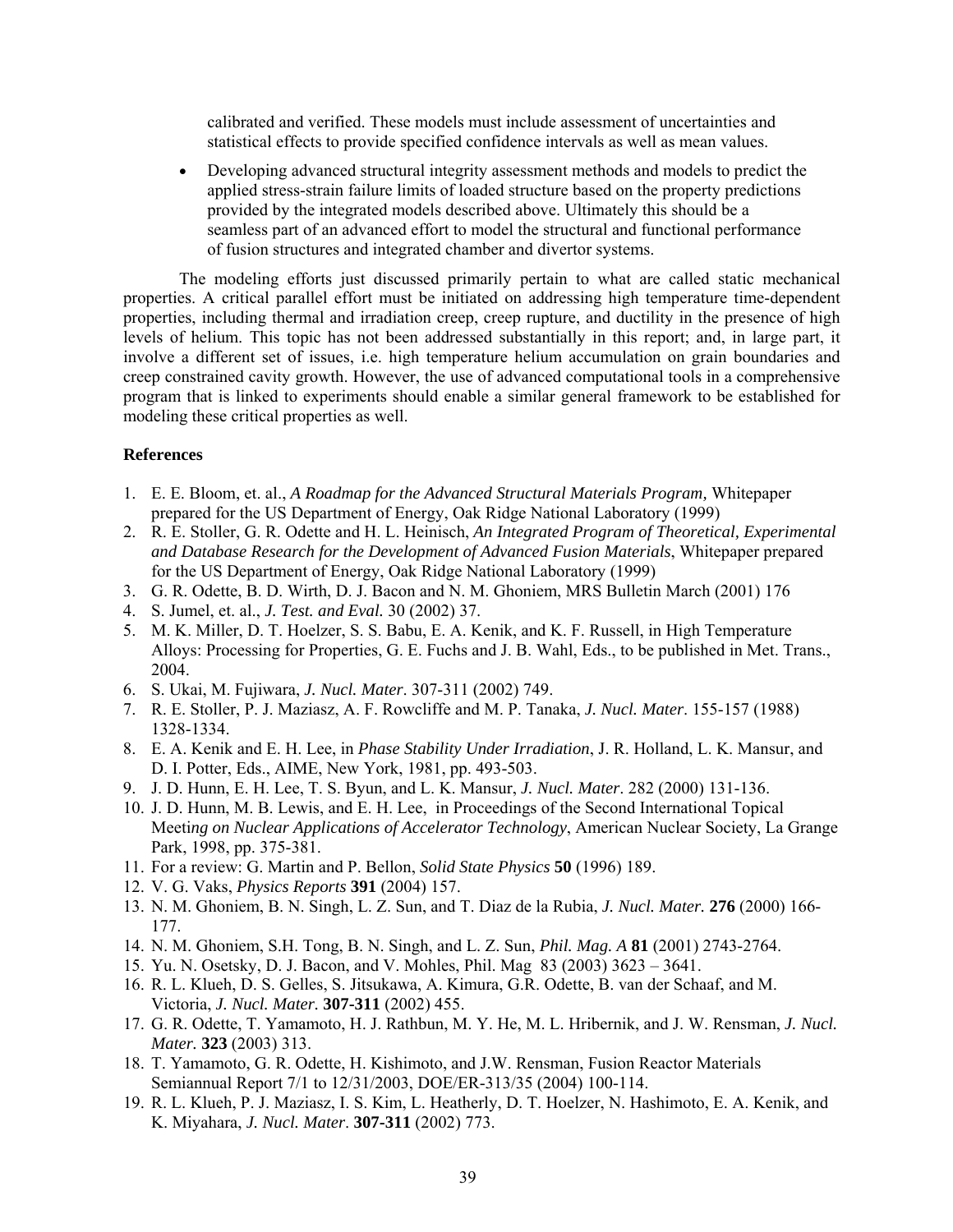- 20. M. J. Alinger, G. R. Odette, and G.E. Lucas, *J. Nucl. Mater*. **307-311** (2002) 484.
- 21. M.K. Miller, E.A. Kenik, K.F. Russell, L. Heatherly, D.T. Hoelzer, and P.J. Maziasz, *Mat. Sci. Eng. A - Struct.* **353** (2003) 140.
- 22. M.J. Alinger, G.R. Odette, D.T. Hoelzer, *J. Nucl. Mater*. (2004) in press.
- 23. H. Kishimoto, M. J. Alinger, G.R. Odette, T. Yamamoto, J. Nucl. Mater. (2004) in press.
- 24. H. Trinkaus, B.N. Singh, *J. Nucl. Mater*. **323** (2003) 229.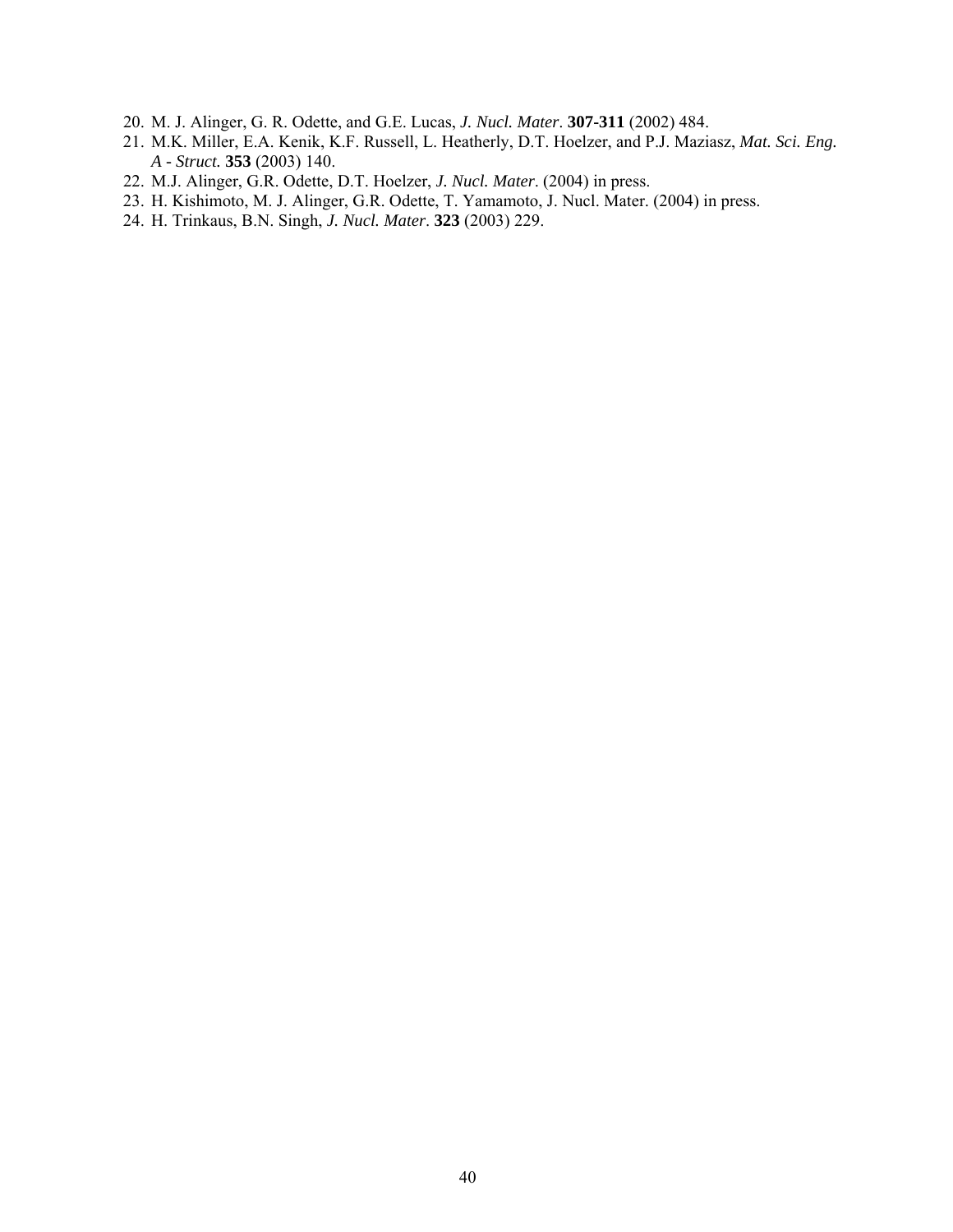#### **4. Session IV: Expected Advances and Contributions of Computational Science**

#### **4.1 Objectives of Session IV**

This session focused on the current state of the art in computational science with the goal of providing a perspective on the advances in hardware, software, and algorithms that are expected during the next 5 to 10 years. It included relevant discussion of, and lessons learned from, recent experience with large-scale simulation programs such as the Accelerated Strategic Computing Initiative (ASCI), and the Scientific Discovery through Advanced Computing (SciDAC) initiative which has involved a broad range of computational and physical scientists.

## **4.2 Introduction**

The steep and sustained rate of decrease in cost per unit of computing power coupled with the steady growth of scientific simulation infrastructure—fueled from numerous disciplines including materials science—insures that scientific simulation and data science will play increasingly important roles in the design and evaluation of materials for advanced fission and fusion reactors. Simulations of increasing economy, capability, and reliability will eventually "cross the line" of what experimental science can deliver in a given domain, and it is timely to attempt to assess how far out is that crossing in several critical areas of materials design.

Simulation and data science can be expected to reduce the number of physical experiments required to support the development of materials for advanced reactors, but by no means to eliminate all expensive experiments. They may also be expected to reduce the latency of an experimental program leading to reactor design and qualification and to reduce the range of experiments that need to be conducted and the cost of performing individual experiments. However, no combination of information technologies foreseeable in the coming decade of interest is expected to completely bypass major experimental investment, for reasons that are described in this section. In fact, additional experiments, outside of those that would be required in a reactor development path that largely ignored simulation, may be recommended in order to develop validated simulation tools and databases.

If all of the phenomena important to a predictive science of materials were reliably understood today at the appropriate scales from a theoretical point of view, then a "worst case" roadmap for simulation of materials could be laid out with some confidence, based on the known computational complexities of contemporary algorithms for attacking each problem, and extrapolations of computer processing power. However, the multiscale nature of materials science presents us at the time of writing with a veritable patchwork of simulation capabilities for different regimes, and significant uncertainty in how best to tie them together. Thus, extensive interplay between theory, experiment, and simulation will be required to make advances worthy either of the best traditions of science and engineering or of capital investment in advanced reactors in the billion-dollar range.

Accompanying this cautionary conclusion are several reasons for optimism, emerging from a workshop that united materials scientists with mathematical and computer scientists. First, a program for materials design for advanced reactor concepts, while arguably presenting unique physical challenges, has much in common with materials programs for military and other industrial technologies, and multi-pronged research efforts exist in these sectors that provide both patterns and applicable tools. Second, the Department of Energy has had since 1996 a simulation program leading to the certifiabilitiy of nuclear weapons [1]. Lessons of enormous importance in terms of hardware platforms, software engineering, validation and verification, and the sociology of sizeable multidisciplinary code teams, have been learned from this effort, many of which are transferable, with a much compressed learning curve, to a simulation program for advanced materials [1]. Third, the "science of simulation" is itself rapidly improving. Its rising tide of capability lifts all boats. While materials science has unique modeling challenges, computational materials science shares kernels (such as fast Poisson solvers and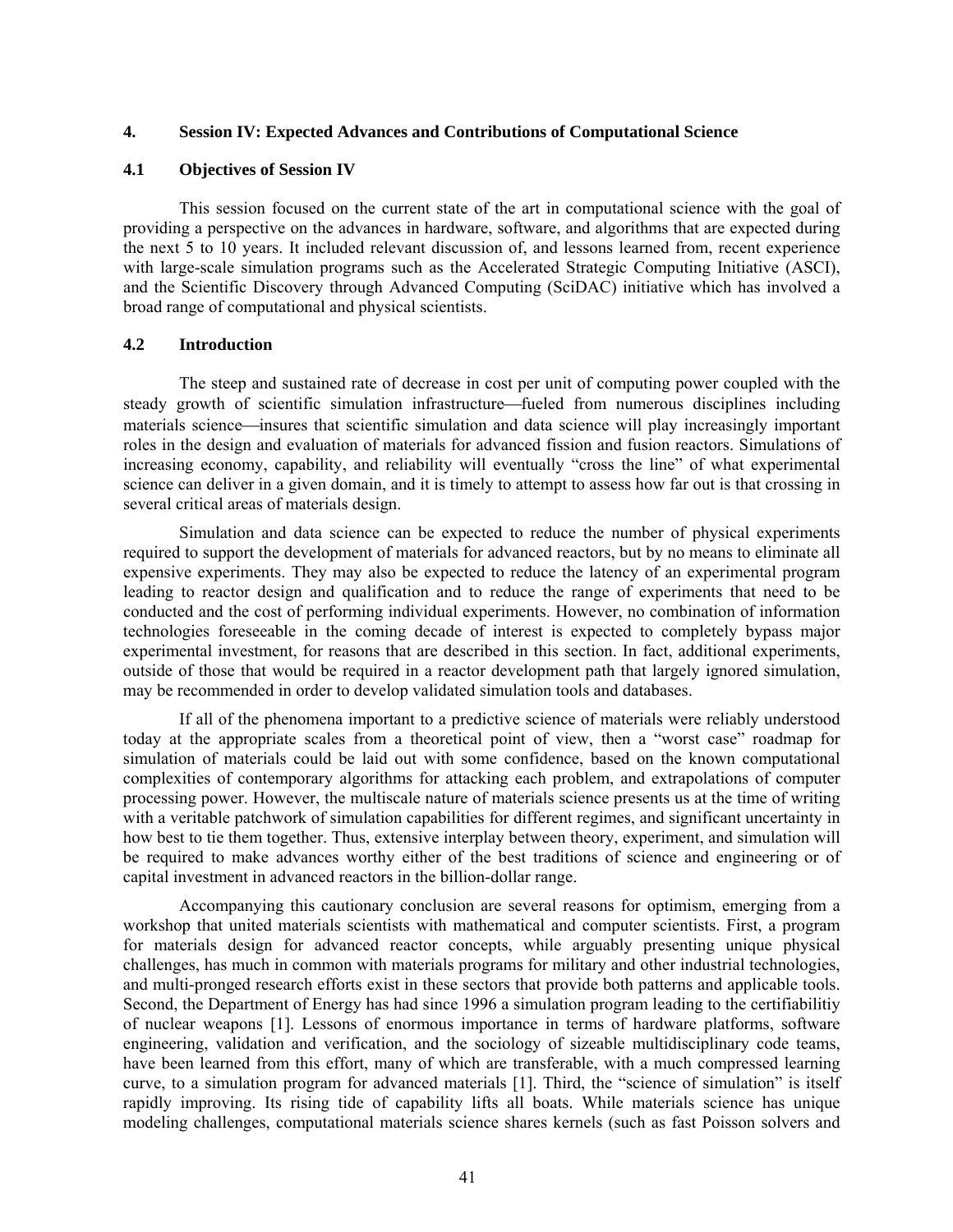dense eigensystems) and information infrastructure (such as distributed data bases and visualization environments) with numerous other applications. As investments are made continually in simulation and information technology, they are leveraged by materials scientists. Finally, the probability is high that stimuli from challenges in materials science will spur developments in numerical algorithms, scientific data mining, or some other aspects of the information science infrastructure that will lead to punctuated advances in the predictive capability of computational materials science. Such "breakthroughs" are by definition not themselves predictable, but they are in historical evidence in situations where applied mathematicians and computer scientists are driven by new and concrete challenges, of which the modeling of materials provides many.

In short, a balanced investment in simulation and experimental approaches is recommended, in which a premium is accorded to potentially high-payoff issues at the traditional location of the interface between materials scientists and engineers with applied mathematicians and computer scientists, while not neglecting more generic simulation infrastructure. Commissioned in isolation, modelers are likely to constrain the equations they consider, the types of interactions they include, the types of boundary conditions they impose, the amount of data they can access, etc., because of their understanding of currently available technology. To make progress on a timescale that allows simulation to inform and interact with experiment in a lively way, it is necessary to present the multiscale, data-intensive challenges of materials science to computational scientists, so that best practices evolve. To keep knowledge flowing in the other direction, it is necessary for modelers to continually seek to apply and adapt new methodologies that optimize the representation and solution of problems, the comprehension of data, and the integration of techniques developed independently into larger computational systems.

The remainder of this section outlines some of the principal tools that applied mathematics and computer science bring to computational materials science, noting some special challenges, following [2]. Following [1], it then briefly discusses validation and verification in materials science and software engineering for complex materials simulation. Some specific related contemporary efforts to which to turn for examples in shortening the development curve, following [3] and [4] are mentioned next. We conclude by noting some current high watermarks in first-principles materials simulation that were barely conceivable until they were recently accomplished. These provide both exemplars and encouragement for a major simulation initiative in advanced materials design.

## **4.3 Mathematical Tools for Computational Materials Science**

Mathematics is the bridge between physical systems and computer simulations of those systems. The starting point for a computer simulation in materials science is a mathematical model such as quantum or classical molecular dynamics, dislocation dynamics, kinetic equations for growth or decay, or continuum mechanics, to name a few. For such a model, there are three categories of mathematical tools to bring to bear in order reliably to use computer simulations.

- (1) Model analysis A mathematical model should be internally consistent and well posed for its computer representation to be well defined. Do the equations have a unique solution over the range of physically meaningful inputs? Do small changes in the inputs lead only to small changes in the solution, or, as an indication of likely trouble, could a small uncertainty be magnified by the model into large variability in the outcome? Do quantities represent actual states of the system or are they to be interpreted in a statistical sense only?
- (2) Approximation and discretization For many systems, the number of unknowns in the mathematical model that is rigorously set up is larger than can be represented or manipulated computationally, and perhaps even infinite, as when the solution is a field defined over the continuum variables of space, time, and phase. In such cases, it is necessary to approximate the high dimension of the system with a possibly large but finite and manipulable number of unknowns. The mathematical issues for this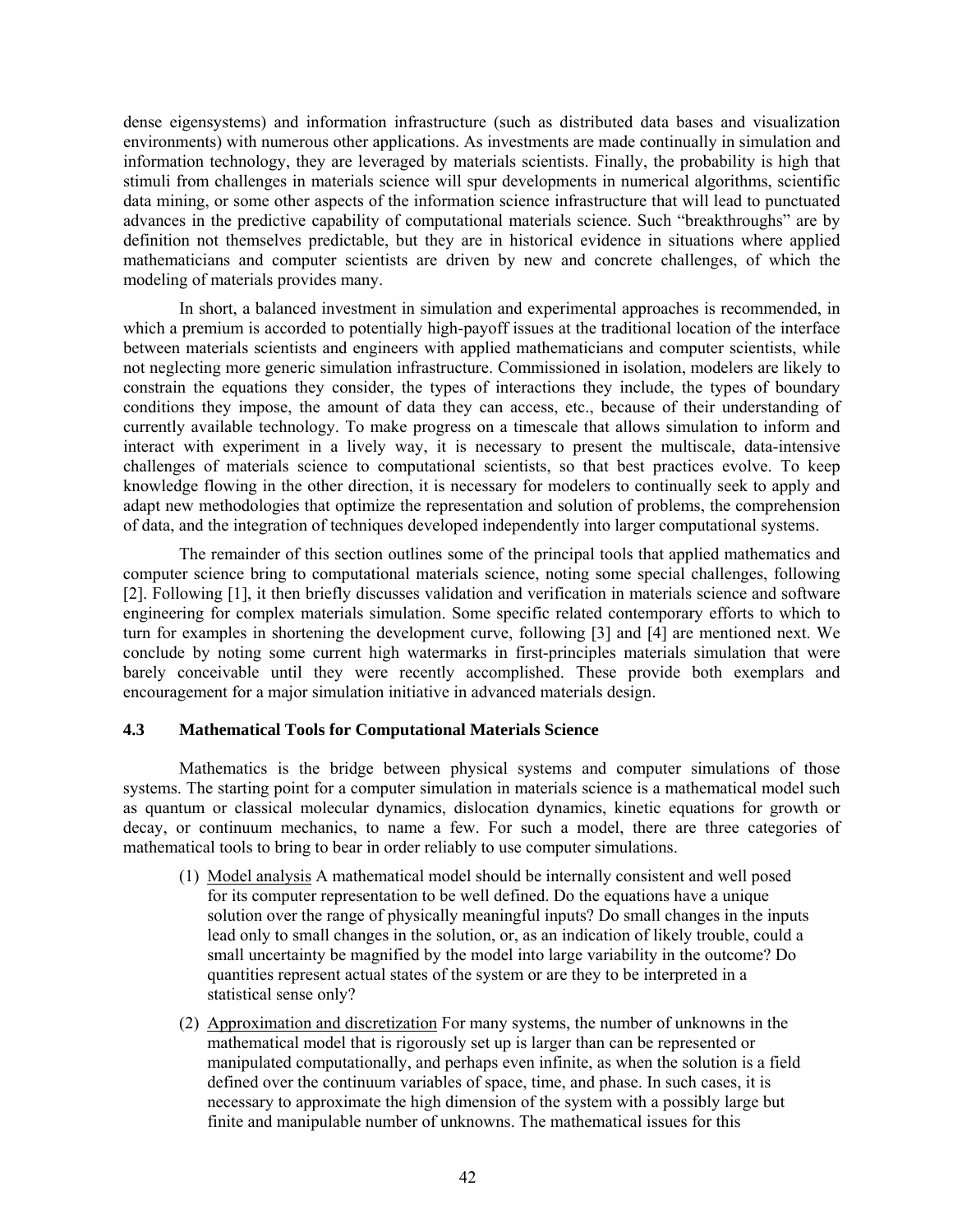discretization process include: (1) the convergence of the discrete approximation to the original equations as the number of computational unknowns increases in regimes where convergence is expected and (2) the behavior of the approximation with respect to singularities or other features of the underlying system perhaps not easily represented.

(3) Solvers and software Once the physical problem has been reduced to the solution to a finite number of equations for a finite number of unknowns, how does one make best use of the computational resources to calculate the solution to those equations? Issues at this stage include the development of optimally efficient algorithms, and the mapping of computations onto a complex hierarchy of processors and memory systems.

Although these three facets represent distinct mathematical specialties, they arise, explicitly or implicitly, in building any simulation. The choice of appropriate mathematical tools can make or break a simulation code, in terms of validity, flexibility, and affordability. For example, over the five decades the era of computational simulation, a change in algorithms for evaluating the electrostatic potential induced by a charge distribution, a typical MD kernel, has been reduced in cost from a polynomial to a linear function in the number of discrete charges or points of evaluation. The improvement resulting from this algorithmic speedup exceeds by an arbitrary factor that resulting from the hardware speedup due to Moore's Law over the same length of time [2]. The improvement due to Moore's Law over any fixed period is a constant, whereas the savings in arithmetic and data movement costs from superior algorithms, such as multigrid [5] or multipole [6] is a function or the problem size—the bigger the problem, the greater the savings. The algorithmic improvements leading this factor are all based on a fundamental mathematical property of the underlying model – namely, that the function describing electrostatic coupling between disjoint regions in space is very smooth. Expressed in the right way, this coupling can therefore be resolved accurately with little computational effort. The various improvements in algorithms for computing electrostatic potential are related to both discretization methods and solution algorithms that exploit the known smoothness.

This is an example of the general principle that pervades mathematical science that the more foreknowledge of the properties of the problem and solution you can build into a solution algorithm, the faster and more accurate it is. Examples include the use of "importance sampling" in Monte Carlo [7], reducing the dimensionality of a problem due to geometrical symmetry and building known symmetries into the set of basis functions.

As expectations for computational materials science progress from simple "insight" into actual numbers to guide policy and investment, there is an increase in the complexity of virtually all aspects of the modeling process. The scientists and engineers contributing to this report identified several areas of applied mathematics for which research and development is needed must accompany the rapidly increasing expectations on state-of-the-art computational science. They fall into the following three categories.

#### 4.3.1 Managing model complexity

Scientists want to use increasing computing capability to improve the fidelity of their models. For many problems, this means introducing models with more physical effects, more equations, and more unknowns. When developing comprehensive models, the goal is to develop a combination of analytical and numerical techniques to better represent problems dependent on multiple physical processes or mechanisms. These techniques may range from analytical methods to determine how to break a problem up into weakly interacting components, to new numerical methods for exploiting such a decomposition of the problem to obtain efficient and accurate discretization in time. A similar set of issues arises from the fact that many systems of interest have processes that operate on length and time scales that vary over many orders of magnitude. Multiscale modeling addresses the representation and interaction of behaviors on multiple scales so that results of interest are recovered without the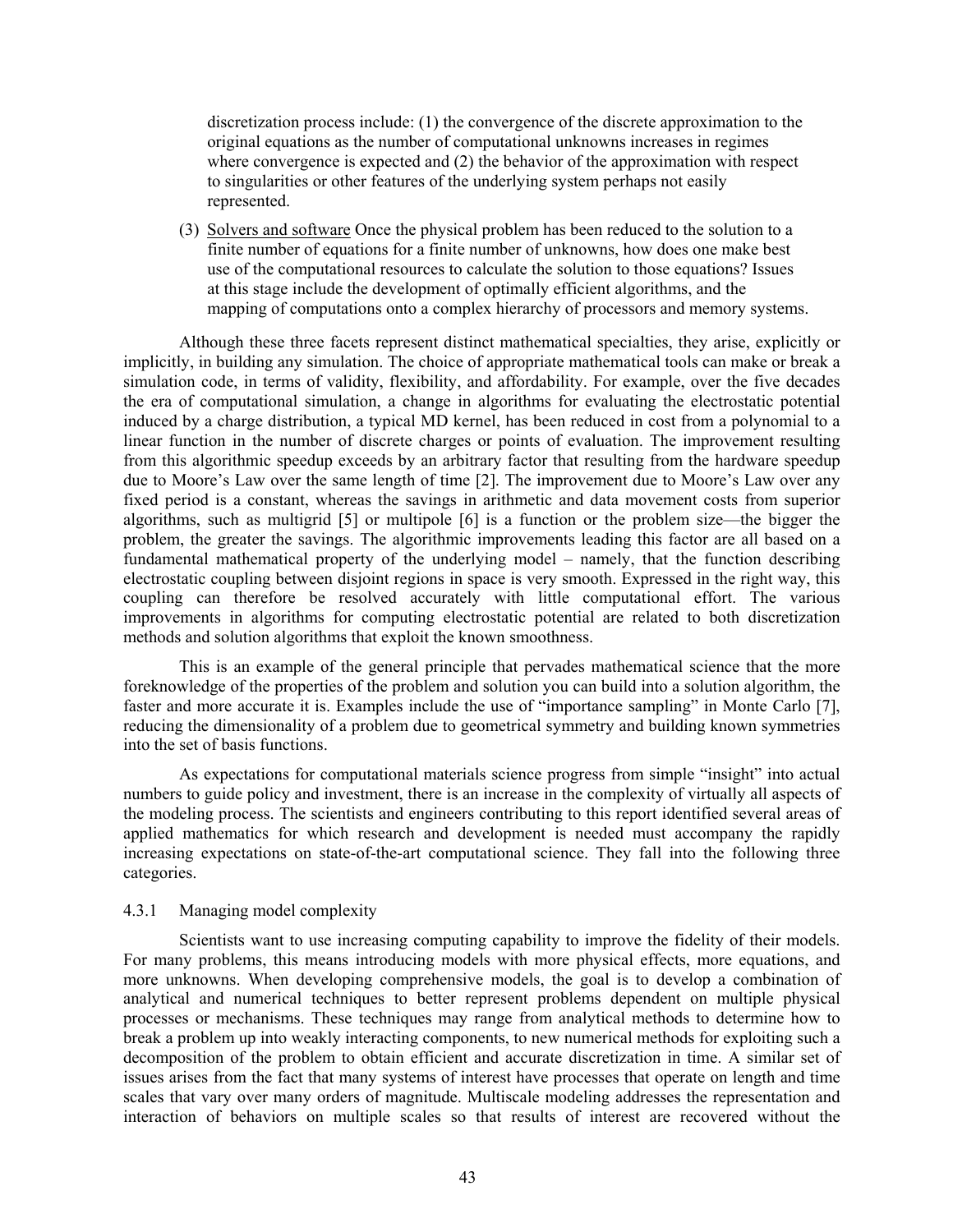(unaffordable) expense of representing all behaviors at uniformly fine scales. Approaches include the development of adaptive methods, i.e., discretization methods that can represent directly many orders of magnitude in length scales that might appear in a single mathematical model, and hybrid methods for coupling radically different models (continuum vs. discrete, or stochastic vs. deterministic), each of which represents the behavior on a different scale. Uncertainty quantification addresses issues connected with mathematical models that involve fits to experimental data, or that are derived from heuristics that may not be directly connected to physical principles. Uncertainty quantification uses techniques from fields such as statistics and optimization to determine the sensitivity of models to inputs with errors and to design models to minimize the effect of those errors.

# 4.3.2 Discretization of spatial models

Many simulations of radiation damage in materials have the equations of structural dynamics or radiation transport, or both, as core components of their mathematical models. *Computational structural dynamics* and *transport and kinetic methods* have as their goal the development of the next generation of spatial discretization methods for these problems. Issues include the development of discretization methods that are well suited for use in applications that involve simulating multiple physical mechanisms without loss of accuracy or robustness. Historically, the use of low order discretization of partial differential equations predominates. Such discretizations lead to very large and sparse systems of algebraic equations, which overwhelm the storage and bandwidth capabilities of likely future computational platforms, relative to floating point processing. High-order discretization and alternative formulations such as integral equations should be considered to address trends in computer architecture. *Meshing methods* specifically address the process of discretization of the computational domain, itself, into a union of simple elements (cf. [8]). This process is usually a prerequisite for discretizing the equations defined over the domain. This area of work includes the management of complex geometrical objects arising in technologically realistic devices. Historically, many insights into the strength and damage resistance of materials have come from geometrically simple methods with periodic boundary conditions.

#### 4.3.3 Managing computational complexity

Once the mathematical model has been converted into a system of equations for a finite collection of unknowns, it is necessary to solve the equations. The goal of efforts in the area of *solvers and "fast" algorithms* is to develop algorithms for solving these systems of equations that balance computational efficiency on hierarchical multiprocessor systems, scalability (the ability to use effectively additional computational resources to solve increasingly larger problems), and robustness (insensitivity of the computational cost to details of the inputs). An algorithm is said to be "fast" if its cost grows, roughly, only proportionally to the size of the problem. This is an ideal algorithmic property that is being obtained for more and more types of equations. *Discrete mathematics and algorithms* make up a complementary set of tools for managing the computational complexity of the interactions of discrete objects. Such issues arise, for example, in traversing data structures for calculations on unstructured grids, in optimizing resource allocation on multiprocessor architectures, or in scientific problems in areas such as bioinformatics that are posed directly as "combinatorial" problems.

As of the time of writing, standard tools of reliable quality, unlikely to be significantly improved upon, exist for dense and some sparse linear systems (e.g. [9,10]), moderate scale systems of ODEs (to allow "method-of-lines" solution of time-dependent PDEs as well as discrete systems, e.g. [11]), small-scale optimization (e.g. [12]), and small-scale eigenanalysis (e.g. [13]). Numerical analysts are steadily extending the domain of fast algorithms with reliable, tunable accuracy to special systems governed by PDEs, including potential problems, wave Helmholtz problems, Maxwell's equations, the heat equation, Navier-Stokes in laminar or narrowly defined turbulent regimes, and linear elasticity. Such PDEs have numerous kernel applications in materials science; for instance, fast algorithms for potential problems are at the heart of dislocation dynamics and molecular dynamics. In problems where they do not directly apply (due to problem complexity), they may be used to construct preconditioners.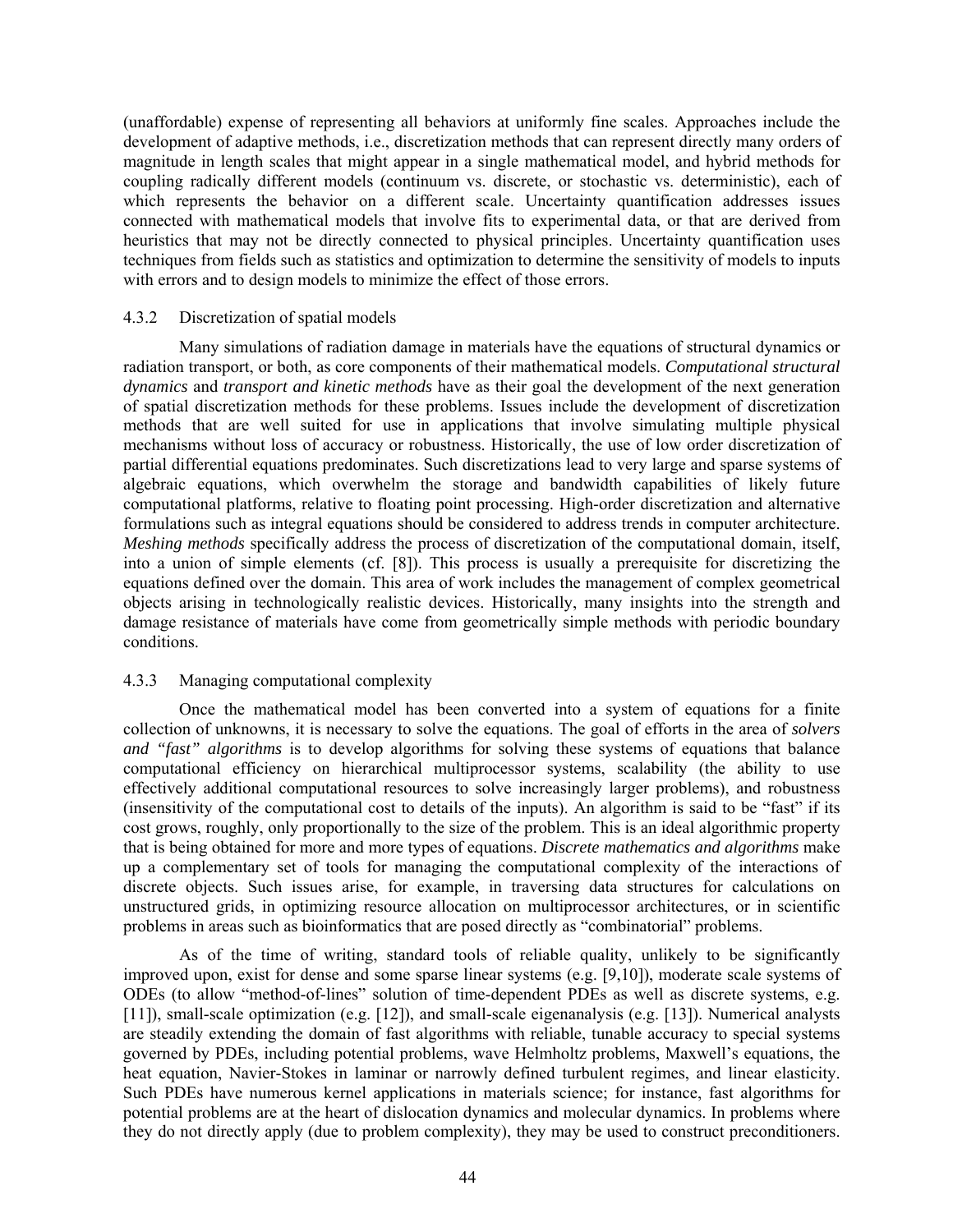Materials design is ultimately in the quantum regime and involves inverse problems, not simply "forward" PDEs. Fast algorithms play an important supporting role, but breakthroughs in simulation complexity is likely to come only from improved physical modeling.

The goals of scientific software in these areas should be to allow problem specification at multiple levels of abstraction, to state working ranges of accuracy and complexity, and to promote correctness testing and performance profiling.

# **4.4 Computer Science Tools for Large-scale Materials Simulation**

The role of computer science in large-scale simulation of materials is to provide tools that address issues of algorithmic complexity, computational performance, navigation of the results of simulation, integration of the data of simulation and experimental observation, and human comprehension of that data. These issues cut across the computer science disciplines. An integrated approach is required to solve the problems faced by applications.

One of the major challenges for applications is the code complexity of turning a mathematical model into an effective simulation. There are numerous reasons for this. Often, even after the principles of a model and simulation algorithm are well understood, too much effort still is required to turn this understanding into practice because of the low level at which code is designed. Current programming models and frameworks do not provide sufficient support to allow domain experts to be shielded from details of data structures and computer architecture. Even after an application code produces correct scientific results, too much effort still is required to obtain high performance. Code tuning efforts needed to match algorithms to current computer architectures require subtle analysis and experimentation.

Once an application runs effectively, often the next hurdle is saving, accessing, and sharing data. Once the data are stored, since ultrascale simulations often produce ultrascale-sized datasets, it is still too difficult to process, investigate, and visualize the data in order to accomplish the purpose of the simulation—to advance the science. These difficulties are compounded by the problems faced in sharing resources, both human and computer hardware.

Despite these hurdles, prospects for placing usable computing environments into the hands of materials and radiation experts are improving. In the last few years, there has been a growing understanding of the problems of managing complexity in computer science, and therefore of their potential solutions. For example, there is a deeper understanding of how to make programming languages expressive and easy to use without sacrificing high performance on the sophisticated, adaptive algorithms.

Another relevant trend is the success of component-oriented software; such "components" have allow simulation experts to focus their own expertise on their science while exploiting the newest algorithmic developments. Many groups in high-performance computing have tackled these issues with significant leadership from the Department of Energy, most recently through the SciDAC program. Fully integrated efforts are required to produce a qualitative change in the way application groups cope with the complexity of designing, building, and using ultrascale simulation codes.

One of the drivers of software complexity is the premium on performance. The most obvious aspect of the performance problem is the performance of the computer hardware. Although there have been astounding gains in arithmetic processing rates over the last five decades, users often receive only a small fraction of the theoretical peak of processing performance. There is a perception that this fraction is, in fact, declining. This perception is correct in some respects. For many applications, the reason for a declining percentage of peak performance is the relative imbalance in the performance of the subsystems of high-end computers. While the raw performance of commodity processors has followed Moore's Law and doubled approximately every 18 months, the performance of other critical parts of the system, such as memory and interconnect, have improved much less rapidly, leading to less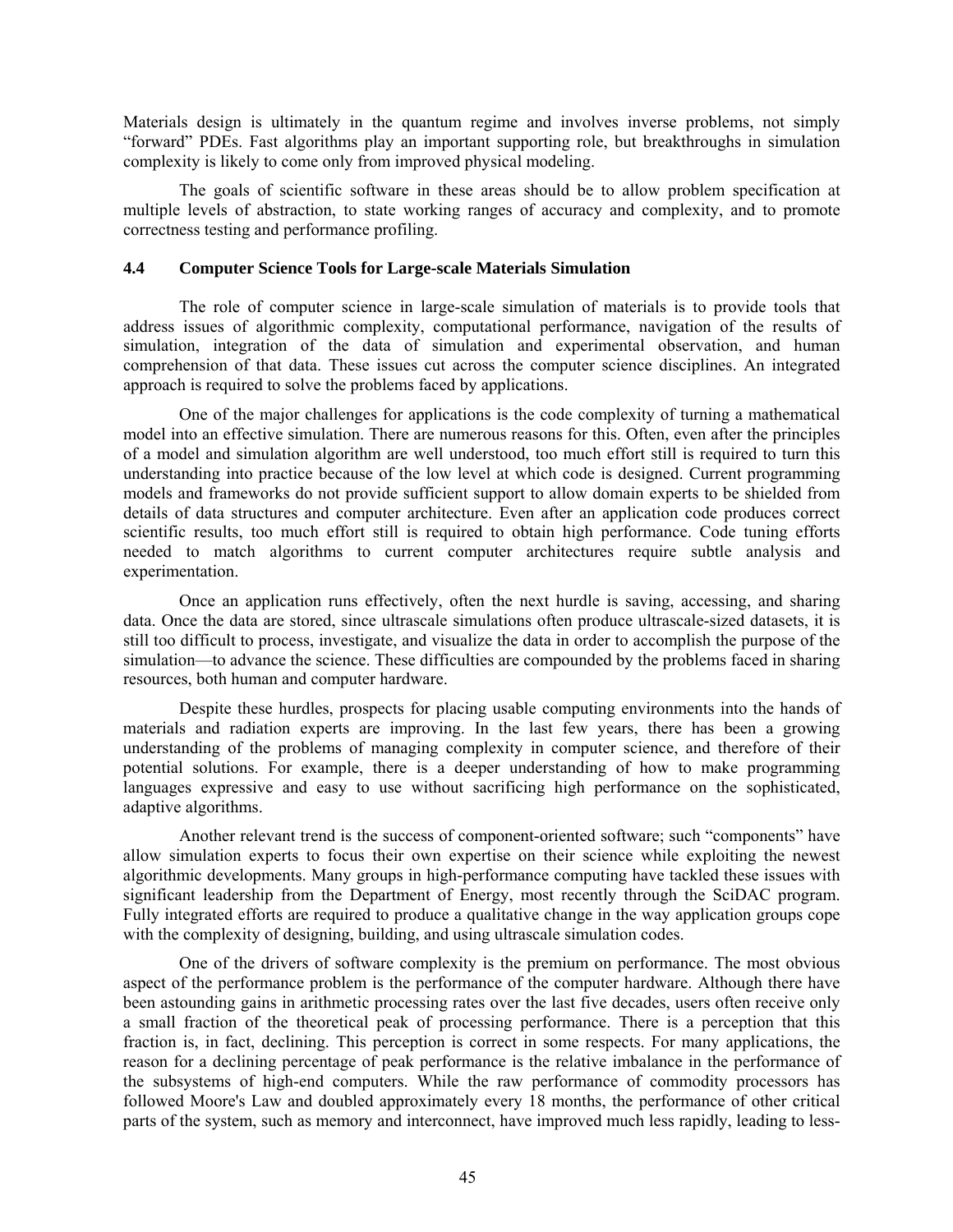balanced overall systems. Solving this problem requires attention to system-scale architectural issues. Different kernels are optimized with different balances of hardware resources, such as the ratio of bytes per second delivered by the memory system to flops per second performable by the processor, or the product of the latency and bandwidth of message passing, which determines the break even packet granularity. A general-purpose ultrascale computer must support diverse kernels. Simple number metrics do not characterize overall computer performance on a complex application anymore than speedometer peak characterize average speed in dense traffic. The discrepancy between the latter two speeds does not mean that the car does not need a powerful engine on some occasions.

As with code complexity issues, there are multiple on-going efforts to address hardware architecture issues. A single architectural convergence point, such as that occupied by current commodity-based terascale systems, may not be the most cost-effective solution for all users. A comprehensive simulation program requires that several candidate architectural approaches receive sustained support to explore their promise.

Performance is a cross-cutting issue, and computer science offers automated approaches to developing codes in ways that allow computational materials and radiation scientists to concentrate on the physics. For example, techniques that allow a programmer automatically to generate code for an application that is tuned to a specific computer architecture address both the issues of managing the complexity of highly tuned code and the problem of providing effective portability between highperformance computing platforms. Such techniques begin with separate analyses of the "signature" of the application (e.g., the patterns of local memory accesses and inter-processor communication) and the parameters of the hardware (e.g., cache sizes, latencies, bandwidths). There is usually plenty of algorithmic freedom in scheduling and ordering operations and exchanges while preserving correctness. This freedom should not be arbitrarily limited by particular expression in a low-level language, but rather chosen close to runtime to best match a given application-architecture pair. Similarly, the performance of I/O and dataset operations can be improved significantly through the use of well designed and adaptive algorithms.

The scope of computer science includes understanding the results of a computation. Ultrascale datasets are too large to be grasped directly, that is, as tables of numbers. Applications currently rely on a variety of tools to attempt to extract patterns and features from the data. Computer science offers techniques in data management and understanding that can be used to explore data sets, searching for particular patterns. Visualization techniques help scientists explore their data, taking advantage of the unique human visual cortex and visually stimulated human insight. Current efforts in this area are often limited by the lack of resources, in terms of both staffing and hardware.

Understanding requires harnessing the skills of many scientists. Collaboration technologies help scientists at different institutions work together. Grid technologies that simplify data sharing and provide access to both experimental and ultrascale computing facilities allow computational scientists to work together to solve the most difficult problems facing the nation today. Although these technologies have been demonstrated, much work remains to make them a part of the typical scientist's toolbox. Key challenges are in scheduling multiple resources and in data security.

Critical computer science issues must be addressed in parallel with physical and mathematical issues to leverage progress in the latter. *Visual data exploration and analysis* considers understanding the results of a simulation through visualization. *Computer architecture* looks at the systems on which ultrascale simulations run and for which programming environments and algorithms provide software tools. *Programming models and component technology* develop techniques for turning algorithms into efficient, maintainable programs. *Resource sharing* makes data and processing resources available to the entire research community and promotes collaboration. *Software engineering and management* is about disciplines and tools – many inherited from the industrial world of software engineering (cf. [14-16])– to manage the complexity of code development. *Data management and analysis* addresses the challenges of managing and understanding the increasingly staggering volumes of data produced by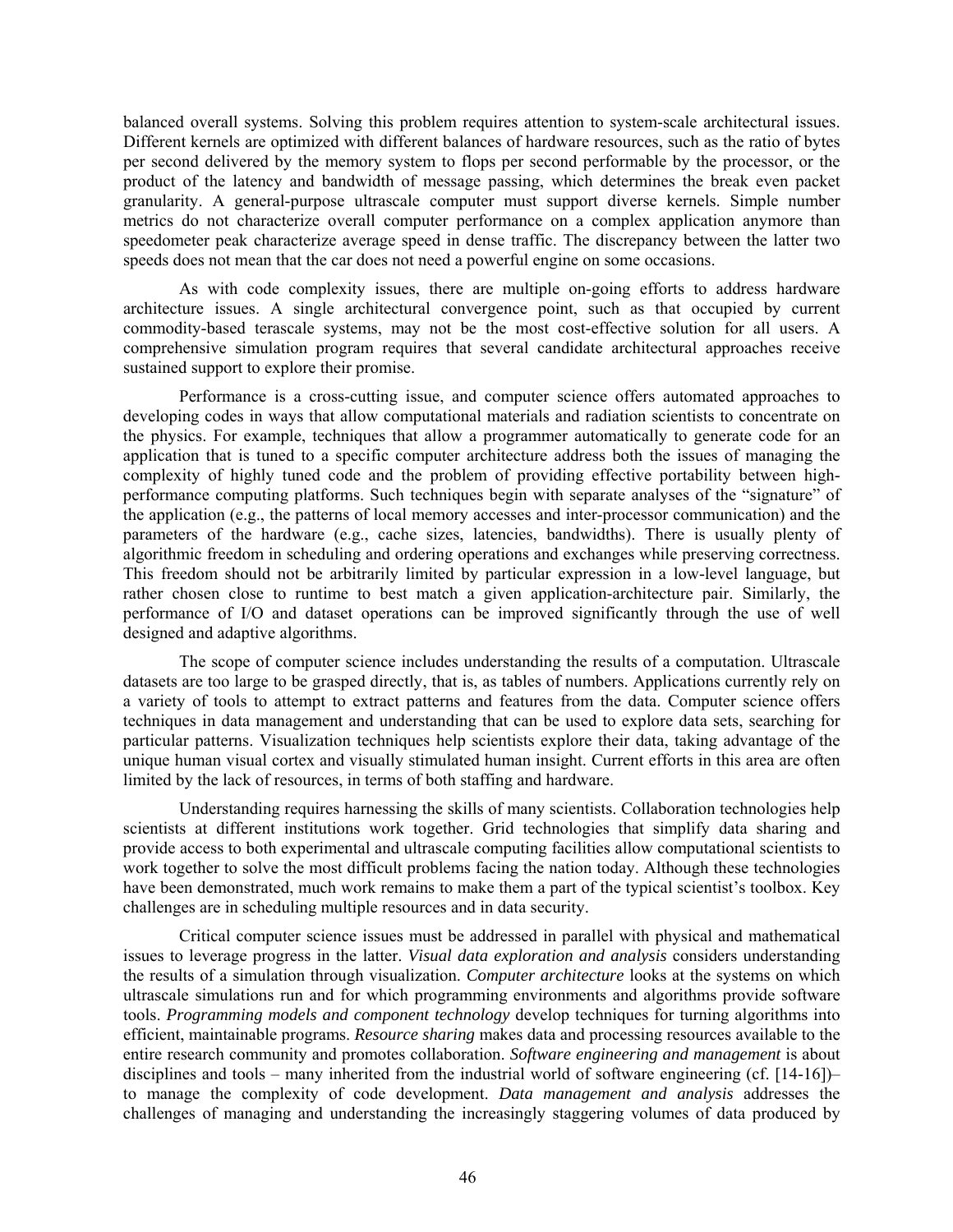ultrascale simulations. *Performance engineering* is the art of achieving high performance, which has the potential of becoming a science. *System software* considers the basic tools that support all other software. The simulation of materials need not take the lead in research any of these topics; they are generic and are being aggressively pursued in programs that leverage all computational disciplines. Materials scientists need to remain aware of relevant progress and open to evolving their processes to better take advantage of new technologies and workforce skills in these areas.

The emergence of ultrascale computers costing in the hundreds of millions of dollars invites comparisons between computational facilities and high-end experimental facilities, such as the light sources of experimental physics. Just as a beamline requires specialized experimental end stations to allow the physicist to efficiently employ the resource without an intimate knowledge of the inner workings of the entire accelerator, "end station" computational environments need ultimately to be developed for production use of simulation facilities by materials scientists. The goal of packaging verified and validated problem-solving environments for production use does not contradict the interdisciplinary approach advocated above, in which materials scientists and computational scientists must first labor together at the interfaces of their disciplines to develop such computational tools.

While materials scientists may not be the principal drivers in any of the mathematical or computational research campaigns from which they stand to benefit, issues specific to materials science *could* be among the most useful drivers in some of the relevant technologies. The ultimate vertical interrelatedness of all these issues in a simulation environment points to the potential synergy of integrated efforts in scientific discovery in materials science and in the science of simulation itself.

# **4.5 Verification and Validation for Materials Models**

A computational simulation of some natural phenomenon involves an intermediary mathematical model. The credibility of the calculation depends on *verification* that the model is correctly solved, and *validation* that the model accurately captures the natural phenomenon over an intended physical regime [17, 18]. Without both, there is no reason to believe the calculation. Five verification techniques are commonly used: comparison with analytic test problems, convergence rate studies, use of "manufactured solutions" [19], monitoring of "conserved quantities" and expected behavior, and comparison with comparable codes. While these are all useful and mostly complementary, each has limited effectiveness, and even their union is not sufficient to verify completely that the code is solving the model accurately. While potentially rigorous for unit tests, most are not very useful for the verification of large, complex codes. The development of better verification methodologies is crucial for improving the quality of computational predictions in materials science and in other realms.

The reliability of a calculation also depends on how accurately the mathematical model in the code captures the main features of the phenomenon being studied. The only way this can be established is by comparison with observations and experiments of the natural world. There are at least three types of validation experiments: passive observations, controlled experiments mostly carried out for other purposes such as scientific discovery, and controlled experiments carried out mainly for validation. Geophysical and astrophysical codes rely predominantly on passive observations, and validation poses special challenges. Most validation is now done using existing experimental data gathered a part of a scientific investigation for scientific discovery. Such data are often not well suited for validation. The data generally do not exercise enough features or gather enough data to test many of the key elements of the code, and often lack adequate resolution. Also, codes can frequently be made to fit a nearly arbitrary data set regardless of the problems or consistency of the data.

The best validation tests are accomplished using experiments explicitly designed for validation. Such experiments generally provide data that is more complete and more appropriate for validation. In addition experimental facilities designed primarily for validation can often be smaller and cheaper with shorter setup times and faster turnaround times than conventional experimental facilities. A validation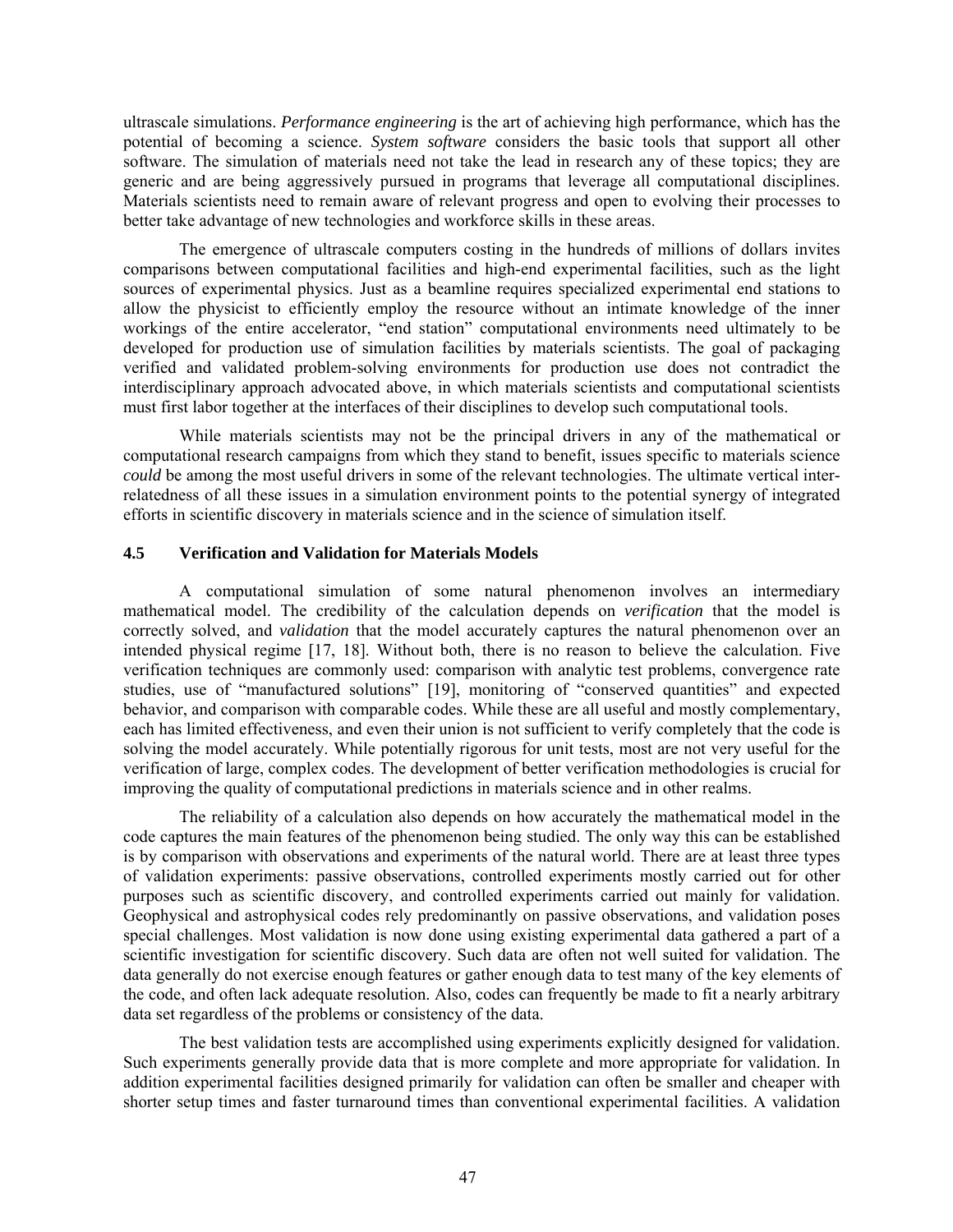experiment does not have to test a specific system or component, but merely to exercise and test major portions of the code.

Codes that can successfully predict experimental results before the experiments are performed provide the most reliable predictions. A paradigm shift is needed in the experimental community before validation experiments become common. Both experimentalists and their sponsors now fail to understand the importance and value of experiments designed primarily for validation. Obtaining funding for a validation experiment is very challenging.

The errors for a complicated materials model are a nonlinear convolution of the constituent components and their integration. The materials community has a good record with regard to validation. However, verification and validation of codes with many different components and models is more demanding than for a simpler code that only treats a few effects. Each component should be verified and validated independently, and then the integrated system has to be verified and validated.

Validation facilities are required that are able to test all relevant portions of the simulations for advanced materials. For fission materials, one will need to have facilities with prototypical neutron spectra, fluxes, and fluences. Simulation will likely allow one to use far fewer experimental tests, but tests of all relevant models for the important parameter regime will be essential. This includes high temperature material conditions with sufficient exposure time that long-term effects can be identified and characterized. For fusion materials, again facilities with prototypical neutron fluxes, spectra, and fluences will be needed. Simulation will likely allow many fewer materials tests than a completely empirical approach, but the models in the codes will need validation.

There was insufficient information presented at the workshop to allow specific comment on the degree to which computer simulation can reduce the requirements for facilities compared to a completely empirical approach, but it is clear that a substantial reduction could potentially be achieved. However, as noted above, validation is essential, and special experimental facilities are needed for validation.

#### **4.6 Software Engineering for Complex Materials Simulations**

The DOE/NNSA Accelerated Strategic Computing Initiative (ASCI) program offers a perspective on the scale of effort needed to develop an integrated simulation capability for material radiation damage due to neutrons. The goal of the ASCI program is to produce a family of codes that can predict the performance of a nuclear weapon and provide confidence in the national nuclear stockpile without full-scale tests. The program was started in 1996, underwent an intensive review by the JASONS in 2003, and continues today. The total cost of the program has been about \$700M a year, including all of the software and hardware costs. The development of a typical massively parallel application code that includes all of the relevant physics involves a team of about 25 people at cost of about \$8M/year and takes between 8 and 10 years to bring a state in which it can be turned over for production use. This is consistent with the experience of the general Information Technology industry [1]. Validation has been a key activity and validation experiments are funded separately. Validation is an ongoing process. Validation data has been obtained from archives of past nuclear tests and ongoing experiments on above-ground experiments including tests with high explosive facilities like the DAHRT facility at LANL and inertial confinement facilities like the OMEGA laser facility at the University of Rochester and, in the future, the \$3B National Ignition Facility (NIF) being constructed at LLNL. The details of a weapons code are classified but involve many different tightly coupled physics effects at multiple space and time scales.

The ASCI program made a number of mistakes on the path to success, and the materials science community can and should learn from the ASCI experience [1, 20]. A major mistake of ASCI was failing to account for the differences in code development paradigms as one scales from small code groups of a few staff developing a code with only a few major effects to a large group (20 or more) developing a multi-effects code. Success requires organizing the effort into a project structure while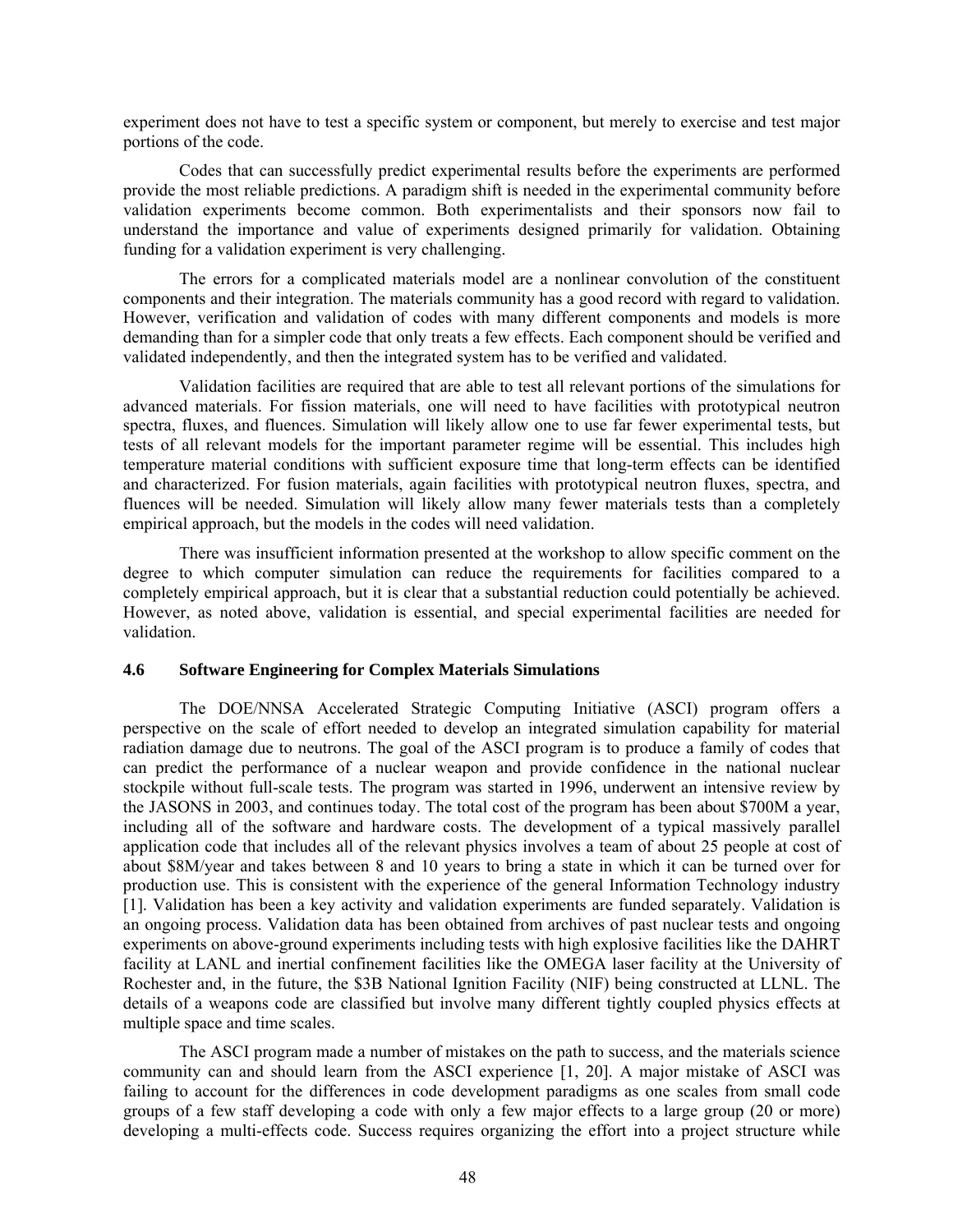retaining the flexibility to do the necessary R&D to develop new physics capability. Another mistake of ASCI was to set schedules that were much too optimistic. The first milestone was set at about 3.5 years after its start, while the actual time required to develop the capability to meet the first milestone was 8 years. Only those projects that had a 5-year head start prior to the formal beginning of ASCI succeeded. The successful ASCI projects emphasized the following management principles:

- Build on the successful code development history and prototypes for your organization.
- Make good people in a good team the top priority.
- Run the code project like a project.
- Identify, manage, and mitigate risks.
- Determine the schedule and resources from the requirements.
- Maintain strong customer focus.
- Better physics is much more important than better computer science.
- Use modern—but proven—computer science.
- Invest in team skill development.
- Use "best practices" to improve software quality rather than "rigid processes."
- Validation and verification are essential.

Unsuccessful projects failed to respect one or more of these principles. For example, more than one-half of the ASCI code projects did not succeed in meeting their initial milestones.

Materials simulation for advanced reactors has a need for multiscale modeling of phenomena that involving multiple physical mechanisms that is comparable to that of the stockpile stewardship program. The scale of computation involved, and the requirement for high confidence in the simulation results are also similar. Therefore, the principles for code development listed above undoubtedly will apply.

# **4.7 Program Models for Advanced Reactor Materials Design**

From presentations and discussions at the workshop, it is clear that the computational materials science effort at the Department of Energy intends to have a broad impact on the materials selection, development, and design of advanced reactor systems. In developing a comprehensive roadmap for the performance prediction (including failure) of nuclear materials, planners may gain much from prior experiences in related structural materials fields. Notably, the Defense Advanced Research Project Agency (DARPA), together with Air Force, Navy and contractor teams led by Boeing, Pratt and Whitney and General Electric, is engaged in the "Accelerated Insertion of Materials" (AIM) initiative, which has evolved a methodology that may be useful. That initiative seeks to develop and insert into service, aerospace structural metals and composites in time spans that are considerably shorter than the 15- to 20-year periods that are common today.

The AIM program was founded to bring about three systemic changes to the material development community: 1) revolutionize the way system designers and materials engineers interact, 2) achieve a leap forward in the application of computational materials science and integration with design engineering tools, and 3) create an environment where the design/materials team can learn from and build on previous developments.

The AIM effort is structured around the idea that development of a "designer knowledge base" that incorporates design ranges permitted for materials, reliability, manufacturing, reproducibility, lifetime management and other essential information is today a time-consuming, largely experimental, and limiting endeavor for structural materials insertion. The effort further recognizes emerging efforts in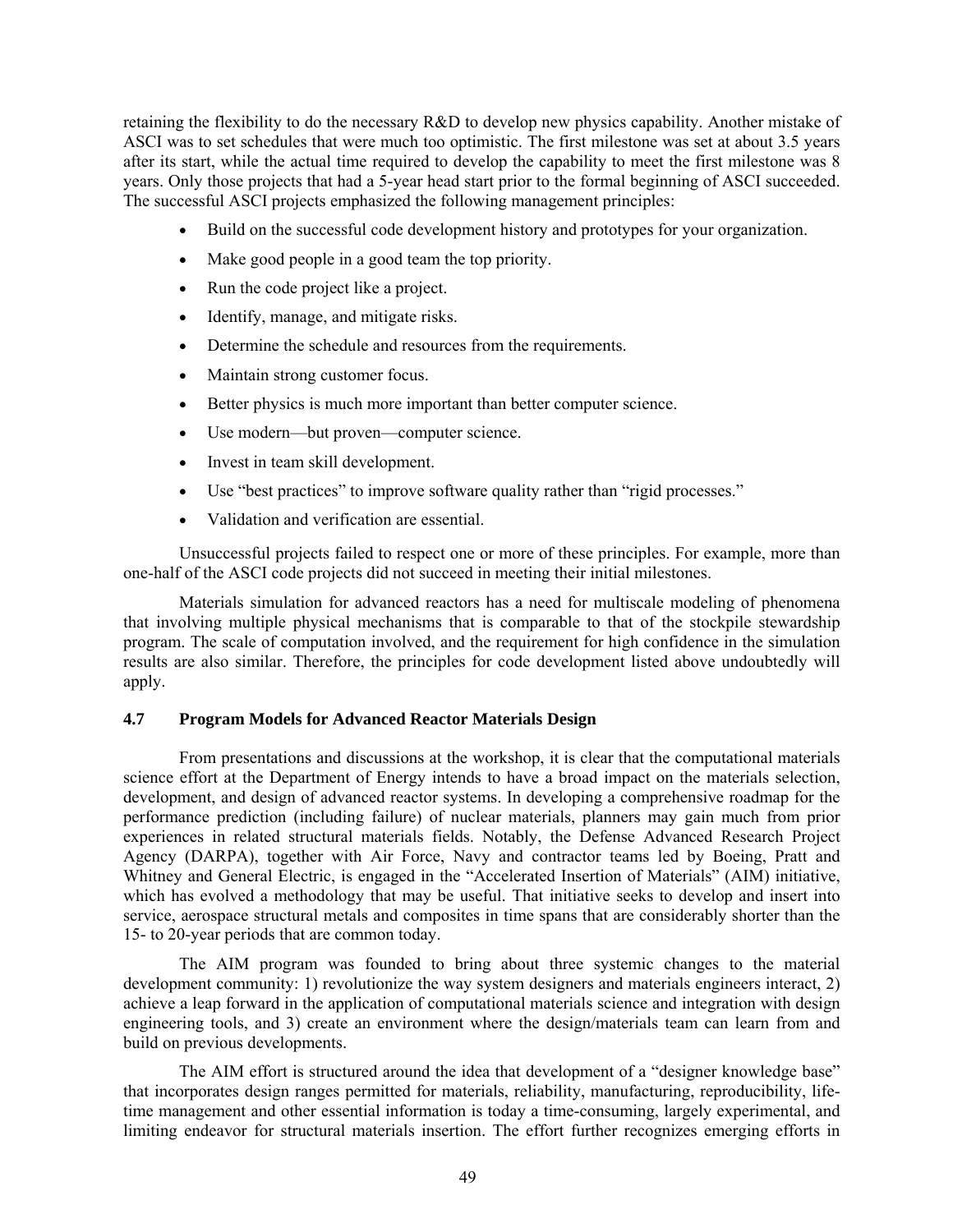materials modeling that are leading to important improvements in specific areas (e.g., materials process simulation, mechanical behavior prediction, and specific physical event simulation). Having these properly integrated with experiments will lead to developing designer information more rapidly and efficiently. The AIM initiative has already examined the required structure, technical content, and fidelity of the designer knowledge base to drive efficient use of models and experiments for aerospace materials, and has identified required advances in modeling capability for specific classes of predictive challenges. Critical to that effort is understanding how to effectively use materials models, how to link them across various length and time scales, how to couple them with an optimized series of experiments to yield the appropriate information for the designer, and how to manage error and uncertainty across the effort. Validation of the developed approaches has been integral to the developed process. Further, the initiative acknowledges that the both near-term tools in hand, and longer-term technical advances must fit seamlessly into the framework.

The approach has been to build a series of linked simulation tools that, when coupled with selected experiments, provide the necessary information to the designer more rapidly and accurately than the current empirically based procedure. Aspects of the approach were pioneered by the Steel Research Group at Northwestern University and these were used to establish the required microstructural and property simulation models. The approach linked process/structure/property/performance models for selected alloy systems and extended microstructural evolution tools that use existing thermodynamic/diffusion codes coupled with a precipitation model specifically developed for superalloys. Design-critical turbine engine disk properties (burst, creep/rupture, and notch fatigue) were analyzed and modeled by teams selected to combine phenomenological expertise with superalloy experience. The issue of variability in these and other characteristic properties, such as those generated in acceptance testing, was addressed. Based on comparisons of predictive capability with the design database, a new and much smaller test matrix for the certification of a material was defined that increases speed and reduces cost. The integration of the AIM toolset into the design system architecture was accomplished through the iSIGHT platform.

Finally, several pacing areas for further scientific advance were identified through the initiative. Accurate modeling depends upon extraction and storage of microstructural information and its spatial and temporal evolution; thus there is an ongoing materials representation need. Next, the AIM methodology depends upon materials models having sufficient fidelity and robustness to confidently predict processing, microstructure and mechanical properties. These are expected to continuously evolve in the materials community. Lastly, design of a system must account for uncertainty inherent in materials behavior, materials models and manufacturing processes. Thus, the initiative can only move forward with appropriate methods for uncertainty and error management.

A different research domain with similar needs to synthesize multiscale information to support a systems-based research approach is combustion. In this community, an open source multiscale informatics toolkit, the Collaboratory for Multiscale Chemical Science (CMCS) addresses a number of issues core to the emerging concept of knowledge grids, including provenance tracking and lightweight federation of data and application resources into cross-scale information flows. The CMCS portal is currently in use by a number of high-profile pilot groups and is significant in enabling their efforts to improve and extend community maintained chemical reference information.

In materials science, as in combustion science, an understanding of system scale phenomena requires more than simply applying one type of computation, with increased computing power, across scales. Different physical phenomena dominate system dynamics at these different scales, leading to a variety of conceptual models, and associated experiments and computations, relevant in the different regimes. One of the major bottlenecks in contemporary multiscale research is in the passing of information from one level to the next in a consistent, validated, and timely manner. Traditionally, this information flow has been accomplished at the community level through the research literature. Increasingly, the literature is supplemented by community databases. In more project-oriented disciplines, collaboratory and grid models for virtual organizations are starting to play a role. However,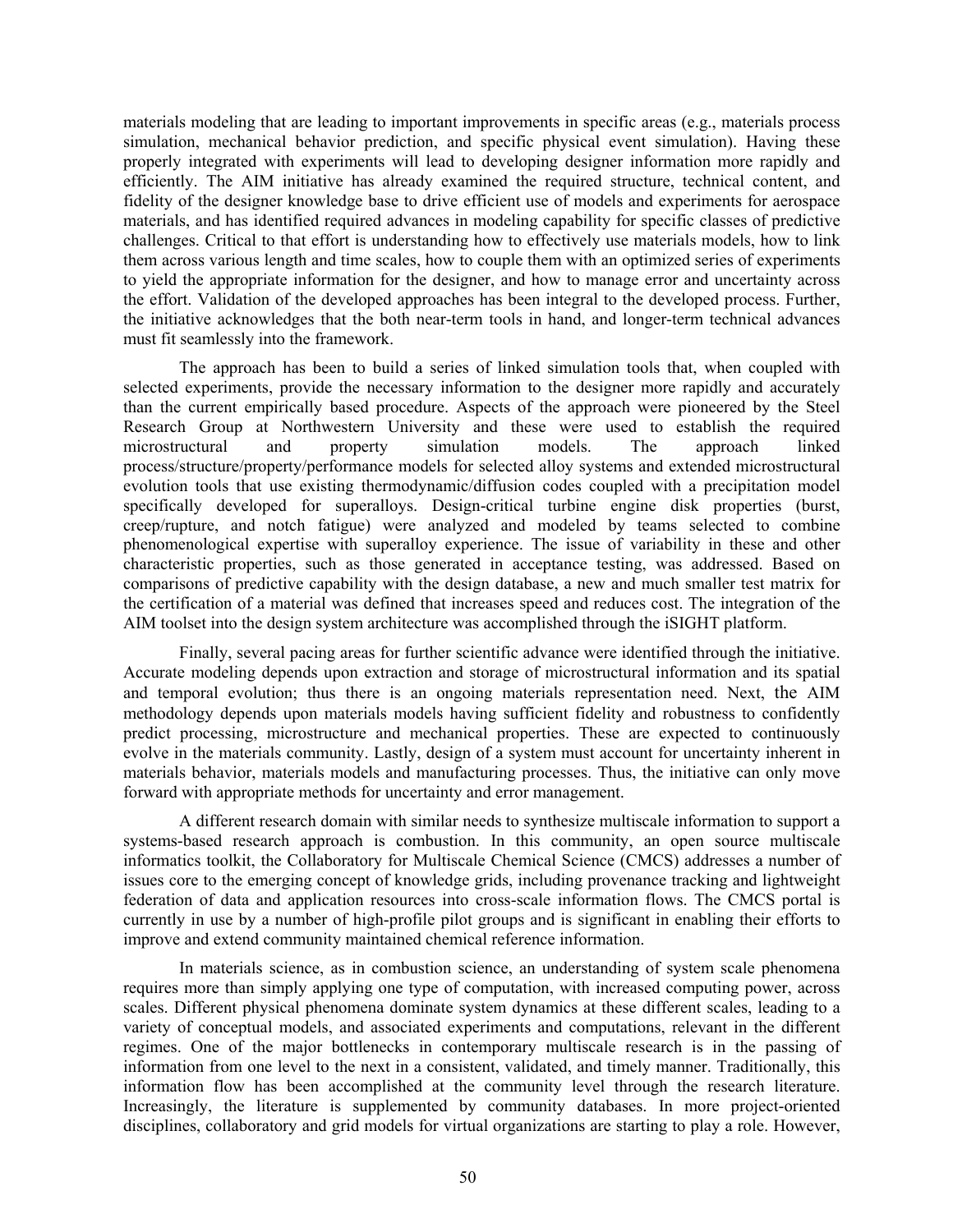these approaches do not yet scale well with respect to community, process, and data/metadata heterogeneity.

The CMCS is designed to address many of these challenges and provide rich group-level collaboration capabilities, facile bi-directional data flow between groups and larger communities and between communities, and community-level review and curation mechanisms. The CMCS project was initiated in 2001 with a long-term vision of multiscale science enabled by modern informatics, and a commitment to realizing this vision in support of combustion research.

For data and metadata management, CMCS employs the scientific content management services developed within the DOE-funded Scientific Annotation Middleware (SAM) project, which provides a range of capabilities for storing and retrieving data and metadata, searching, versioning, locking, and providing access control, as well as extensible mechanisms for extracting metadata from files, performing translations, and managing provenance and other data relationships. CMCS's design allows integration of all information related to an experimental case. The repository can store data and associated notes, images, documents, and other material in any format and store all relationships between them. In addition to the tools for managing data and metadata and for adding annotations, CMCS provides an electronic laboratory notebook application that can be launched from its portal and stores its output directly in the CMCS repository. The CMCS portal allows researchers to access heterogeneous data and directly integrate community data, tools, and processes. The infrastructure provides the multiple information pathways necessary to integrate tools and allow researchers to maintain a focus on their science rather than the mechanics of data transfer. Community data exchange (including translation and extraction mechanisms) and standard programming interfaces are designed into the portal, underlying services, and the data/metadata repository to make it simple to integrate thirdparty data and application resources without requiring modifications that would prohibit these resources from continued independent development.

These are all issues that will present challenges to knowledge grids spanning virtual organizations such as a distributed initiative to develop materials for advanced reactors. As knowledge grids lower barriers to discovering, analyzing, and generating physical information, technologies and research processes will need to co-evolve. Researchers will need to participate in multiple communities, and sub-communities will need to be able to independently develop and evolve their domain resources while contributing to multiscale goals.

#### **4.8 High Watermark Computations in Materials Science and Outlook**

This report acknowledges many challenges in system-level integration of materials science simulations. However, it must also emphasize that the time is right to assume these challenges, in view of the outstanding successes of the materials community in simulating individual systems. We conclude this section by highlighting one area of the computational materials, out of many that were presented at the workshop: molecular dynamics. This highlight is paradigmatic of progress in contemporary materials science simulations in that it pushes the frontier of scientific discovery, it stands at the current end of a long line of algorithmic improvements, it embodies best practices of scientific software engineering, and it runs scalably in the massively parallel environment of hierarchical distributed memory ASCI machines.

Molecular dynamics (MD) is a simulation tool that is useful in solid state, surface physics, chemical physics, high-pressure physics, nanotechnology, and biochemistry. With potentials based on first principles, it is capable of making predictions without inputs from empirical parameters or experiments, for molecules of modest but ever increasing complexity [21,22]. With empirical potentials, molecular dynamics is capable of giving insight into million-atom ensembles up to the nanosecond range, including crack propagation, friction, dislocation dynamics, shock waves, and structural phase transitions [23]. In the context of materials for advanced reactors, it is relevant to vacancy and self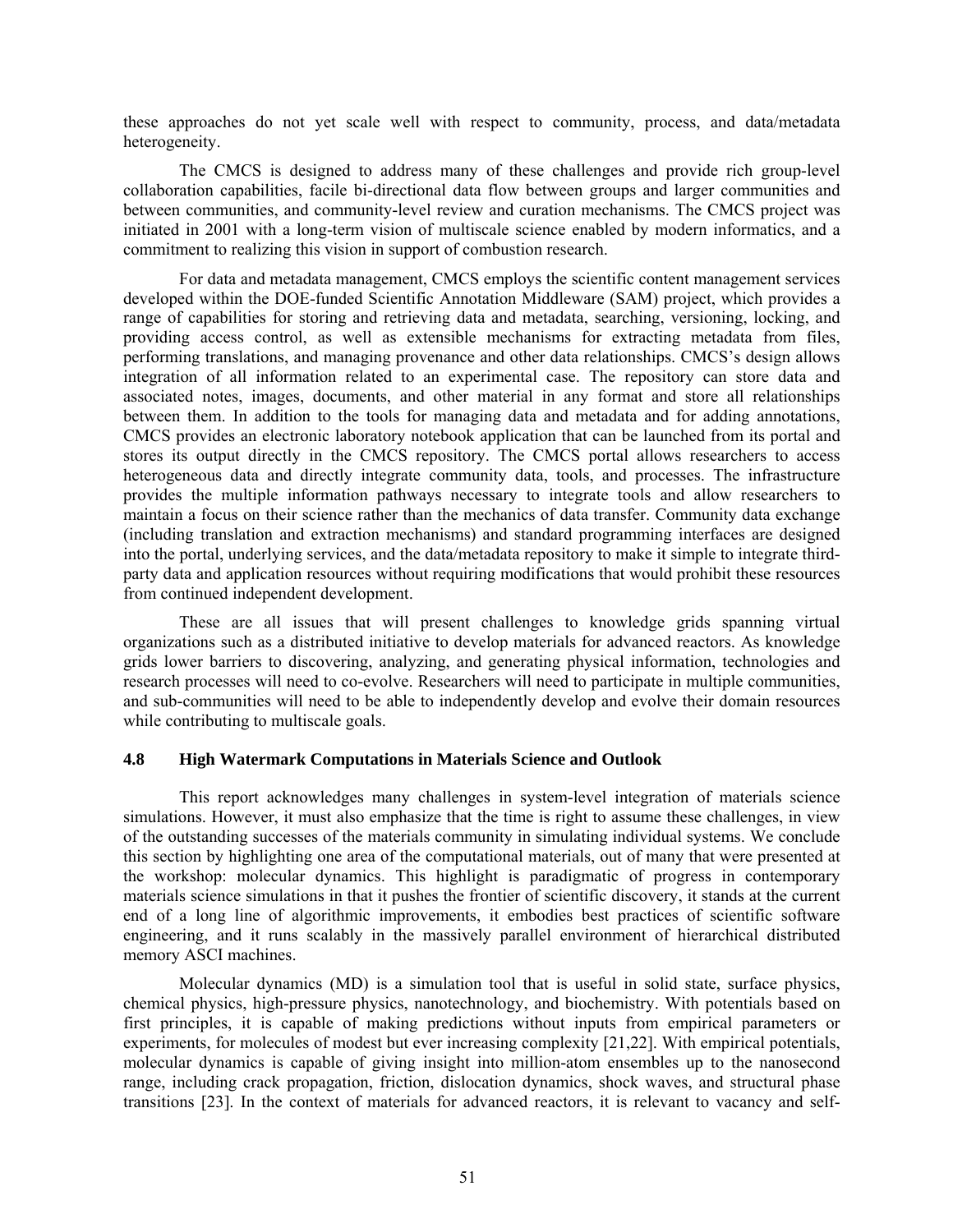interstitial energy calculations, He-vacancy interactions, validation of interatomic potentials, and erosion of the first wall.

The Kohn-Sham density functional approach to molecular dynamics involves coupled nonlinear integro-differential equations whose numerical analysis has complexity  $O(N^3)$  for an *N*-electron system. The key kernels are the 3D complex FFT and dense matrix multiplication, both of which are available in highly optimized software. The largest first-principles MD simulation to date appears to be a 1280-atom (3840-electron) high-pressure Boron simulation that consumed two weeks on Lawrence Livermore National Laboratory's MCR Linux cluster with 2000 CPUs, using the code Qbox, implemented with MPI. Such simulations are yielding insight in the complex interplay between interstitial disorder and electronic structure, and follow recent experiments suggesting that Boron undergoes an amorphization under pressure. From the perspective of exploitation of advanced computational platforms, the results are equally encouraging as on the scientific front. Excellent strong scaling (92%) accompanies the last doubling from 980 to 1960 CPUs, and excellent per-processor performance is achieved (up to 40% of peak). Algorithmic improvements are needed to take first-principles MD to the next order of magnitude of  $10^4$  atoms, where the  $O(N^3)$  cost of orthogonalization of the eigenfunctions dominates. The Holy Grail of electronic structure methods is to achieve linear scaling with controlled accuracy. Some of the first applications run on the computer that is expected to become the world's largest as soon as its installation is complete in 2005, the BlueGene/L machine, will be molecular dynamics, and the problem scales possible on this new platform will strengthen pressure to reduce the asymptotic computational complexity to linear.

The breathtaking advances in molecular dynamics simulations—in many flavors to answer many different types of scientific questions—exemplify the potential of interdisciplinary teams of scientists, mathematicians, and computer scientists working in teams and poking at the interfaces between the disciplines. MD has benefited from many algorithmic breakthroughs and software investments made in the abstract, but it has also driven progressive aspects of computer science, such as the SWIG wrapper generator, which was developed in conjunction with the Los Alamos MD code SpaSM [24]. A simulation program in materials for advanced reactors will stimulate such advances throughout computational science en route to fulfilling its appropriate role in drastically reducing the number of physical experiments that must ultimately be completed.

## **References**

- 1. D. E. Post and R. P. Kendall, *Lessons Learned From ASCI,* International Journal of High Performance Computing Applications, 2004, in press.
- 2. D. E. Keyes, (editor-in-chief), *A Science-based Case for Large-scale Simulation*, U.S. Department of Energy, Washington, DC, 2003.
- 3. J. D. Myers, T. C. Allison, S. Bittner, B. Didier, M. Frenklach, W. H. Green, Jr., Y.-L. Ho, J. Hewson, W. Koegler, C. Lansing, D. Leahy, M. Lee, R. McCoy, M. Minkoff, S. Nijsure, G. von Laszewski, D. Montoya, C. Pancerella, R. Pinzon, W. Pitz, L. A. Rahn, B. Ruscic, K. Schuchardt, E. Stephan, A. Wagner, T. Windus, and C. Yang, *A Collaborative informatics Infrastructure for Multiscale Science*, 2004, Proceedings of the Challenges of Large Applications in Distributed Environments (CLADE) Workshop (June 7, 2004, Honolulu).
- 4. L. Christodoulou, *Accelerated Insertion of Materials*, http://www.darpa.mil/dso/thrust/matdev/aim, 2003.
- 5. A. Brandt, in *Multiscale and Multiresolution Methods*, T. Barth, et al., Eds., Springer, New York, 2001, pp. 3-95.
- 6. L. Greengard, and V. Rokhlin, *A Fast Algorithm for Particle Simulations*, J. Comp. Phys. **73** (1987) 325-348.
- 7. M. H. Kalos, and P. A. Whitlock, *Monte Carlo Methods,* John Wiley & Sons, New York, 1986, p. 186.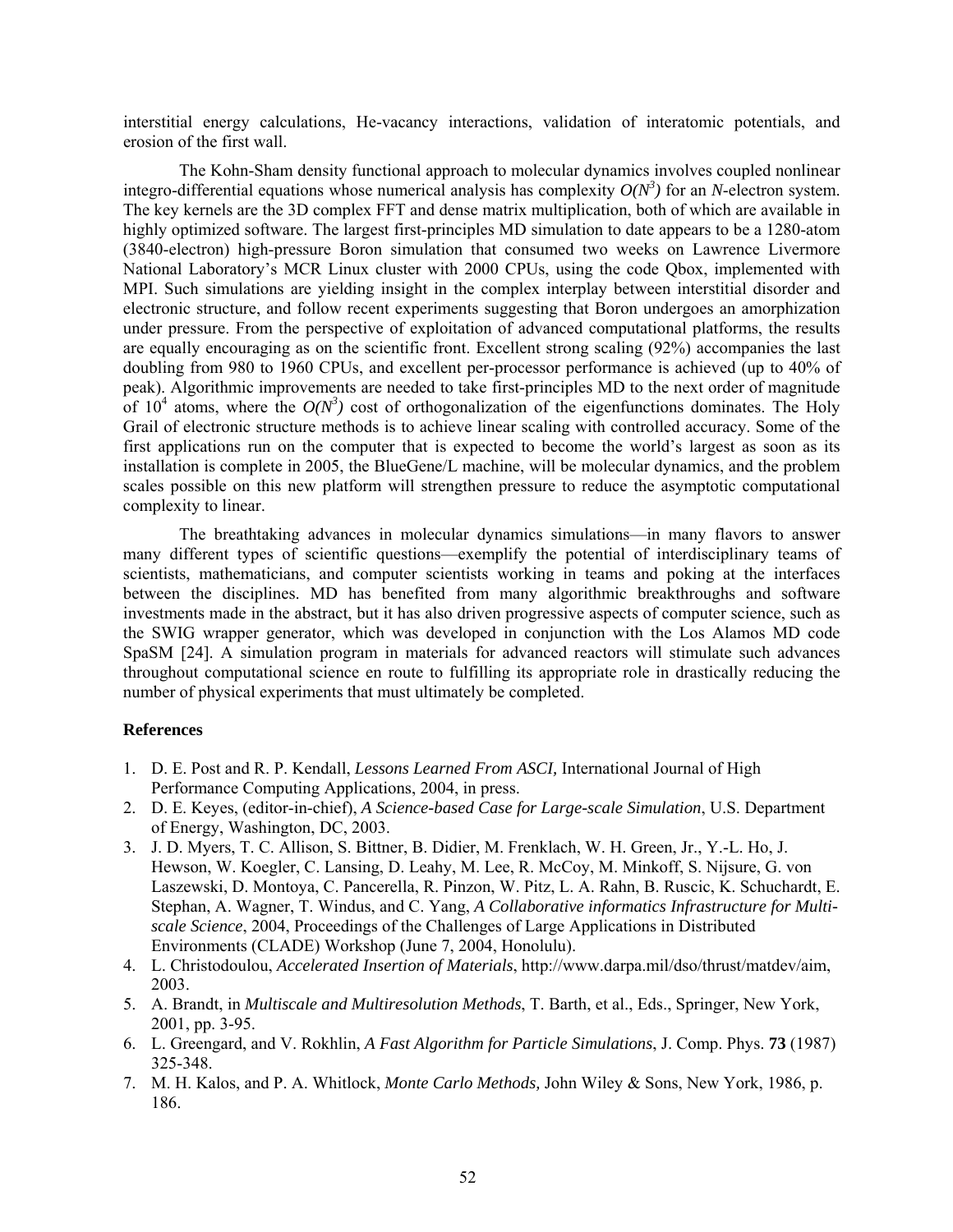- 8. J. F. Thompson, B. K. Soni, and N. Weatherill, *Handbook of Grid Generation*, CRC Press, Boca Raton, 1998.
- 9. L. S. Blackford, J. Choi, A. Cleary, E. D'Azevedo, J. Demmel, I. Dhillon, J. Dongarra, S. Hammarling, G. Henry, A Petitet, K. Stanley, D. Walker and R. C. Whalley, *ScaLAPACK Users' Guide*, SIAM, Philadelphia, 1997.
- 10. R. Barrett, M. Berry, T. F. Chan, J. Demmel, J. Dunato, J. Dongarra, V. Eijkhout, R. Pozo, C. Romine and H. van der Vorst, *Templates for the Solution of Linear Systems: Building Blocks for Iterative Methods*, SIAM, Philadelphia, 1997.
- 11. U. M. Ascher, and L. R. Petzold, *Computer Methods for Ordinary Differential Equations and Differential-Algebraic Equations*, SIAM, Philadelphia, 1998.
- 12. J. Nocedal and S. J. Wright, *Numerical Optimization*, Springer, New York, 1999.
- 13. Z. Bai,, J. Demmel, J. Dongarra, A. Ruhe and H. van der Vorst, *Templates for the Solution of Algebraic Eigenvalue Problems*, SIAM, Philadelphia, 2000.
- 14. T. DeMarco, *The Deadline*, Dorset House Publishing, New York, 1997, 310.
- 15. D. Phillips, *The Software Project Manager's Handbook*, IEEE Computer Society, Los Alamitos, 1997.
- 16. R. Thomsett, *Radical Project Management*, Prentice Hall, Upper Saddle River, NJ, 2002.
- 17. P. J. Roache, *Verification and Validation in Computational Science and Engineering*, Hermosa Publishers, Albuquerque, 1998, 446.
- 18. W. Oberkampf, and T. Trucano, *Verification and Validation in Computational Fluid Mechanics,*  Progress in Aerospace Studies **38** (2002) 209-272.
- 19. P. J. Roache, *Code Verification by the Method of Manufactured Solutions*, Transactions of the ASME **124** (2002) 4-10.
- 20. D. E. Post and R. P. Kendall, *Lessons Learned From ASCI*, in *DOE Software Quality Forum 2003*, Los Alamos National Laboratory, Washington, DC, 2003.
- 21. J.-L. Fattebert and F. Gygi, *J. Comput. Chem.* **23** (2002) 662-666.
- 22. T. Ogitsu, E. Schwegler, F. Gygi and G. Galli, Phys Rev. Let. **91** (2003) 175502.
- 23. K. Kadau, T. C. Germann, P. S. Lomdahl and B. L. Holian, *Science*, **296** (2002) 1681-1684.
- 24. P. S. Lomdahl, and D. M. Beazley. *Multi-Million Particle Molecular Dynamics on MPPs*, in Lecture Notes in Computer Science **1041** (1995) 391-407.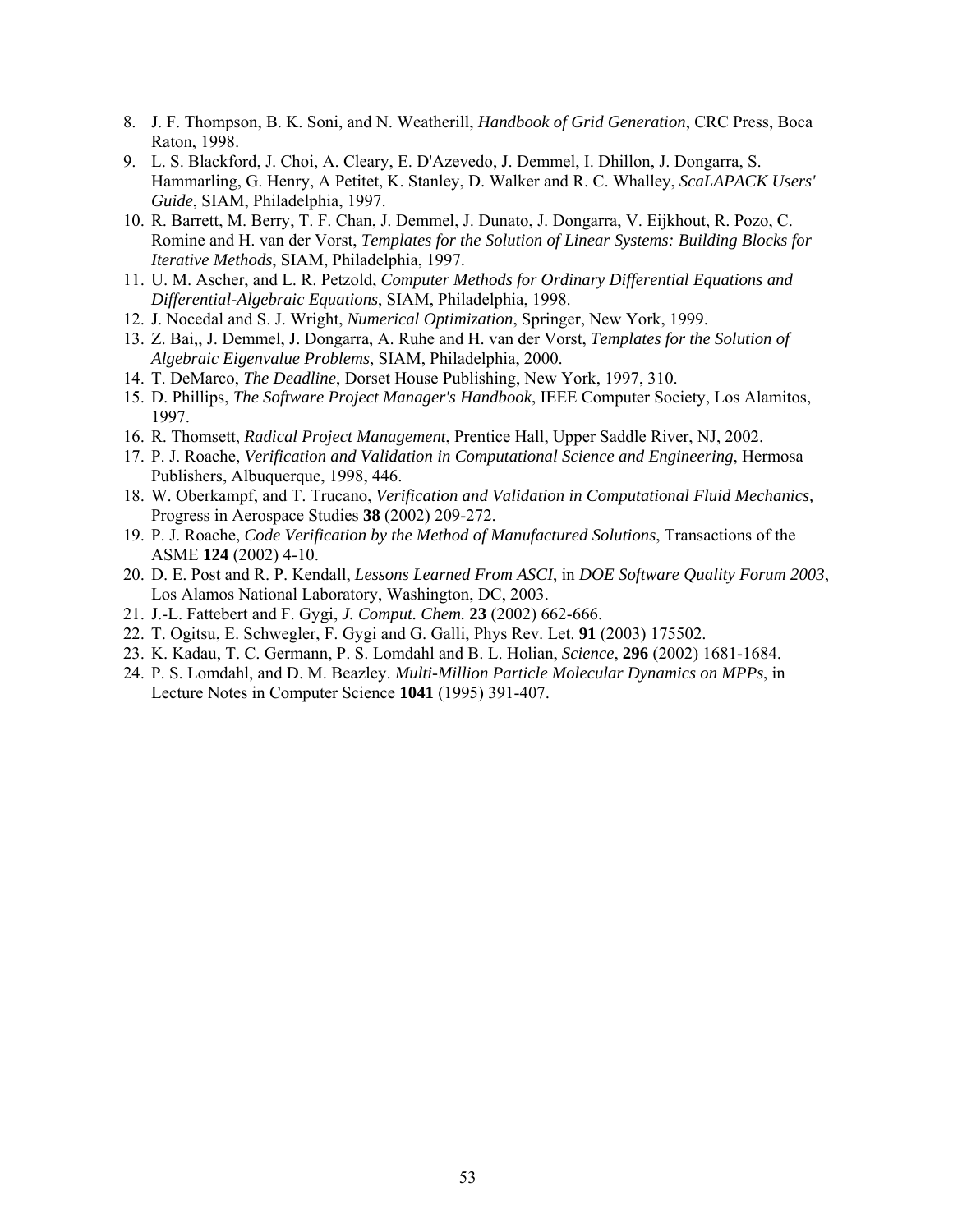#### **Summary and Recommendations**

The consensus recommendations of the workshop participants are: (1) a more extensive program of theory and modeling could make significant progress in dealing with critical issues related to structural materials application in Gen-IV and fusion reactors during the next 5 to 10 years, and (2) experiments in prototypic irradiation facilities such as materials test (fission) reactors and 14 MeV neutron sources will be required for validation of model predictions and to support design of the advanced nuclear energy systems. The continuing advances in computational science and computer hardware make this a good time to initiate the new effort in computational materials science. The basis for these recommendations is summarized below.

The overarching goal of the envisioned modeling program is to develop a robust understanding of key physics properties that must simultaneously span length and time scales ranging from atomistic to the continuum and sub-picosecond to years. In contrast with many other problems in materials science, radiation materials science essentially never deals with an equilibrium situation. The system of interest is continually being driven from equilibrium such that events occurring on the smallest time and length scales remain important even at long times. A prioritized list of objectives for the coming decade would include the following tasks to accomplish this goal:

- Electronic structure calculations to obtain intrinsic and defect properties in iron and its alloys, including the effects of He and H (this may require advances in theory beyond the current density functional theory).
- Development of computationally efficient and physically robust interatomic alloy potentials, including directional bonding and magnetism (to accurately describe complex multi-component, multiphase materials).
- Advanced large-scale, atomistic models that describe the numerous material parameters and processes that interact in complex ways to control the migration, interaction, and accumulation of defects and gases, as well as the non-equilibrium rearrangements of solute constituents by segregation and phase transitions (to predict nano-scale evolutions in complex materials for both processing and extended service).
- Linked and multiscale (atomistic, mesoscopic, and continuum) deformation and fracture models for predicting hardening, plastic instabilities, changes in ductile-tobrittle fracture, dimensional instabilities, and creep/creep rupture behavior for complex materials and loading conditions.

Because of the nature of the radiation damage problem, the proposed multiscale modeling effort involves using a broad range of computational models rather than attempting to develop a single monolithic model. The appropriate tools and methods should be applied to each scale or aspect of the problem. For example, large scale molecular dynamics simulations of dislocation dynamics and dislocation-defect interactions will be enabled by the next generation of computers. These simulations will provide understanding of deformation and fracture phenomena such as crack nucleation and dislocation channeling with its concomitant flow localization. This insight can be embedded in improved models for rule-based, large-scale 3D dislocation dynamics and constitutive relationships in finite element models that can be used for design. The modeling activities should also apply the lessons learned from the successes and failures of the ASCI enterprise.

The question of determining an adequate level of resources for the required modeling effort may at least partially be addressed by reference to the ASCI program within the DOE's stockpile stewardship program. The level of complexity and the requirement for robust physical models able to describe the properties and performance of a wide array of materials under extreme conditions are similar for both the advanced nuclear energy materials programs and the stockpile stewardship program. Many of the underlying physical phenomena are also common to the materials of interest to fusion and fission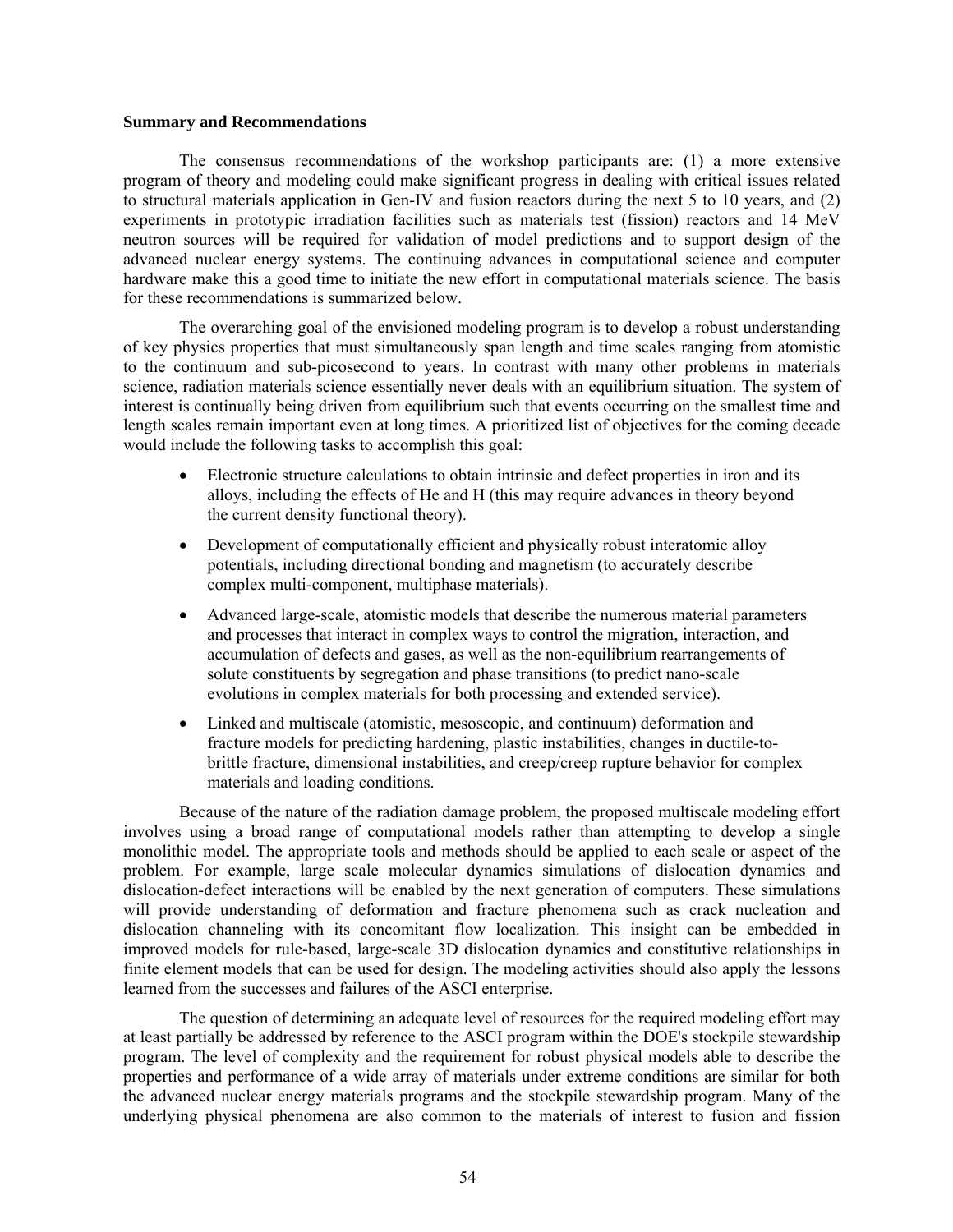reactors and stockpile stewardship. For example, production of atomic displacements and helium are primary issues in both cases. The defects are produced in nuclear weapons when the transuranic elements decay by alpha particle emission, rather than by neutron bombardment and nuclear transmutation reactions. Of course, the nature of some of the materials issues are different, notably plutonium's uniquely complex metallurgical behavior. But the level of complexity inherent in the reactor materials arena is also very high. A single fusion (or fission) reactor involves multiple materials being irradiated over a range of elevated temperatures, at high and varying dose and helium production rates, in very complex geometries and loading conditions, and in contact with potentially corrosive coolants. In addition, multiple candidate materials exist and must be evaluated for each application.

In contrast to their relative complexities (but reflecting the importance of national defense), the level of effort for materials modeling alone within the ASCI program is roughly a factor of 3 times larger than the combined experimental and theoretical efforts within the current US fusion materials program. Clearly, more resources are required for theory and modeling to make significant progress on the major scientific issues related to fusion and advanced fission reactor materials if such efforts are expected to reduce the scope of experimental work that will be needed to generate the data required to support reactor design.

It was also pointed out that the desired objectives of an expanded modeling effort will not be achieved simply by increasing access to high speed computing or by building faster computers. In addition to high speed computer cycles, progress is needed in the software arena (such as improved parallel algorithms and methods), and in what might be called the man-machine interface (more standardized interfaces to specialized software packages and improved visualization). These needs can only be addressed by more support for personnel. Similarly, on the materials science side, the advances required to overcome the current challenges to obtaining a successful predictive capability for the DT fusion environment will not be achieved without significant breakthroughs in physical insight into the response of materials to irradiation, and the incorporation of that insight into theoretical models. The potential for advanced models to reveal new mechanisms and outcomes needs to be exploited to prevent technical surprises from short-circuiting the promise of fusion. Materials development is almost certainly the rate-limiting step in the development of fusion as an energy source, and the necessary progress will not be made in a timely way without increasing the level of personnel support. One rule of thumb discussed at the workshop was that progress in a computationally-intensive science enterprise requires balanced financial support for three components: computer hardware, computer operations, and researcher time.

In order for a modeling effort focused on understanding and predicting the effects of radiation on materials to be successful, it must be closely integrated with a complementary experimental activity. This experimental component must ultimately include two types of experiments:

- (1) Studies of critical phenomena and mechanisms as required for model development and validation. This will involve carefully controlled experiments on both model materials and engineering alloys in order to elucidate the effects of key material and irradiation variables, and
- (2) Engineering experiments that will ultimately confirm the validity of the modeling and simulation results, help develop the database for alloy selection and optimization, and for engineering design.

The fundamental experiments are needed to provide measured values for currently-unknown material parameters required as input to the models, and to verify model predictions by comparison. Depending on the specific issue or parameter of interest, the fundamental experiments may include charged particle (electron, light and heavy ion) irradiations as well as irradiations in materials test reactors or 14 MeV neutron sources. For example, ion irradiation facilities funded by the Office of Science have previously been extensively used to investigate the effects of helium and hydrogen in irradiated materials. These experiments involved dual and triple ion beam facilities in which a heavy ion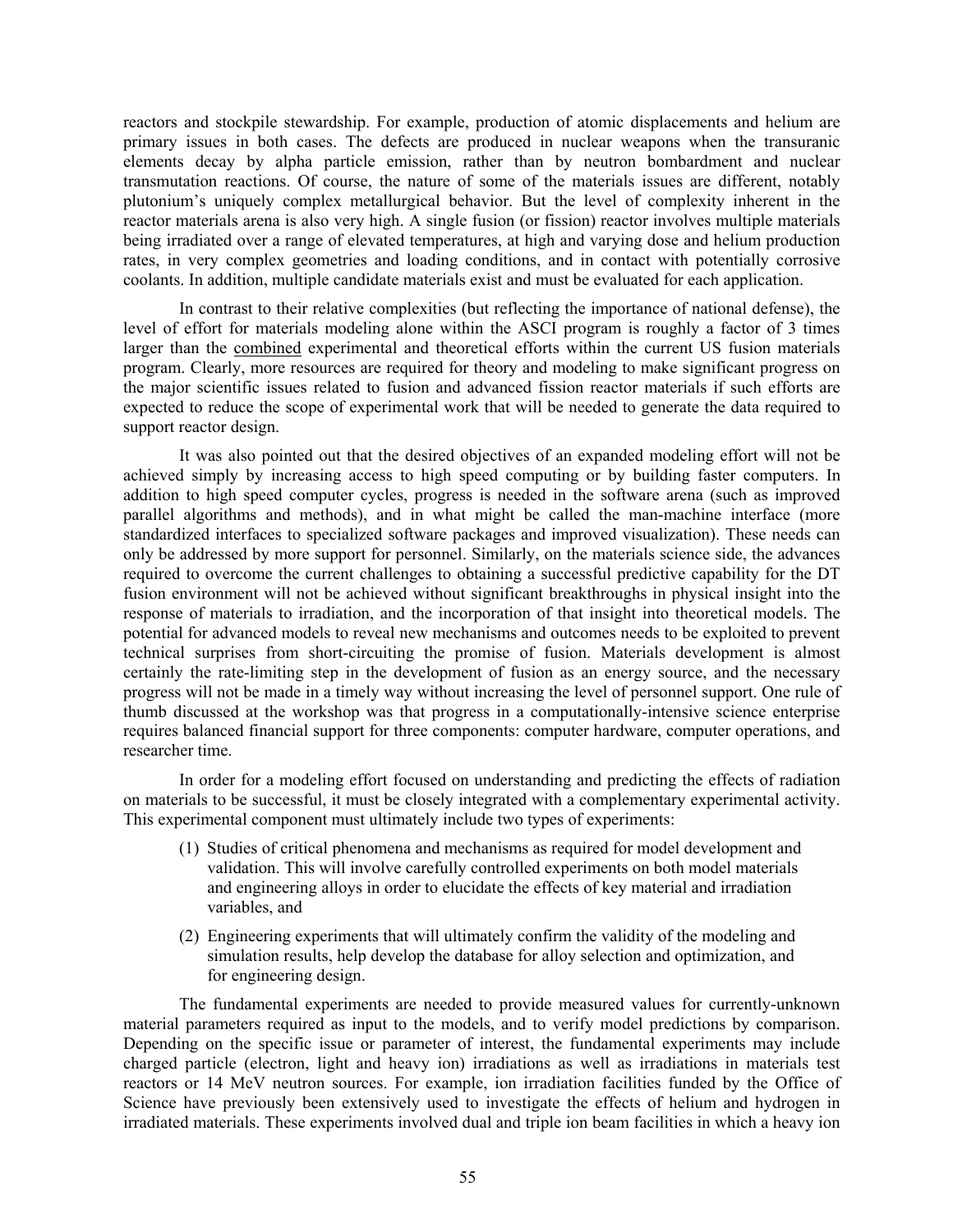beam (e.g. Ni or Fe) was used to produce displacement damage while He and H were simultaneously implanted at the desired rate using the additional beam lines. Such experiments are not fully predictive of neutron irradiation conditions because of issues associated with the limited irradiation volume (typical damage zones are only 1 to 2 micron thick), but they provided considerable insight into the mechanisms by which transmutant gases can influence microstructural evolution (e.g. see the discussion in 3.3.2).

Irradiation at spallation neutron sources also provides an opportunity to investigate helium and hydrogen production at levels even higher than under DT fusion conditions. For example, the spallation neutron sources at the Los Alamos National Laboratory and the Paul Scherrer Institute in Switzerland have been used for this purpose. The possibility of adding a materials irradiation test stand at the SNS has also been proposed. Although some fundamental materials behavior issues can be investigated in these facilities, they are limited to low doses (e.g.  $\sim$ 3 dpa/year in one proposed SNS facility option) compared to the doses at which design data is needed (>100 dpa). Moreover, differences between fusion and spallation neutron spectra at very high energies may give rise to unanticipated effects, e.g. due to the quite different solid transmutation products.

Comparison of model predictions with results from fundamental experiments will provide a feedback mechanism for model improvement, which may lead to the design of additional special purpose experiments. Successful predictions of data from the engineering experiments will provide the confidence needed to use the models to support reactor design. This is the most challenging task for the modeling effort because a true predictive ability is necessary to extrapolate beyond the available database. This also demonstrates the essential need for a broad modeling effort. Just as modeling can not independently solve the materials problems, neither can an experimental program. Given the complexity of the engineering systems, the multitude of materials, and the range of exposure conditions (neutron flux, fluence, temperature, and applied load), it is impossible to develop a complete experimental design basis for even a single advanced fission or fusion reactor design.

Because a successful modeling effort must have a strong microstructural foundation, the development and application of high-resolution materials characterization techniques, such as atom probe field-ion microscopy, electron microscopy, and neutron and X-ray scattering, are very important. Significant advances in materials characterization techniques have been achieved in recent years. Capabilities and facilities required to fully exploit these techniques for irradiated materials are critical to the success of the theory and modeling efforts. This particularly includes maintaining adequate hot cell capacity in the national laboratory system for handling radioactive materials for subsequent testing and examination.

In spite of the potential for computational materials science to prove useful in designing materials and predicting materials' performance, the current reach of the science is limited. Theory and modeling can be used to develop understanding of known critical physical phenomena, and computer experiments can, and have been used to, identify new phenomena and mechanisms, and to aid in alloy design. However, it is questionable whether the science will be sufficiently mature in the foreseeable future to provide a rigorous scientific basis for predicting critical materials' properties, or for extrapolating well beyond the available validation database. This conclusion rests firmly on two very practical considerations: the need for reactor licensing and capital investment.

Even a high degree of scientific confidence that a given alloy will perform as needed in a particular Gen-IV or fusion environment is not necessarily transferable to the reactor licensing or capital market regimes. The philosophy, codes, and standards employed for reactor licensing are properly conservative with respect to design data requirements. Experience with the U.S. Nuclear Regulatory Commission indicates that only modeling results that are strongly supported by relevant, prototypical data will have an impact on the licensing process. In a similar way, it is expected that investment on the scale required to build a fusion power plant (several billion dollars) could only be obtained if a very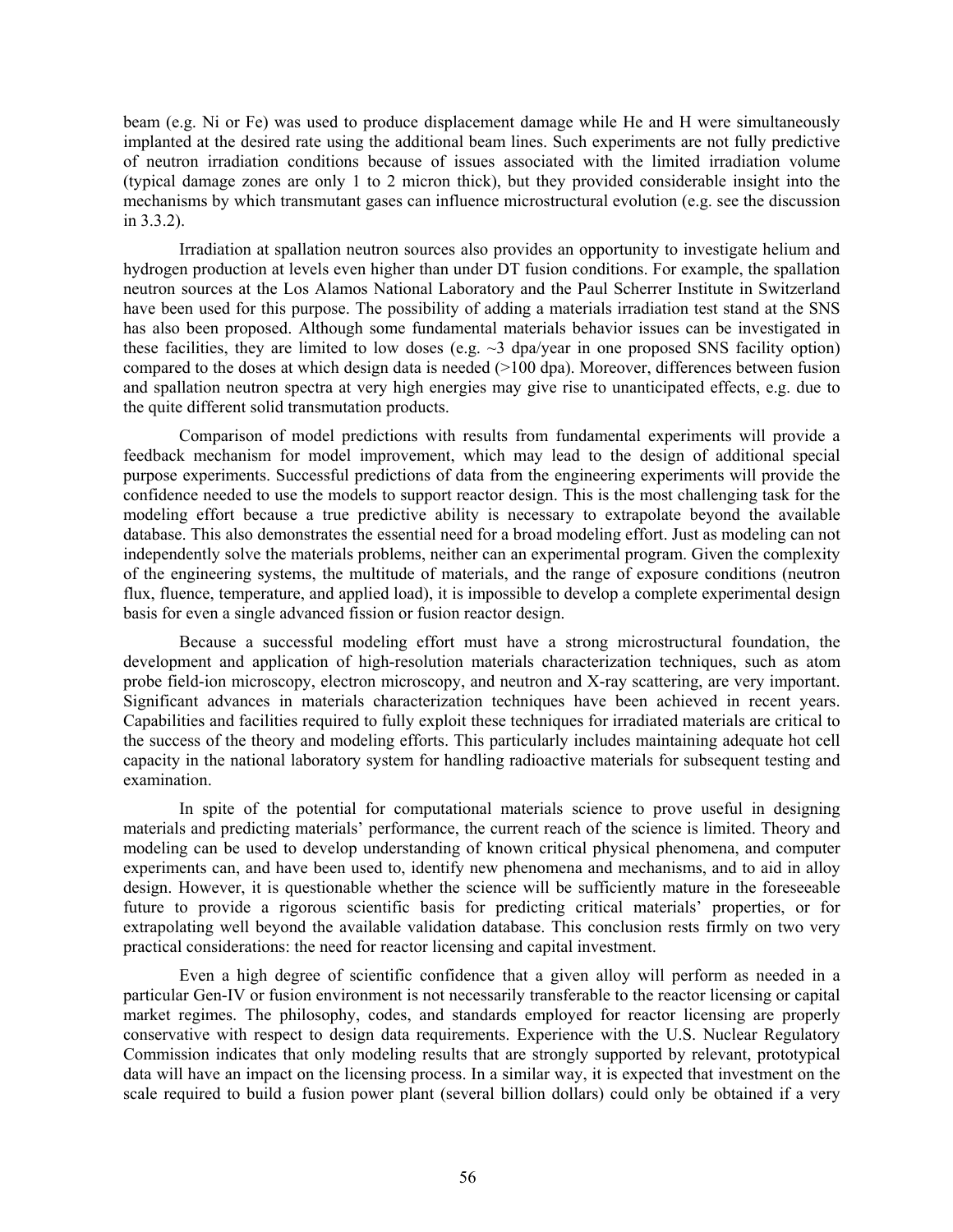high level of confidence exists that the plant will operate long and safely enough to return the investment.

These two concerns appear to dictate that an experimental facility capable of generating a sufficient, if limited, body of design data under essentially prototypic conditions (i.e. with  $\sim$ 14 MeV neutrons) will ultimately be required for the commercialization of fusion power. An aggressive theory and modeling effort will reduce the time and experimental investment required to develop the advanced materials that can perform in a DT fusion reactor environment. For example, the quantity of design data may be reduced to that required to confirm model predictions for key materials at critical exposure conditions. This will include some data at a substantial fraction of the anticipated end-of-life dose, which raises the issue of when such an experimental facility is required. Long lead times for construction of complex facilities, coupled with several years irradiation to reach the highest doses, imply that the decision to build any fusion-relevant irradiation facility must be made on the order of 10 years before the design data is needed.

Finally, two related areas of research can be used as reference points for the expressed need to obtain experimental validation of model predictions. Among the lessons learned from ASCI, the importance of code validation and verification was emphasized at the workshop. Despite an extensive investment in theory and modeling of the relevant physics, the NIF is being built at LLNL to verify the performance of the physics codes. Similarly, while the U.S. and international fusion community has invested considerable resources in simulating the behavior of magnetically-confined plasmas, a series of experimental devices (e.g. DIII-D, TFTR, JET, NSTX, and NCSX) have been, or will be, built and numerous experiments carried out to validate the predicted plasma performance on the route to ITER and a demonstration fusion power reactor.

In closing, it is important to emphasize that additional resources, and even a dedicated test facility, in and of themselves, will not be enough ensure the successful implementation of advanced nuclear technologies. In reality, the feasibility of fusion and many Gen-IV concepts as large scale energy sources will hinge on the development of new and unique materials. Indeed, success in this effort cannot be guaranteed. Developing such materials will require new ideas and a range of new cutting edge science. The science must be closely coupled with and directed at the unique engineering challenges posed by fusion and advanced fission power. An apt analogy is the support that basic biological sciences provides to modern medicine. The need to develop new, non-CO<sub>2</sub> producing energy sources that can serve mankind for generations to come warrants the required level of investment in both theory and modeling, and experimental research facilities.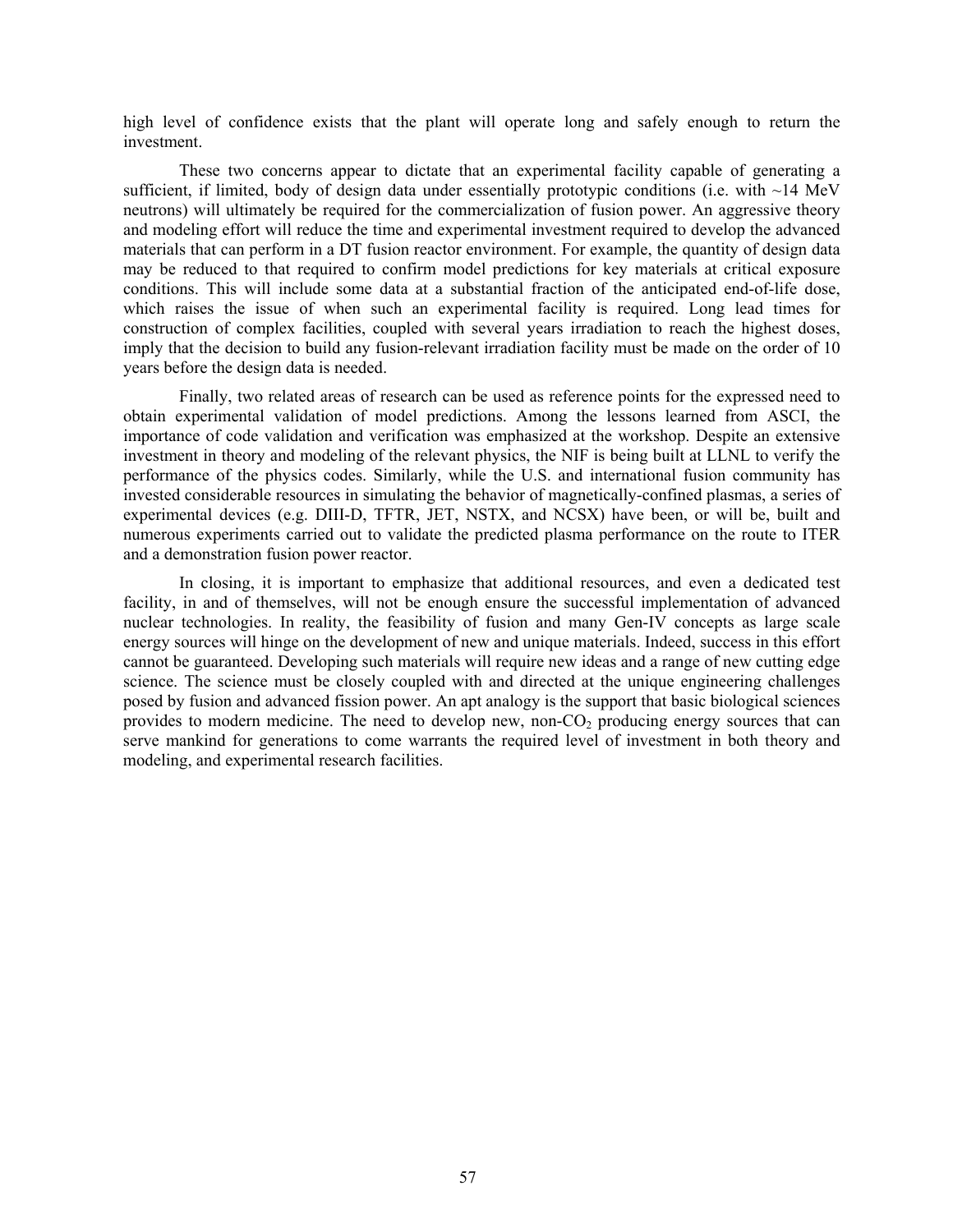#### **Appendix A Workshop Program and Agenda<sup>1</sup>**

# **Workshop on Advanced Computational Materials Science: Application to Fusion and Generation IV Fission Reactors**

Sponsored by: U.S. Department of Energy Office of Science Office of Nuclear Energy, Science, and Technology

# **Loews L'Enfant Plaza Hotel Washington, DC March 31–April 2, 2004**

# Workshop Organizers

Bill Corwin, Oak Ridge National Laboratory Jeff Nichols, Oak Ridge National Laboratory Roger Stoller, Oak Ridge National Laboratory Steve Zinkle, Oak Ridge National Laboratory

International Advisory Committee

Patrick Ledermann, Commissariat à l'énergie atomique (CEA), France David Bacon, University of Liverpool, United Kingdom Nasr Ghoniem, UCLA, USA David Keyes, Columbia University, USA Tetsuya Sato, Earth Simulator Center, Japan

#### Administrative Staff

Christie Ashton, U.S. Department of Energy Pam Hadley, Oak Ridge National Laboratory

 $\overline{a}$ 

<sup>&</sup>lt;sup>1</sup> Note: A complete copy of workshop presentations can be found on the following website: http://www.csm.ornl.gov/meetings/SCNEworkshop/DC-index.html, or obtained from one of the ORNL Organizers listed above.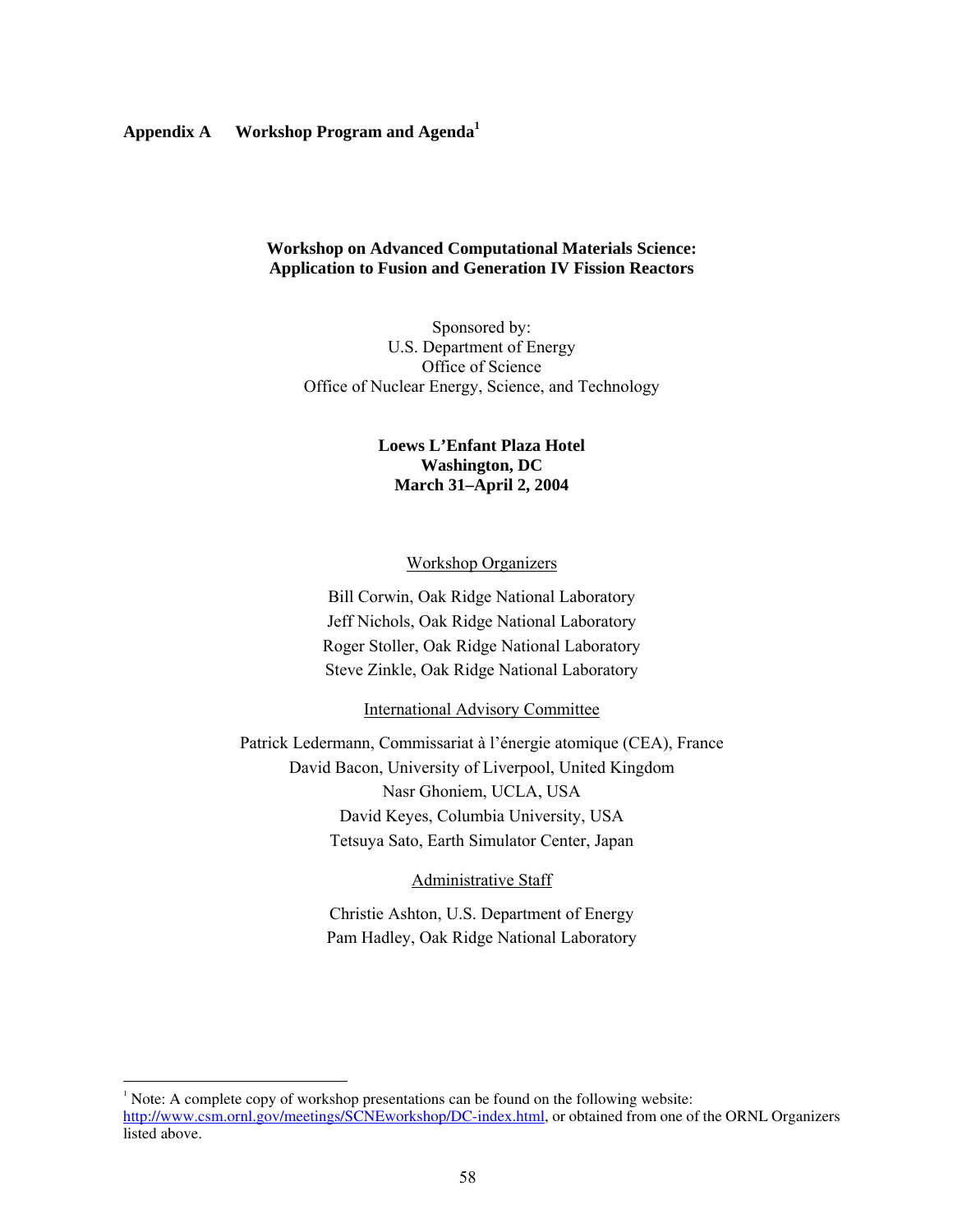# **Program Overview**

| Wednesday, 31 March<br>(Panelists meet at 7:45 am)       | Thursday, 1 April                                                               | Friday, 2 April                               |  |
|----------------------------------------------------------|---------------------------------------------------------------------------------|-----------------------------------------------|--|
| 8:30-9:00 am<br>DOE SC-NE Welcome and<br>Charge to Panel |                                                                                 |                                               |  |
| $9:00-10:10$ am<br>Session $I(a)$                        | 8:30-10:00 am<br>Session $III(a)$                                               | 8:30-12:00 noon                               |  |
| $10:10 - 10:30$ am Break                                 | $10:00 - 10:20$ am Break                                                        | Panelists and Organizers                      |  |
| $10:30 - 11:30$ am<br><b>Session I(b)</b>                | $10:20 - 11:45$ am<br>Session III(b)                                            | Breakout sessions and document<br>preparation |  |
| $11:30 - 12:45$ Lunch                                    | $11:45 - 1:00$ pm Lunch                                                         | $12:00 - 1:00$ Wrap-up Lunch                  |  |
| $12:45 - 2:30$ pm<br>Session $II(a)$                     | $13:00 - 2:30$ pm<br>Session $IV(a)$                                            |                                               |  |
| $2:30 - 2:50$ pm Break                                   | $2:30 - 2:50$ pm Break                                                          |                                               |  |
| $2:50 - 5:45$ pm                                         | $2:50 - 4:00$ pm<br>Session $IV(b)$                                             |                                               |  |
| Session $II(b)$                                          | $4:00 - 5:00$ pm<br>Session $V(a)$<br>Panelists and Organizers                  |                                               |  |
| 6:45 pm<br>Open reception: All                           | $6:00 - 9:30$ pm<br>Working dinner: Panelists and<br>Organizers<br>Session V(b) |                                               |  |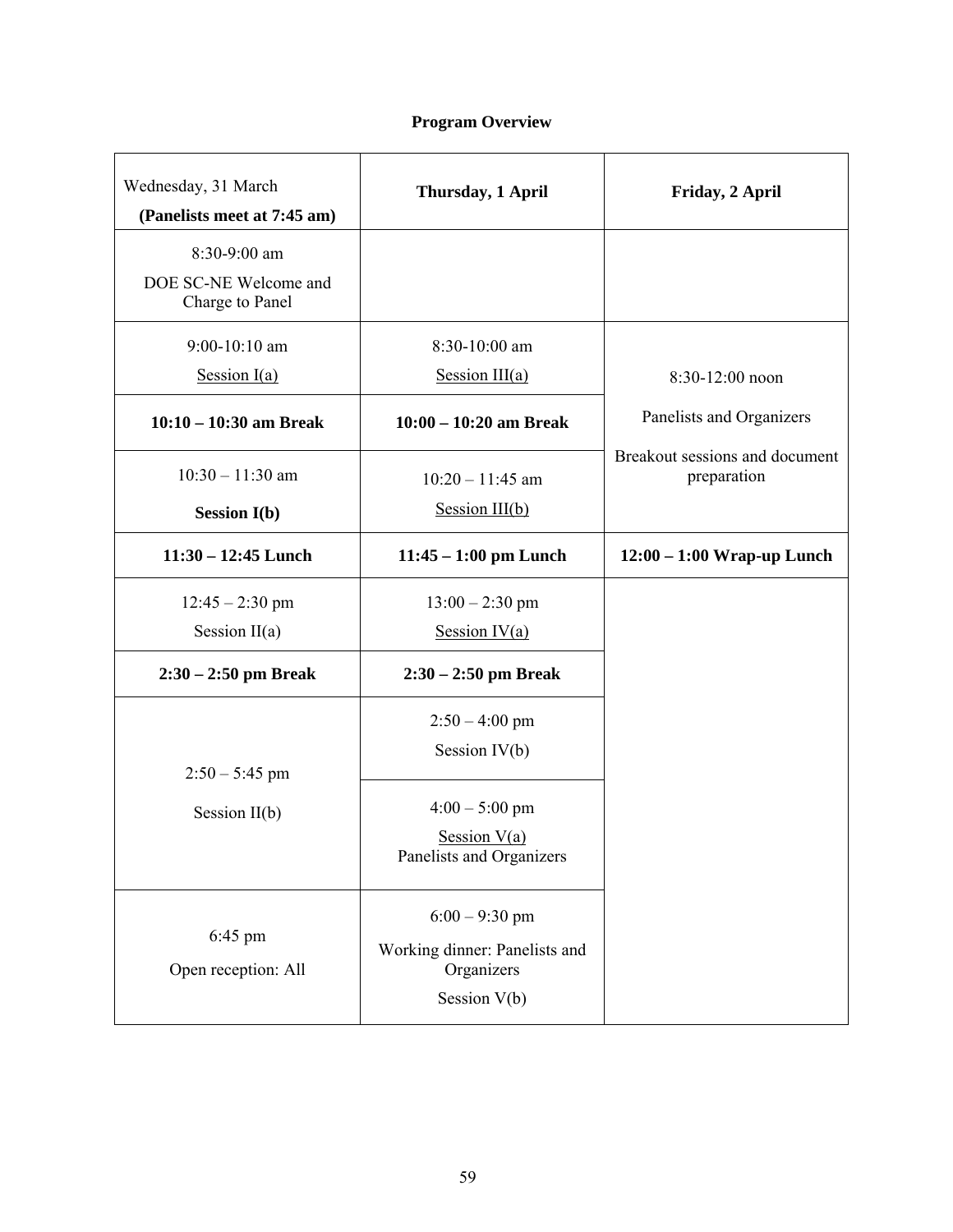# **DOE SC-NE Welcome and Charge to Panel – Chairman James Roberto (ORNL)**

William D. Magwood, IV, Director, DOE Office of Nuclear Energy Raymond L. Orbach, Director, DOE Office of Science Roger E. Stoller, Co-organizer, Oak Ridge National Laboratory

**Session I**: Overview of relevant irradiation environments (Charge-d) – 2 hours

# **Program**

Bill Wolfer, introduction to radiation damage in materials Todd Allen, Gen-IV fission reactor environments Steve Zinkle, fusion and spallation irradiation conditions Jean-Louis Boutard, EU programs on simulating radiation damage environments

| Patrick Ledermann, Commissariat à l'Energie Atomique (CEA),<br>France | Session Chairman, International<br><b>Advisory Committee</b> |
|-----------------------------------------------------------------------|--------------------------------------------------------------|
| Todd Allen, University of Wisconsin                                   |                                                              |
| Jean-Louis Boutard, Commissariat à l'Energie Atomique                 |                                                              |
| Wilhelm G. Wolfer, Lawrence Livermore National Laboratory             |                                                              |
| Bill Corwin, Oak Ridge National Laboratory                            | Organizer (NE)                                               |
| Steve Zinkle, Oak Ridge National Laboratory                           | Organizer (OFES)                                             |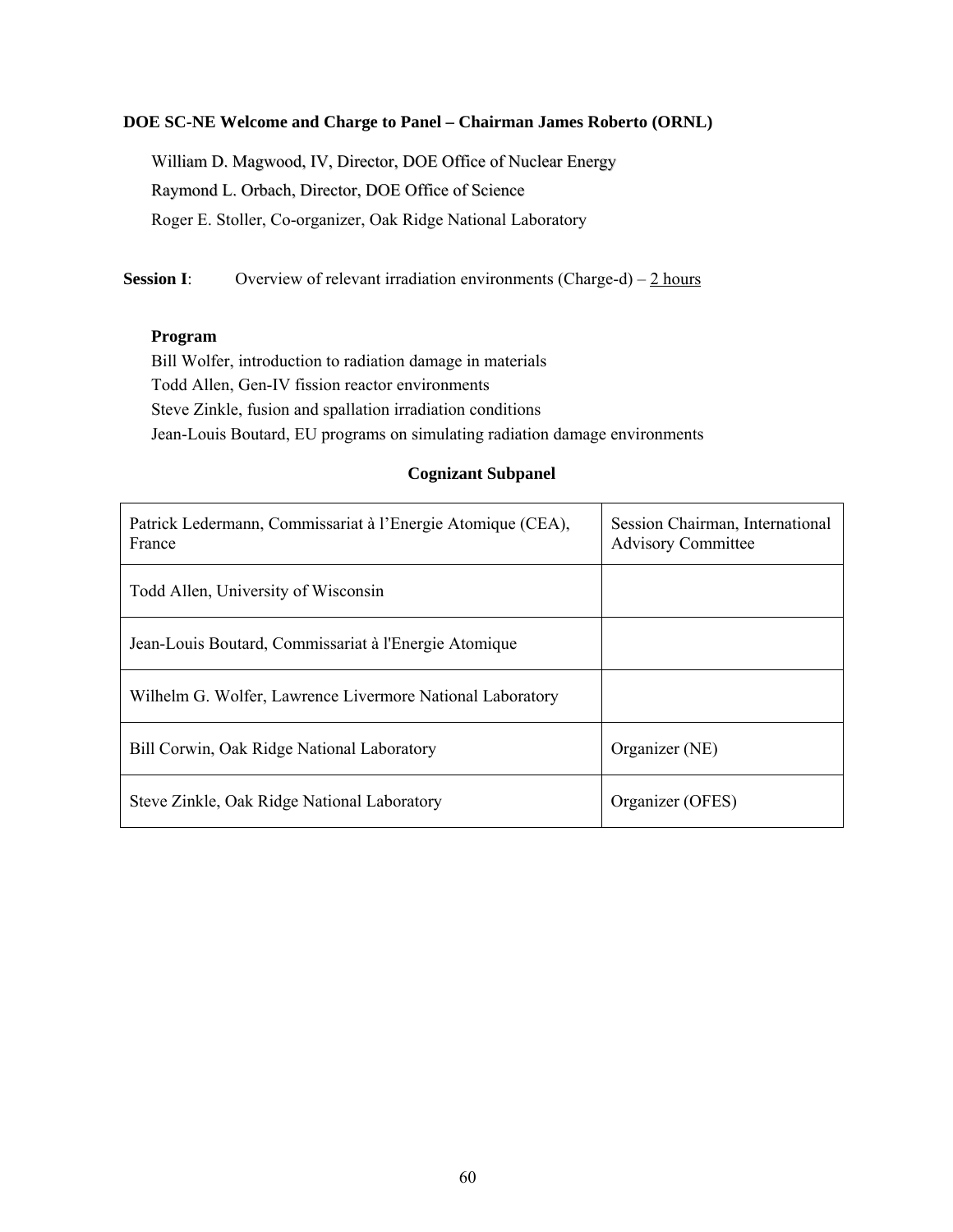**Session II:** Current state of the art in relevant multiscale computational materials science models. What phenomena can be adequately modeled? (Charge-b)  $-4.5$  hours

# **Program**

Malcolm Stocks, *ab initio* methods Michael Moseler, interatomic potentials Art Voter (with Robert Averback and Stephen Foiles) atomistic simulations, MD Michel Guttmann, kinetic methods, MC, multiscale modeling Tomas Diaz de la Rubia, insights from ASCI research, dislocation dynamics Greg Olson (with Dennis Dimiduk), integrated methods in materials design, AIM project Hideo Kaburaki, MD study on radiation hardening and fracture processes in FCC metals

| David Bacon, University of Liverpool, United Kingdom                         | Session Chairman, International<br><b>Advisory Committee</b> |
|------------------------------------------------------------------------------|--------------------------------------------------------------|
| Graeme Ackland, University of Edinburgh, United Kingdom                      |                                                              |
| Robert Averback, University of Illinois                                      |                                                              |
| Stephen Foiles, Sandia National Laboratory                                   |                                                              |
| Michael Moseler, Fraunhofer Institute for Mechanics of Materials,<br>Germany |                                                              |
| Michel Guttmann, Commissariat à l'Energie Atomique (CEA),<br>France          |                                                              |
| Hideo Kaburaki, Japan Atomic Energy Research Institute (JAERI),<br>Japan     |                                                              |
| Greg Olson, Northwestern University                                          |                                                              |
| Malcolm Stocks, Oak Ridge National Laboratory                                |                                                              |
| Valentin Vaks, Kurchatov Institute, Russia                                   |                                                              |
| Art Voter, Los Alamos National Laboratory                                    |                                                              |
| Roger Stoller, Oak Ridge National Laboratory                                 | Organizer (OBES)                                             |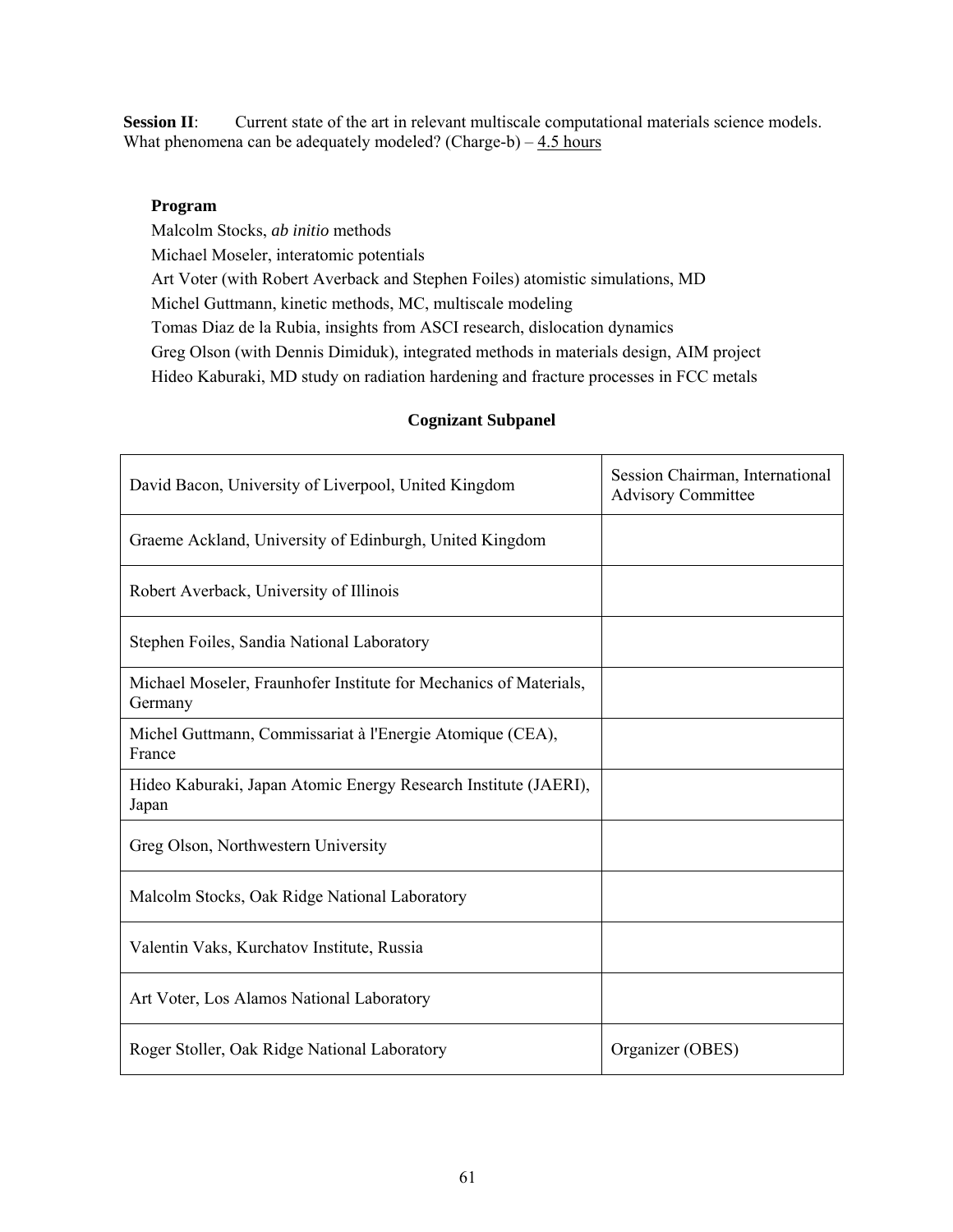**Session III:** Where do we need to go? Goals and targets for understanding and predicting material performance (Charge-a)  $-3$  hours

# **Program**

Bob Odette, deformation and fracture mechanisms and related phenomena Roger Stoller (with Todd Allen), helium effects on void swelling and IASCC David Bacon, dislocation interactions, dislocation dynamics Georges Martin, open questions in modeling behavior of concentrated alloys Graeme Ackland, potential future for improved and alloy interatomic potentials Malcolm Stocks, relevant future directions in *ab initio*, and linking to other methods

| Nasr Ghoniem, UCLA                                                 | Session Chairman, International<br><b>Advisory Committee</b> |
|--------------------------------------------------------------------|--------------------------------------------------------------|
| Graeme Ackland, University of Edinburgh, United Kingdom            |                                                              |
| Todd Allen, University of Wisconsin                                |                                                              |
| Tomas Diaz de la Rubia, Lawrence Livermore National<br>Laboratory  |                                                              |
| Sergei Dudarev, UK AEA, Culham, United Kingdom                     |                                                              |
| Georges Martin, Commissariat à l'Energie Atomique (CEA),<br>France |                                                              |
| Jean Claude Van Duysen, Electricité de France (EDF), France        |                                                              |
| G. Robert Odette, University of California, Santa Barbara          |                                                              |
| Art Voter, Los Alamos National Laboratory                          |                                                              |
| Steve Zinkle, Oak Ridge National Laboratory                        | Organizer (OFES)                                             |
| Roger Stoller, Oak Ridge National Laboratory                       | Organizer (OBES)                                             |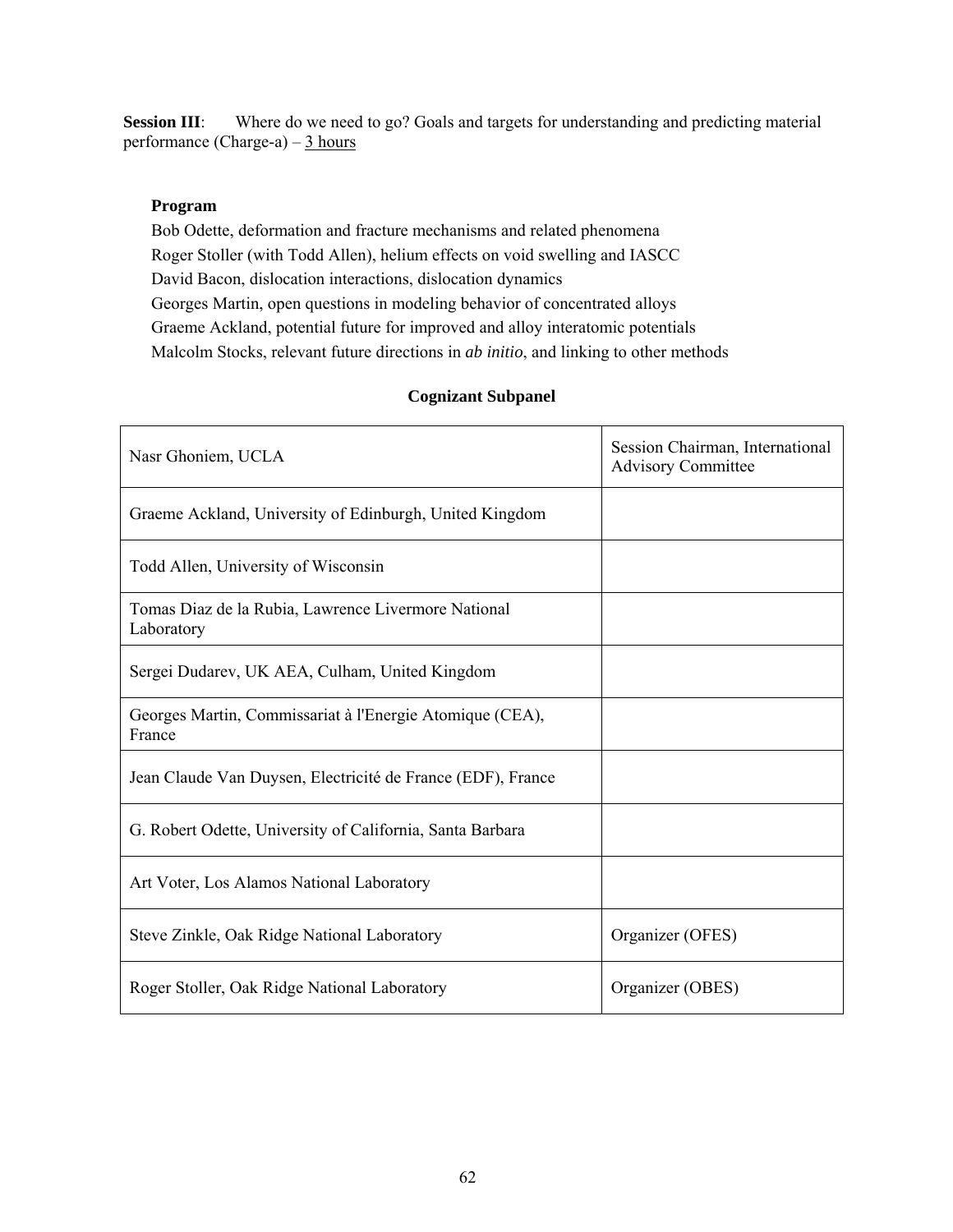**Session IV:** What can advanced computational science be expected to provide, i.e. expected progress over next  $\sim$ 10 years? (Charge-c) – 2.5 hours

# **Program**

Bill Gropp, Hardware and software environments for high-end simulation Doug Post, Lessons learned from ASCI software projects Francois Gygi, Current limits of first principles simulations Leslie Greengard, Fast algorithms for potential problems and molecular dynamics David Keyes, Lessons learned from SciDAC and software from the SciDAC ISICs

| David Keyes, Columbia University                      | Session Chairman, International<br><b>Advisory Committee</b> |
|-------------------------------------------------------|--------------------------------------------------------------|
| Leslie Greengard, New York University                 |                                                              |
| Douglass E. Post, Los Alamos National Laboratory      |                                                              |
| Francois Gygi, Lawrence Livermore National Laboratory |                                                              |
| Rick Stevens, Argonne National Laboratory             |                                                              |
| Malcolm Stocks, Oak Ridge National Laboratory         |                                                              |
| Jeff Nichols, Oak Ridge National Laboratory           | Organizer (ASCR)                                             |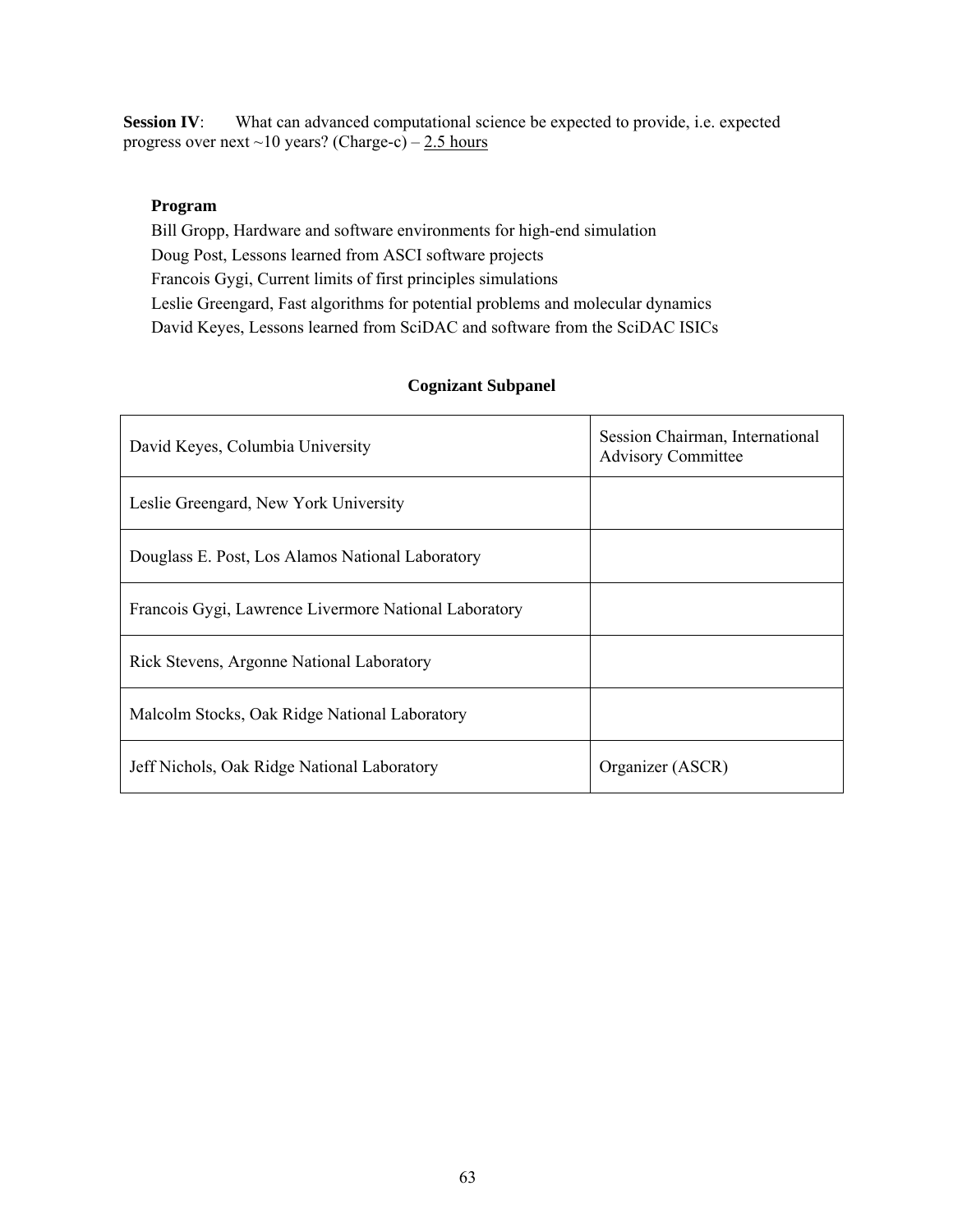**Session V:** How can we bridge the gap between current knowledge and capabilities and the defined future needs? Discussion and planning for Workshop report. (Charges a-d) – 1 hour plus 2 hours postdinner discussion

# **Program**

Doug Post, Perspectives on Materials Computational Science

Colin English, Discussion Moderator

Overall discussion of workshop goals and presentations, e.g.

- a. expected contribution of computational methods and development
- b. role of ongoing experimental activities, possible environments for radiation damage simulation appropriate to the desired application
- c. relationship and balance between theory/modeling and experiments, e.g. use of modeling to suggest critical experiments and role of experimental data in model verification

| Colin English, British Nuclear Fuels, plc., United Kingdom | <b>Session Chairman</b>                    |
|------------------------------------------------------------|--------------------------------------------|
| Tetsuya Sato, Earth Simulator Center, JAPAN                | <b>International Advisory</b><br>Committee |
| Dennis Dimiduk, Air Force Research Laboratory, WPAFB       |                                            |
| Hans Ludewig, Brookhaven National Laboratory               |                                            |
| Hideki Matsui, Tohoku University, Japan                    |                                            |
| Douglass E. Post, Los Alamos National Laboratory           |                                            |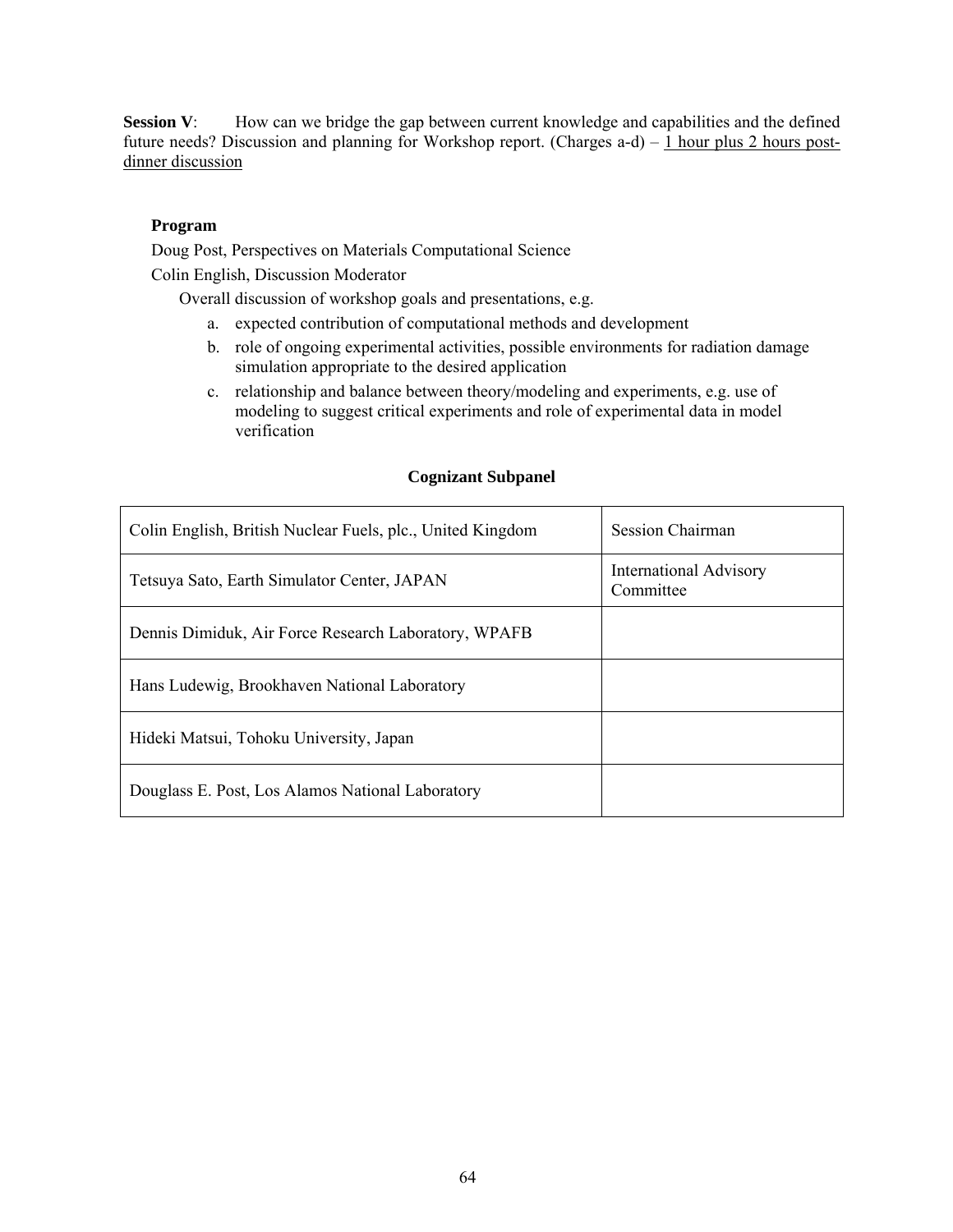## **Appendix B Workshop Participants**

# Organizers from Oak Ridge National Laboratory

William R. Corwin, Metals and Ceramics Division corwinwr@ornl.gov<br>Jeffrey A. Nichols, Computer Science and Mathematics Division nicholsja@ornl.gov Jeffrey A. Nichols, Computer Science and Mathematics Division Roger E. Stoller, Metals and Ceramics Division stollerre@ornl.gov Steven J. Zinkle, Metals and Ceramics Division zinklesj@ornl.gov

# International Advisory Committee

| David Bacon       | djbacon@liverpool.ac.uk  |
|-------------------|--------------------------|
| Nasr Ghoniem      | ghoniem@ucla.edu         |
| David Keyes       | david.keyes@columbia.edu |
| Patrick Ledermann | ledermann@aquilon.cea.fr |
| Tetsuya Sato      | tetsuya@jamstec.go.jp    |

#### Invited Panelists

| Graeme Ackland         | g.j.ackland@edinburgh.ac.uk          |
|------------------------|--------------------------------------|
| Todd Allen             | allen@engr.wisc.edu                  |
| <b>Bob Averback</b>    | averback@uiuc.edu                    |
| Jean-Louis Boutard     | jean-louis.boutard@cea.fr            |
| Tomas Diaz de la Rubia | delarubia@llnl.gov                   |
| Dennis Dimiduk         | dennis.dimiduk@wpafb.af.mil          |
| Sergei Dudarev         | sergei.dudarev@ukaea.org.uk          |
| Colin English          | english.colin@nuclear-sciences.co.uk |
| <b>Stephen Foiles</b>  | foiles@sandia.gov                    |
| Leslie Greengard       | greengar@cims.nyu.edu                |
| Michel Guttmann        | michel.guttmann@cea.fr               |
| Francois Gygi          | fgygi@llnl.gov                       |
| Hideo Kaburaki         | kaburaki@sugar.tokai.jaeri.go.jp     |
| Hans Ludewig           | ludewig@bnl.gov                      |
| Michael Moseler        | moseler@iwm.fraunhofer.de            |
| Georges Martin         | gpmartin@cea.fr                      |
| Hideki Matsui          | matsui@imr.edu                       |
| <b>Bob Odette</b>      | odette@engineering.ucsb.edu          |
| Greg Olson             | g-olson@nwu.edu                      |
| Douglass Post          | post@lanl.gov                        |
| <b>Rick Stevens</b>    | stevens@mcs.anl.gov                  |
| Malcolm Stocks         | stocksgm@email.cind.ornl.gov         |
| Marshall Stoneham      | a.stoneham@ucl.ac.uk                 |
| Valentin Vaks          | vaks@mbslab.kiae.ru                  |
| Jean-Claude Van-Duysen | jean-claude.van-duysen@edf.fr        |
| <b>Art Voter</b>       | afv@lanl.gov                         |
| <b>Bill Wolfer</b>     | wolfer1@llnl.gov                     |
|                        |                                      |

## **Observers**

John Aidun aidun@sandia.gov Charles Baker cbaker@it.ucsd.edu Sam Berk sam.berk@science.doe.gov Roberto Car rear@princeton.edu<br>Alfredo Caro caro2@llnl.gov  $\vec{\text{caro2}}$ @llnl.gov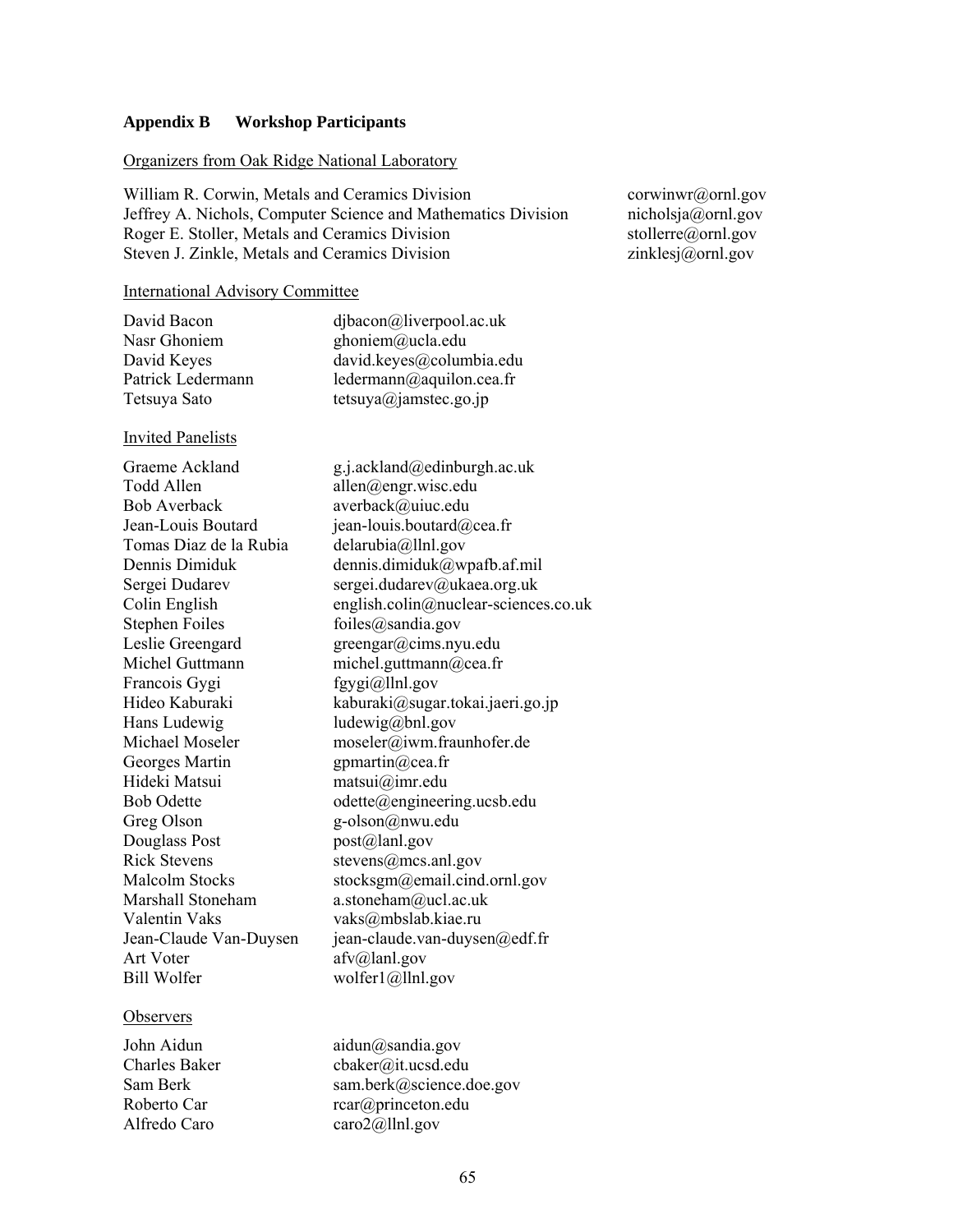Anter El-Azab anter.el-azab@pnl.gov Huei Fang hefang hefang hefang hefang hefang hefang hefang hefang hefang hefang hefang hefang hefang hefang hefang hefang hefang hefang hefang hefang hefang hefang hefang hefang hefang hefang hefang hefang hefang hefang he Helen Farrell farrhh@inel.gov Jian Gan jian.gan@anl.gov Diane Graziano graziano graziano graziano graziano graziano graziano graziano graziano graziano graziano graziano graziano graziano graziano graziano graziano graziano graziano graziano graziano graziano graziano graziano Lance Greenwade leg@inel.gov Michael James mrjames@swcp.com Stephanie Jumel stephanie.jumel@edf.fr Alison Kubota kubota1@llnl.gov Richard Kurtz  $ri.kurtz@pnl.gov$ Susan Lesica sue.lesica@hq.doe.gov Christian Mailhiot mailhoit1@llnl.gov Louis Mansur mansurlk@ornl.gov Stanley Milora milorasl@ornl.gov J. Manuel Perlado mperlado@din.upm.es Jeffrey Rest jrest@anl.gov James Roberto robertojb@ornl.gov Kenneth Roche rochekj@ornl.gov Salvador Rodriguez sbrodri@sandia.gov Roman Samulyak rosamu@bnl.gov Richard Sheffield sheff@lanl.gov Edward Simonen ed.simonen@pnl.gov Clinton Van Siclen cvs@inel.gov Max Victoria max.victoria@psi.ch William Weber bill.weber@pnl.gov<br>Brian Wirth bdwirth@nuc.berkel

Yok Chen yok.chen@science.doe.gov Stephen Dean fusionpwrassoc@aolcom F. Xabier Garaizar xabier.garaizar@nnsa.doe.gov Dolores Gomez-Briceno lola.gomezbriceno@ciemat.es Robert Gottschall robert.gottschall@science.doe.gov John Herczeg john.herczeg@hq.doe.gov Tina Kaarsberg tna.kaarsberg@mail.house.gov Michael Strayer michael.strayer@science.doe.gov bdwirth@nuc.berkeley.edu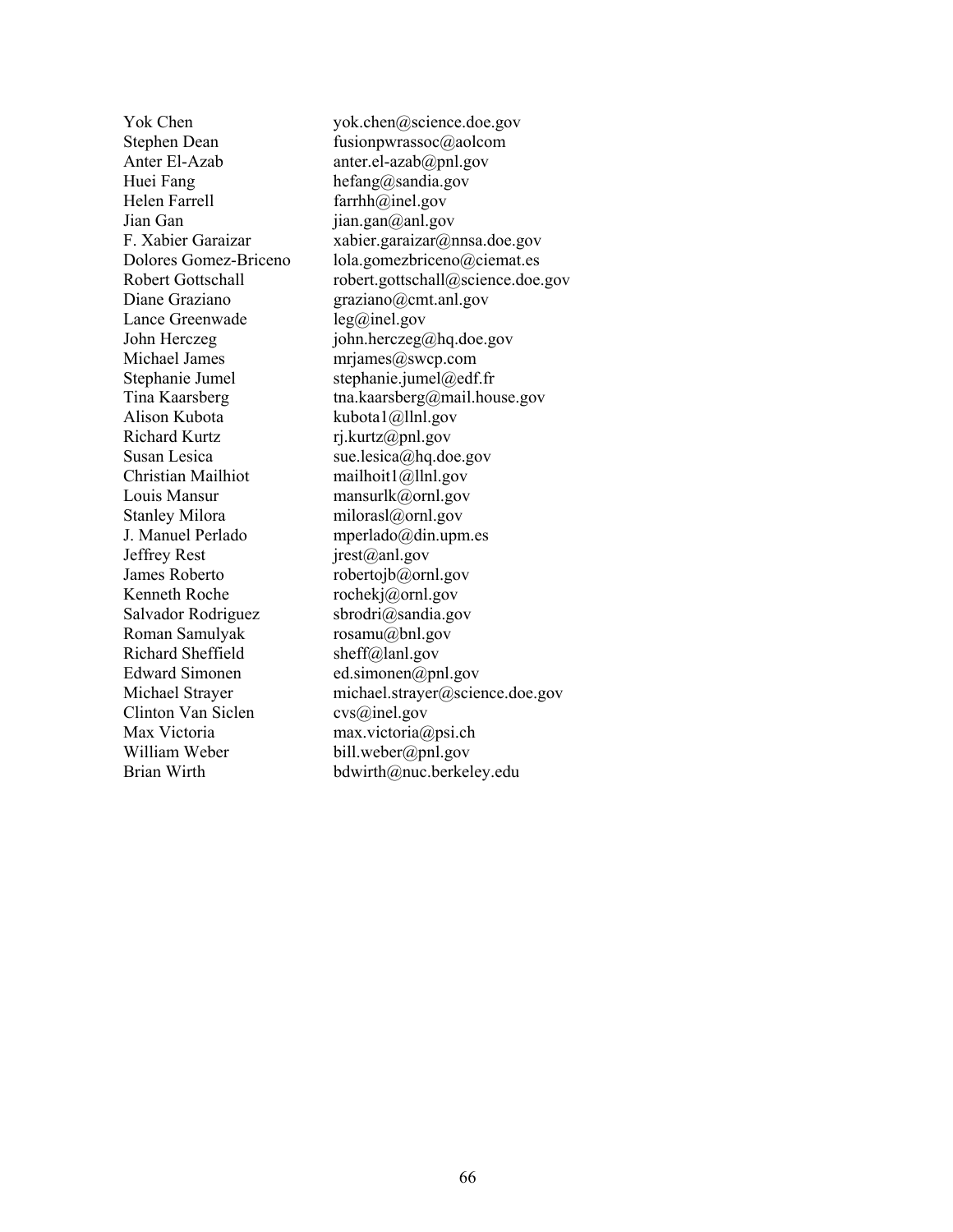#### **Appendix C Acronyms and Abbreviations**

- BES U.S. DOE *Office of Basic Energy Sciences*, a component of SC
- BWR *boiling water reactor*, an LWR in which the primary coolant water is permitted to boil within the reactor pressure vessel, eliminating the need for external steam generators
- dpa *displacements per atom*, neutron exposure unit that accounts for total kinetic energy absorbed by atoms in a material irradiated by energetic particles
- DOE *Department of Energy*
- DT designation for the fusion reaction involving the heavy hydrogen isotopes deuterium and tritium with a 2.X MeV alpha particle (helium atom nucleus) and a 14.1 MeV neutron as the reaction products
- GFR *gas fast reactor*; a He-cooled, fast-spectrum Gen-IV design
- Gen-IV *Generation-IV*, advanced nuclear reactor designs that meet specified criteria for economy, safety, reliability, and proliferation resistance
- He/dpa ratio of *helium* production to *displacement damage* production, parameter used to characterize material exposure in a given irradiation environment, normally expressed in appm He/dpa
- IFMIF *International Fusion Materials Irradiation Facility*, a proposed accelerator-based neutron source employing a deuteron beam and a lithium target to produce a sufficiently high flux of 14.1 MeV neutrons for fusion materials irradiation and evaluation
- ITER *International Thermonuclear Experimental Reactor*, the burning plasma experiment which is intended to verify DT plasma physics performance for a future demonstration power reactor
- LFR *lead fast reactor*; a lead (or lead alloy)-cooled, fast-spectrum Gen-IV design
- LWR *light water reactor*, current generation of fission reactor with conventional water as coolant
- NE U.S. DOE *Office of Nuclear Energy. Science, and Technology*
- NGNP *next generation nuclear plant*; He-cooled Gen-IV design, an advanced VHTR designed for production of hydrogen and electricity
- NRC U.S. *Nuclear Regulatory Commission,* agency responsible for regulation and licensing of nuclear facilities
- NRT an international standard by *Norgett, Robinson and Torrens* for computing the number of displacements generated by a single PKA
- OASCR U.S. DOE *Office of Advanced Scientific and Computational Research*, a component of SC
- OFES U.S. DOE *Office of Fusion Energy Sciences*, a component of SC
- PKA *primary knock-on atom*, the atom receiving kinetic energy from a collision with an energetic neutron